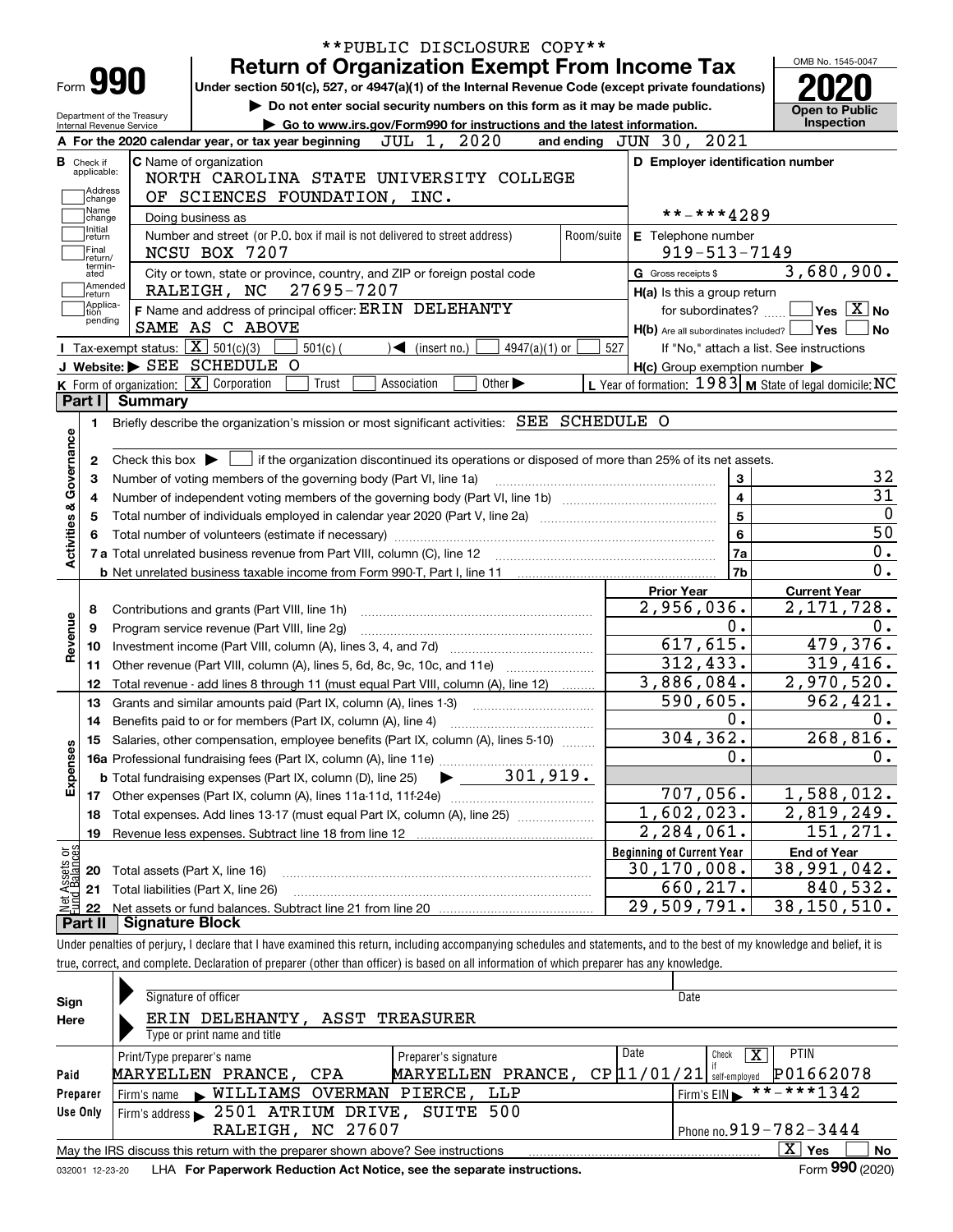|              | NORTH CAROLINA STATE UNIVERSITY COLLEGE                                                                                                       |
|--------------|-----------------------------------------------------------------------------------------------------------------------------------------------|
|              | **-***4289<br>OF SCIENCES FOUNDATION, INC.<br>Page 2<br>Form 990 (2020)                                                                       |
|              | <b>Part III Statement of Program Service Accomplishments</b>                                                                                  |
|              |                                                                                                                                               |
| $\mathbf{1}$ | Briefly describe the organization's mission:                                                                                                  |
|              | PROVIDE FINANCIAL SUPPORT FOR ALL TYPES OF EDUCATION AND RESEARCH                                                                             |
|              | WITHIN THE COLLEGE OF SCIENCES AT NORTH CAROLINA STATE UNIVERSITY.                                                                            |
|              |                                                                                                                                               |
|              |                                                                                                                                               |
| $\mathbf{2}$ | Did the organization undertake any significant program services during the year which were not listed on the                                  |
|              | $\Box$ Yes $[\overline{\mathrm{X}}]$ No<br>prior Form 990 or 990-EZ?                                                                          |
|              | If "Yes," describe these new services on Schedule O.                                                                                          |
| 3            | $\sqrt{Y}$ Yes $\boxed{X}$ No<br>Did the organization cease conducting, or make significant changes in how it conducts, any program services? |
|              | If "Yes," describe these changes on Schedule O.                                                                                               |
| 4            | Describe the organization's program service accomplishments for each of its three largest program services, as measured by expenses.          |
|              | Section 501(c)(3) and 501(c)(4) organizations are required to report the amount of grants and allocations to others, the total expenses, and  |
|              | revenue, if any, for each program service reported.                                                                                           |
| 4a           | $(\text{Code: } \_\_\_\_\_\)$ (Expenses \$ $\_\_\_\_\_344, 822.$ including grants of \$ $\_\_\_\_\_962, 421.$ ) (Revenue \$                   |
|              | PROVIDES FINANCIAL SUPPORT FOR ALL TYPES OF EDUCATION AND RESEARCH                                                                            |
|              | WITHIN THE COLLEGE OF SCIENCES AT NORTH CAROLINA STATE UNIVERSITY.                                                                            |
|              |                                                                                                                                               |
|              |                                                                                                                                               |
|              |                                                                                                                                               |
|              |                                                                                                                                               |
|              |                                                                                                                                               |
|              |                                                                                                                                               |
|              |                                                                                                                                               |
|              |                                                                                                                                               |
|              |                                                                                                                                               |
|              |                                                                                                                                               |
|              |                                                                                                                                               |
| 4b           |                                                                                                                                               |
|              |                                                                                                                                               |
|              |                                                                                                                                               |
|              |                                                                                                                                               |
|              |                                                                                                                                               |
|              |                                                                                                                                               |
|              |                                                                                                                                               |
|              |                                                                                                                                               |
|              |                                                                                                                                               |
|              |                                                                                                                                               |
|              |                                                                                                                                               |
|              |                                                                                                                                               |
|              |                                                                                                                                               |
|              |                                                                                                                                               |
| 4с           | ) (Revenue \$<br>$\left(\text{Code:}\right)$ $\left(\text{Expenses $}\right)$<br>including grants of \$                                       |
|              |                                                                                                                                               |
|              |                                                                                                                                               |
|              |                                                                                                                                               |
|              |                                                                                                                                               |
|              |                                                                                                                                               |
|              |                                                                                                                                               |
|              |                                                                                                                                               |
|              |                                                                                                                                               |
|              |                                                                                                                                               |
|              |                                                                                                                                               |
|              |                                                                                                                                               |
|              |                                                                                                                                               |
|              |                                                                                                                                               |
| 4d           | Other program services (Describe on Schedule O.)                                                                                              |
|              | (Expenses \$<br>including grants of \$<br>(Revenue \$                                                                                         |
| 4е           | 2,344,822.<br>Total program service expenses<br>$\overline{2}$                                                                                |

Form (2020) **990**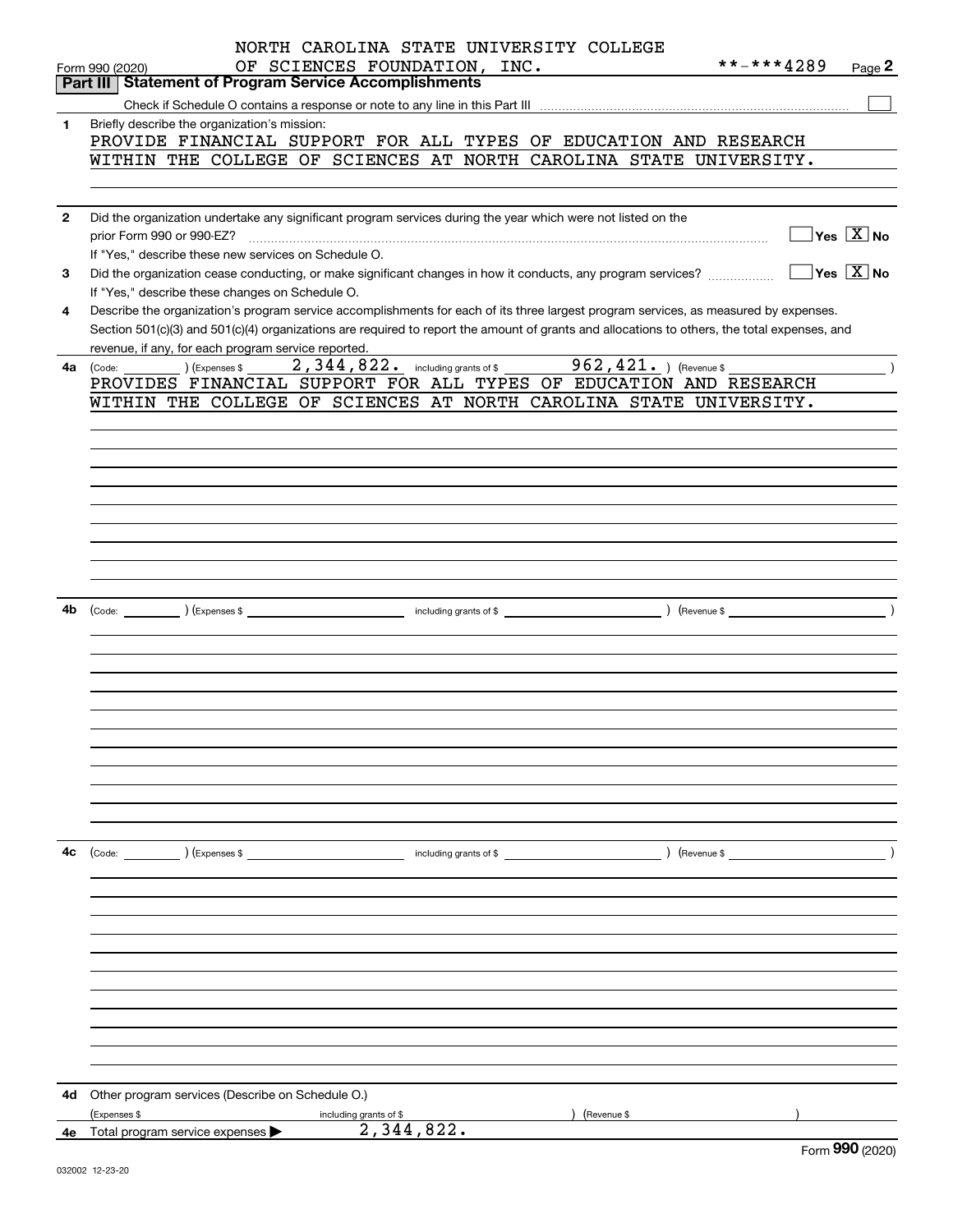| NORTH CAROLINA STATE UNIVERSITY COLLEGE |  |
|-----------------------------------------|--|
|-----------------------------------------|--|

|     |                                                                                                                                                                                                                                |                 | Yes                     | No                      |
|-----|--------------------------------------------------------------------------------------------------------------------------------------------------------------------------------------------------------------------------------|-----------------|-------------------------|-------------------------|
| 1   | Is the organization described in section 501(c)(3) or 4947(a)(1) (other than a private foundation)?                                                                                                                            |                 |                         |                         |
|     |                                                                                                                                                                                                                                | 1               | х                       |                         |
| 2   | Is the organization required to complete Schedule B, Schedule of Contributors? [11] Content of Content of Content of Contributors? [11] All of Contributors and Content of Content of the Organization required to complete th | $\mathbf{2}$    | $\overline{\mathtt{x}}$ |                         |
| 3   | Did the organization engage in direct or indirect political campaign activities on behalf of or in opposition to candidates for                                                                                                |                 |                         |                         |
|     |                                                                                                                                                                                                                                | 3               |                         | X.                      |
| 4   | Section 501(c)(3) organizations. Did the organization engage in lobbying activities, or have a section 501(h) election in effect                                                                                               |                 |                         |                         |
|     |                                                                                                                                                                                                                                | 4               |                         | X.                      |
| 5   | Is the organization a section 501(c)(4), 501(c)(5), or 501(c)(6) organization that receives membership dues, assessments, or                                                                                                   |                 |                         |                         |
|     |                                                                                                                                                                                                                                | 5               |                         | X.                      |
| 6   | Did the organization maintain any donor advised funds or any similar funds or accounts for which donors have the right to                                                                                                      |                 |                         |                         |
|     | provide advice on the distribution or investment of amounts in such funds or accounts? If "Yes," complete Schedule D, Part I                                                                                                   | 6               |                         | X.                      |
| 7   | Did the organization receive or hold a conservation easement, including easements to preserve open space,                                                                                                                      |                 |                         |                         |
|     |                                                                                                                                                                                                                                | 7               |                         | X.                      |
| 8   | Did the organization maintain collections of works of art, historical treasures, or other similar assets? If "Yes," complete                                                                                                   |                 |                         |                         |
|     |                                                                                                                                                                                                                                | 8               |                         | x                       |
| 9   | Did the organization report an amount in Part X, line 21, for escrow or custodial account liability, serve as a custodian for                                                                                                  |                 |                         |                         |
|     | amounts not listed in Part X; or provide credit counseling, debt management, credit repair, or debt negotiation services?                                                                                                      |                 |                         |                         |
|     |                                                                                                                                                                                                                                | 9               |                         | x                       |
| 10  | Did the organization, directly or through a related organization, hold assets in donor-restricted endowments                                                                                                                   |                 |                         |                         |
|     |                                                                                                                                                                                                                                | 10              | х                       |                         |
| 11  | If the organization's answer to any of the following questions is "Yes," then complete Schedule D, Parts VI, VII, VIII, IX, or X                                                                                               |                 |                         |                         |
|     | as applicable.                                                                                                                                                                                                                 |                 |                         |                         |
| a   | Did the organization report an amount for land, buildings, and equipment in Part X, line 10? If "Yes," complete Schedule D,                                                                                                    |                 |                         |                         |
|     |                                                                                                                                                                                                                                | 11a             |                         | x                       |
| b   | Did the organization report an amount for investments - other securities in Part X, line 12, that is 5% or more of its total                                                                                                   |                 |                         |                         |
|     |                                                                                                                                                                                                                                | 11b             | x                       |                         |
| с   | Did the organization report an amount for investments - program related in Part X, line 13, that is 5% or more of its total                                                                                                    |                 |                         |                         |
|     |                                                                                                                                                                                                                                | 11c             |                         | X.                      |
|     | d Did the organization report an amount for other assets in Part X, line 15, that is 5% or more of its total assets reported in                                                                                                |                 |                         |                         |
|     |                                                                                                                                                                                                                                | 11d             |                         | x                       |
| е   | Did the organization report an amount for other liabilities in Part X, line 25? If "Yes," complete Schedule D, Part X                                                                                                          | 11e             | X                       |                         |
| f   | Did the organization's separate or consolidated financial statements for the tax year include a footnote that addresses                                                                                                        |                 |                         |                         |
|     | the organization's liability for uncertain tax positions under FIN 48 (ASC 740)? If "Yes," complete Schedule D, Part X                                                                                                         | 11f             | X                       |                         |
|     | 12a Did the organization obtain separate, independent audited financial statements for the tax year? If "Yes," complete                                                                                                        |                 |                         |                         |
|     |                                                                                                                                                                                                                                | 12a             | x                       |                         |
|     | <b>b</b> Was the organization included in consolidated, independent audited financial statements for the tax year?                                                                                                             |                 |                         |                         |
|     | If "Yes," and if the organization answered "No" to line 12a, then completing Schedule D, Parts XI and XII is optional                                                                                                          | 12 <sub>b</sub> |                         | X                       |
| 13  |                                                                                                                                                                                                                                | 13              |                         | X                       |
| 14a | Did the organization maintain an office, employees, or agents outside of the United States?                                                                                                                                    | 14a             |                         | X                       |
| b   | Did the organization have aggregate revenues or expenses of more than \$10,000 from grantmaking, fundraising, business,                                                                                                        |                 |                         |                         |
|     | investment, and program service activities outside the United States, or aggregate foreign investments valued at \$100,000                                                                                                     |                 |                         |                         |
|     |                                                                                                                                                                                                                                | 14b             |                         | X.                      |
| 15  | Did the organization report on Part IX, column (A), line 3, more than \$5,000 of grants or other assistance to or for any                                                                                                      |                 |                         |                         |
|     |                                                                                                                                                                                                                                | 15              |                         | X.                      |
| 16  | Did the organization report on Part IX, column (A), line 3, more than \$5,000 of aggregate grants or other assistance to                                                                                                       |                 |                         |                         |
|     |                                                                                                                                                                                                                                | 16              |                         | X.                      |
| 17  | Did the organization report a total of more than \$15,000 of expenses for professional fundraising services on Part IX,                                                                                                        |                 |                         |                         |
|     |                                                                                                                                                                                                                                | 17              |                         | X.                      |
| 18  | Did the organization report more than \$15,000 total of fundraising event gross income and contributions on Part VIII, lines                                                                                                   |                 |                         |                         |
|     |                                                                                                                                                                                                                                | 18              |                         | X.                      |
| 19  | Did the organization report more than \$15,000 of gross income from gaming activities on Part VIII, line 9a? If "Yes."                                                                                                         |                 |                         |                         |
|     |                                                                                                                                                                                                                                | 19              |                         | X                       |
| 20a |                                                                                                                                                                                                                                | 20a             |                         | $\overline{\mathbf{X}}$ |
| b   | If "Yes" to line 20a, did the organization attach a copy of its audited financial statements to this return?                                                                                                                   | 20 <sub>b</sub> |                         |                         |
| 21  | Did the organization report more than \$5,000 of grants or other assistance to any domestic organization or                                                                                                                    |                 |                         |                         |
|     |                                                                                                                                                                                                                                | 21              | X                       |                         |

Form (2020) **990**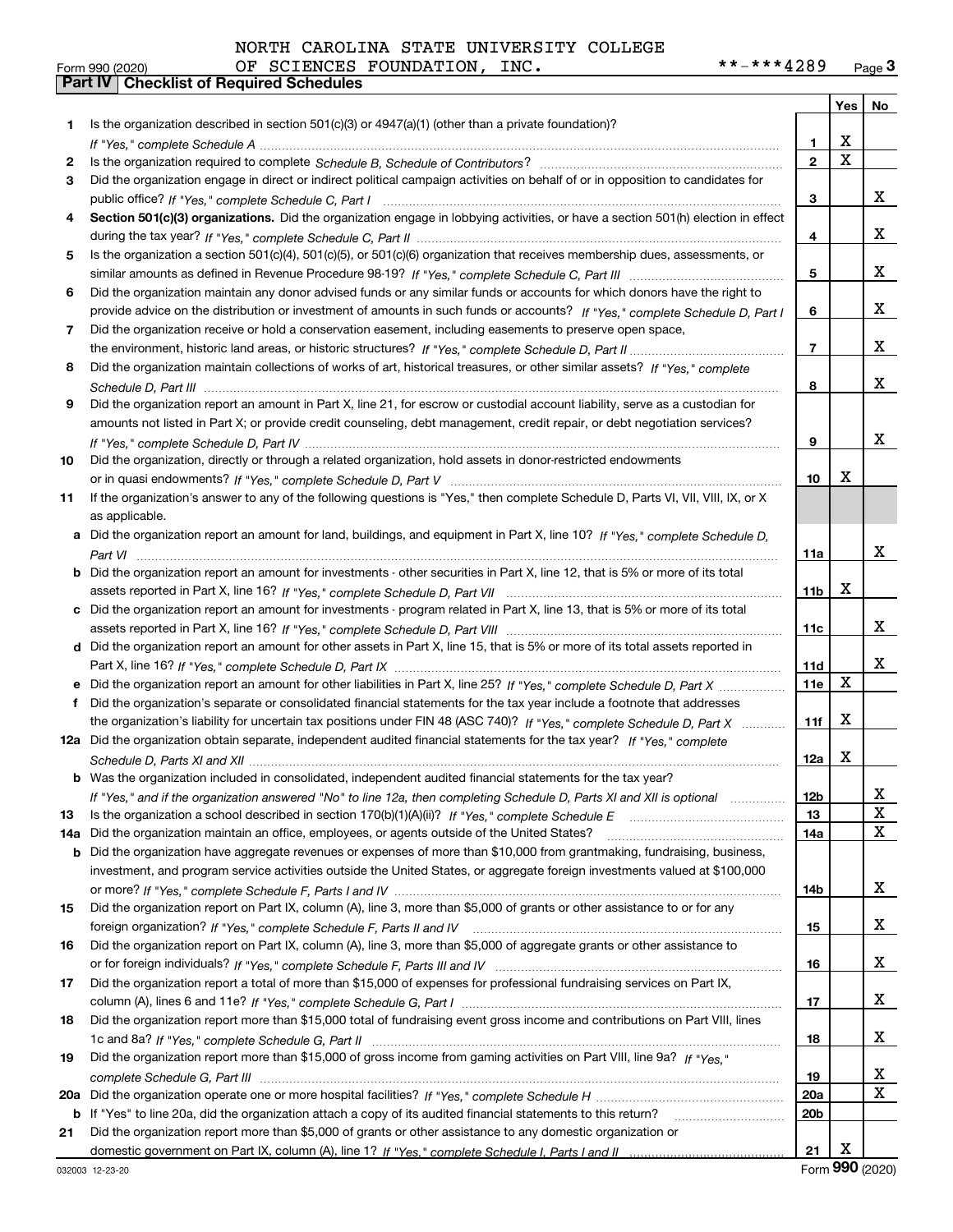#### **Yes No 222324a**Did the organization have a tax-exempt bond issue with an outstanding principal amount of more than \$100,000 as of the **25aSection 501(c)(3), 501(c)(4), and 501(c)(29) organizations.**  Did the organization engage in an excess benefit **26272829303132333435a** Did the organization have a controlled entity within the meaning of section 512(b)(13)? **363738222324a24b24c24d25a25b262728a28b28c29303132333435a35b363738b** Did the organization invest any proceeds of tax-exempt bonds beyond a temporary period exception? \_\_\_\_\_\_\_\_\_\_\_\_\_\_\_\_\_ **c**Did the organization maintain an escrow account other than a refunding escrow at any time during the year to defease **d** Did the organization act as an "on behalf of" issuer for bonds outstanding at any time during the year? \_\_\_\_\_\_\_\_\_\_\_\_\_\_\_\_\_\_\_\_\_ **b** Is the organization aware that it engaged in an excess benefit transaction with a disqualified person in a prior year, and **a** A current or former officer, director, trustee, key employee, creator or founder, or substantial contributor? If **b***If "Yes," complete Schedule L, Part IV* A family member of any individual described in line 28a? ~~~~~~~~~~~~~~~ **c***If* A 35% controlled entity of one or more individuals and/or organizations described in lines 28a or 28b? **b** If "Yes" to line 35a, did the organization receive any payment from or engage in any transaction with a controlled entity **Section 501(c)(3) organizations.** Did the organization make any transfers to an exempt non-charitable related organization? **Note:**  All Form 990 filers are required to complete Schedule O **Yes No 1a** Enter the number reported in Box 3 of Form 1096. Enter -0- if not applicable  $\ldots$  $\ldots$  $\ldots$  $\ldots$  $\ldots$ **b** Enter the number of Forms W-2G included in line 1a. Enter -0- if not applicable  $\ldots$  $\ldots$  $\ldots$  $\ldots$  $\ldots$ **1a1b**orm 990 (2020) OF SCIENCES FOUNDATION, INC**. \* \* – \* \* \* 4** 2 8 9 <sub>Page</sub> 4<br><mark>Part IV | Checklist of Required Schedules</mark> <sub>(continued)</sub> Part IX, column (A), line 2? H "Yes," complete Schedule I, Parts I and III **www.www.www.www.www.www.www.ww** *If "Yes," complete* and former officers, directors, trustees, key employees, and highest compensated employees? *Schedule J* last day of the year, that was issued after December 31, 2002? If "Yes," answer lines 24b through 24d and complete *Schedule K. If "No," go to line 25a* ~~~~~~~~~~~~~~~~~~~~~~~~~~~~~~~~~~~~~~~~~~~~~ transaction with a disqualified person during the year? If "Yes," complete Schedule L, Part I multimated and the *If "Yes," complete* that the transaction has not been reported on any of the organization's prior Forms 990 or 990-EZ? *Schedule L, Part I* controlled entity or family member of any of these persons?  $H$  "Yes," complete Schedule L, Part II www.www.www.www. entity (including an employee thereof) or family member of any of these persons? If "Yes," c*omplete Schedule L, Part III* ......... *"Yes," complete Schedule L, Part IV* ~~~~~~~~~~~~~~~~~~~~~~~~~~~~~~~~~~~~~~~~~~~~*"Yes," complete Schedule L, Part IV* ~~~~~~~~~~~~~~~~~~~~~~~~~~~~~~~~~~~~~~~~~~~~ Did the organization receive more than \$25,000 in non-cash contributions? If "Yes," complete Schedule M ........................... *If "Yes," complete Schedule M* contributions? ~~~~~~~~~~~~~~~~~~~~~~~~~~~~~~~~~~~~~~~ Did the organization liquidate, terminate, or dissolve and cease operations? If "Yes," c*omplete Schedule N, Part I If "Yes," complete* Did the organization sell, exchange, dispose of, or transfer more than 25% of its net assets? *Schedule N, Part II* ~~~~~~~~~~~~~~~~~~~~~~~~~~~~~~~~~~~~~~~~~~~~~~~~~~~~ *If "Yes," complete Schedule R, Part I* sections 301.7701-2 and 301.7701-3? ~~~~~~~~~~~~~~~~~~~~~~~~ Was the organization related to any tax-exempt or taxable entity? If "Yes," complete Schedule R, Part II, III, or IV, and *Part V, line 1* within the meaning of section 512(b)(13)? If "Yes," complete Schedule R, Part V, line 2 ……………………………………………… If "Yes," complete Schedule R, Part V, line 2 …………………………………………………………………………………………… and that is treated as a partnership for federal income tax purposes? *H* "Yes," complete Schedule R, Part VI ......................... Did the organization report more than \$5,000 of grants or other assistance to or for domestic individuals on Did the organization answer "Yes" to Part VII, Section A, line 3, 4, or 5 about compensation of the organization's current ~~~~~~~~~~~~~~~~~~~~~~~~~~~~~~~~~~~~~~~~~~~~~~~~~~~~~~~~any tax-exempt bonds? ~~~~~~~~~~~~~~~~~~~~~~~~~~~~~~~~~~~~~~~~~~~~~~~~~~ Did the organization report any amount on Part X, line 5 or 22, for receivables from or payables to any current or former officer, director, trustee, key employee, creator or founder, substantial contributor, or 35% Did the organization provide a grant or other assistance to any current or former officer, director, trustee, key employee, creator or founder, substantial contributor or employee thereof, a grant selection committee member, or to a 35% controlled Was the organization a party to a business transaction with one of the following parties (see Schedule L, Part IV instructions, for applicable filing thresholds, conditions, and exceptions): Did the organization receive contributions of art, historical treasures, or other similar assets, or qualified conservation Did the organization own 100% of an entity disregarded as separate from the organization under Regulations Did the organization conduct more than 5% of its activities through an entity that is not a related organization Did the organization complete Schedule O and provide explanations in Schedule O for Part VI, lines 11b and 19? Check if Schedule O contains a response or note to any line in this Part V **Part V** Statements Regarding Other IRS Filings and Tax Compliance  $\mathcal{L}^{\text{max}}$ X X X X X X X X X X X X 1  $\overline{0}$ X X X X X X X X

 ${\bf c}$  Did the organization comply with backup withholding rules for reportable payments to vendors and reportable gaming (gambling) winnings to prize winners?

**1c**

Form 990 (2020) Page OF SCIENCES FOUNDATION, INC. \*\*-\*\*\*4289

| OLIII AAN (SASA) |                   |
|------------------|-------------------|
|                  | Part IV   Checkli |
|                  |                   |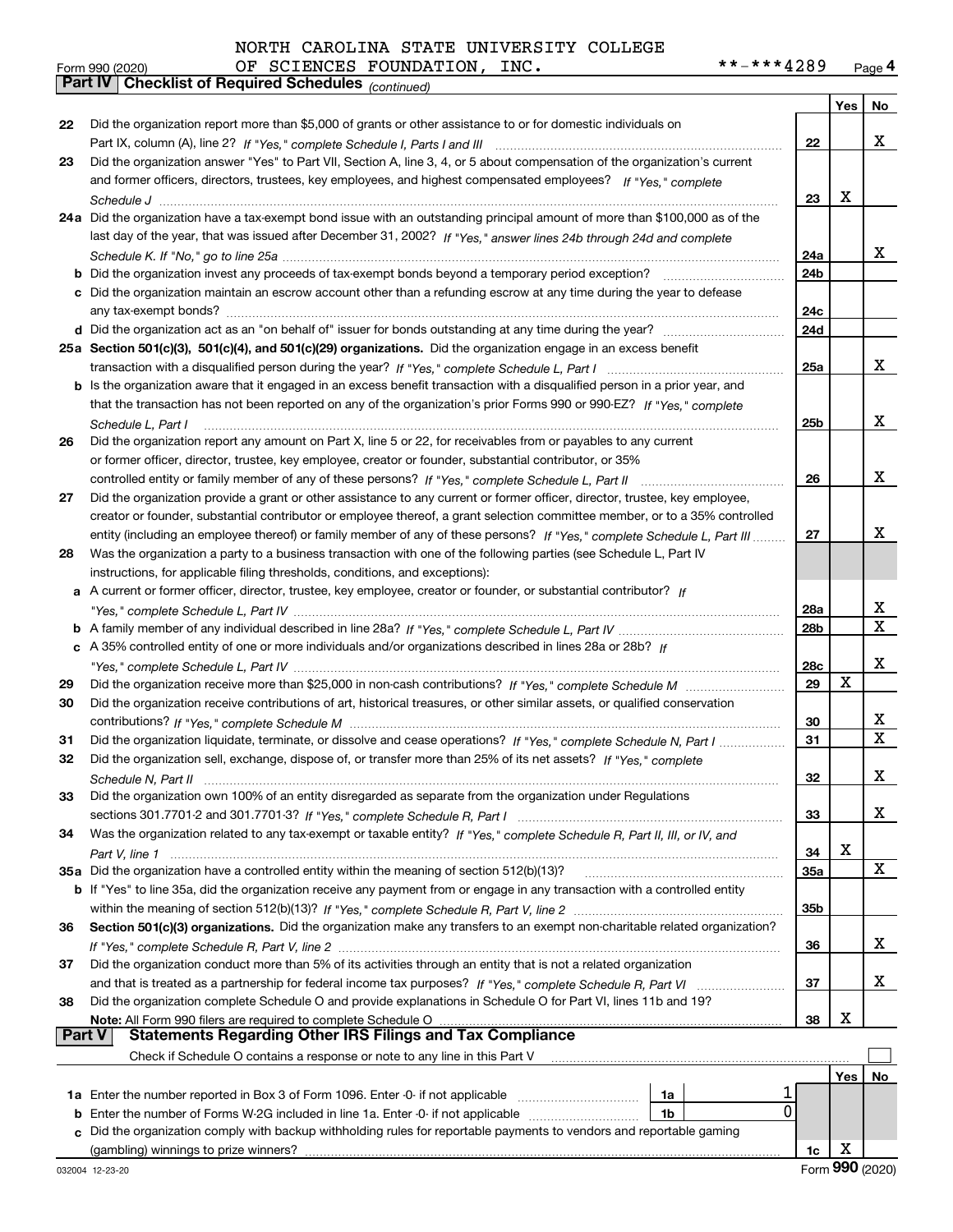|          | **-***4289<br>OF SCIENCES FOUNDATION, INC.<br>Form 990 (2020)                                                                                                                                         |                |     | $_{\text{Page}}$ 5 |
|----------|-------------------------------------------------------------------------------------------------------------------------------------------------------------------------------------------------------|----------------|-----|--------------------|
|          | <b>Part V</b><br>Statements Regarding Other IRS Filings and Tax Compliance (continued)                                                                                                                |                |     |                    |
|          |                                                                                                                                                                                                       |                | Yes | No                 |
|          | 2a Enter the number of employees reported on Form W-3, Transmittal of Wage and Tax Statements,                                                                                                        |                |     |                    |
|          | 0 <br>filed for the calendar year ending with or within the year covered by this return<br>2a                                                                                                         |                |     |                    |
|          |                                                                                                                                                                                                       | 2 <sub>b</sub> |     |                    |
|          |                                                                                                                                                                                                       |                |     |                    |
| За       | Did the organization have unrelated business gross income of \$1,000 or more during the year?                                                                                                         | 3a             |     | x                  |
| b        |                                                                                                                                                                                                       | 3 <sub>b</sub> |     |                    |
|          | 4a At any time during the calendar year, did the organization have an interest in, or a signature or other authority over, a                                                                          |                |     |                    |
|          | financial account in a foreign country (such as a bank account, securities account, or other financial account)?                                                                                      | 4a             |     | х                  |
|          | <b>b</b> If "Yes," enter the name of the foreign country $\blacktriangleright$                                                                                                                        |                |     |                    |
|          | See instructions for filing requirements for FinCEN Form 114, Report of Foreign Bank and Financial Accounts (FBAR).                                                                                   |                |     |                    |
| 5a       | Was the organization a party to a prohibited tax shelter transaction at any time during the tax year?                                                                                                 | 5a             |     | х                  |
| b        |                                                                                                                                                                                                       | 5b             |     | X                  |
| с        |                                                                                                                                                                                                       | 5c             |     |                    |
|          | 6a Does the organization have annual gross receipts that are normally greater than \$100,000, and did the organization solicit                                                                        |                |     |                    |
|          | any contributions that were not tax deductible as charitable contributions?                                                                                                                           | 6a             |     | x                  |
|          | <b>b</b> If "Yes," did the organization include with every solicitation an express statement that such contributions or gifts                                                                         |                |     |                    |
|          | were not tax deductible?                                                                                                                                                                              | 6b             |     |                    |
| 7        | Organizations that may receive deductible contributions under section 170(c).                                                                                                                         |                |     |                    |
| а        | Did the organization receive a payment in excess of \$75 made partly as a contribution and partly for goods and services provided to the payor?                                                       | 7a             |     | x                  |
| b        | If "Yes," did the organization notify the donor of the value of the goods or services provided?                                                                                                       | 7b             |     |                    |
|          | Did the organization sell, exchange, or otherwise dispose of tangible personal property for which it was required                                                                                     |                |     |                    |
|          |                                                                                                                                                                                                       | 7c             |     | x                  |
| d        | 7d<br>If "Yes," indicate the number of Forms 8282 filed during the year [11] [11] Wes," indicate the number of Forms 8282 filed during the year                                                       |                |     |                    |
| е        | Did the organization receive any funds, directly or indirectly, to pay premiums on a personal benefit contract?                                                                                       | 7e             |     | х                  |
| f        | Did the organization, during the year, pay premiums, directly or indirectly, on a personal benefit contract?                                                                                          | 7f             |     | $\mathbf X$        |
| g        | If the organization received a contribution of qualified intellectual property, did the organization file Form 8899 as required?                                                                      | 7g             | N/R |                    |
| h        | If the organization received a contribution of cars, boats, airplanes, or other vehicles, did the organization file a Form 1098-C?                                                                    | 7h             | N/R |                    |
| 8        | Sponsoring organizations maintaining donor advised funds. Did a donor advised fund maintained by the                                                                                                  |                |     |                    |
|          | N/A<br>sponsoring organization have excess business holdings at any time during the year?                                                                                                             | 8              |     |                    |
| 9        | Sponsoring organizations maintaining donor advised funds.                                                                                                                                             |                |     |                    |
| а        | N/A<br>Did the sponsoring organization make any taxable distributions under section 4966?                                                                                                             | 9а             |     |                    |
| b        | N/A<br>Did the sponsoring organization make a distribution to a donor, donor advisor, or related person?                                                                                              | 9b             |     |                    |
| 10       | Section 501(c)(7) organizations. Enter:                                                                                                                                                               |                |     |                    |
| а        | N/A<br>10a<br>Initiation fees and capital contributions included on Part VIII, line 12 [111] [11] [12] [11] [12] [11] [12] [                                                                          |                |     |                    |
|          | 10b <br>Gross receipts, included on Form 990, Part VIII, line 12, for public use of club facilities                                                                                                   |                |     |                    |
| 11       | Section 501(c)(12) organizations. Enter:                                                                                                                                                              |                |     |                    |
| а        | N/A<br>11a<br>Gross income from members or shareholders                                                                                                                                               |                |     |                    |
| b        | Gross income from other sources (Do not net amounts due or paid to other sources against                                                                                                              |                |     |                    |
|          | 11 <sub>b</sub><br>amounts due or received from them.)                                                                                                                                                |                |     |                    |
|          | 12a Section 4947(a)(1) non-exempt charitable trusts. Is the organization filing Form 990 in lieu of Form 1041?                                                                                        | <b>12a</b>     |     |                    |
|          | <b>b</b> If "Yes," enter the amount of tax-exempt interest received or accrued during the year $\ldots \mathbf{N}/\mathbf{A}$<br>12b                                                                  |                |     |                    |
| 13       | Section 501(c)(29) qualified nonprofit health insurance issuers.<br>N/A                                                                                                                               |                |     |                    |
| a        | Is the organization licensed to issue qualified health plans in more than one state?                                                                                                                  | <b>13a</b>     |     |                    |
|          | Note: See the instructions for additional information the organization must report on Schedule O.<br>Enter the amount of reserves the organization is required to maintain by the states in which the |                |     |                    |
| b        | 13 <sub>b</sub>                                                                                                                                                                                       |                |     |                    |
|          | 13 <sub>c</sub>                                                                                                                                                                                       |                |     |                    |
| с<br>14a | Did the organization receive any payments for indoor tanning services during the tax year?                                                                                                            | 14a            |     | X                  |
|          | <b>b</b> If "Yes," has it filed a Form 720 to report these payments? If "No," provide an explanation on Schedule O                                                                                    | 14b            |     |                    |
| 15       | Is the organization subject to the section 4960 tax on payment(s) of more than \$1,000,000 in remuneration or                                                                                         |                |     |                    |
|          |                                                                                                                                                                                                       | 15             |     | х                  |
|          | If "Yes," see instructions and file Form 4720, Schedule N.                                                                                                                                            |                |     |                    |
| 16       | Is the organization an educational institution subject to the section 4968 excise tax on net investment income?                                                                                       | 16             |     | х                  |

If "Yes," complete Form 4720, Schedule O.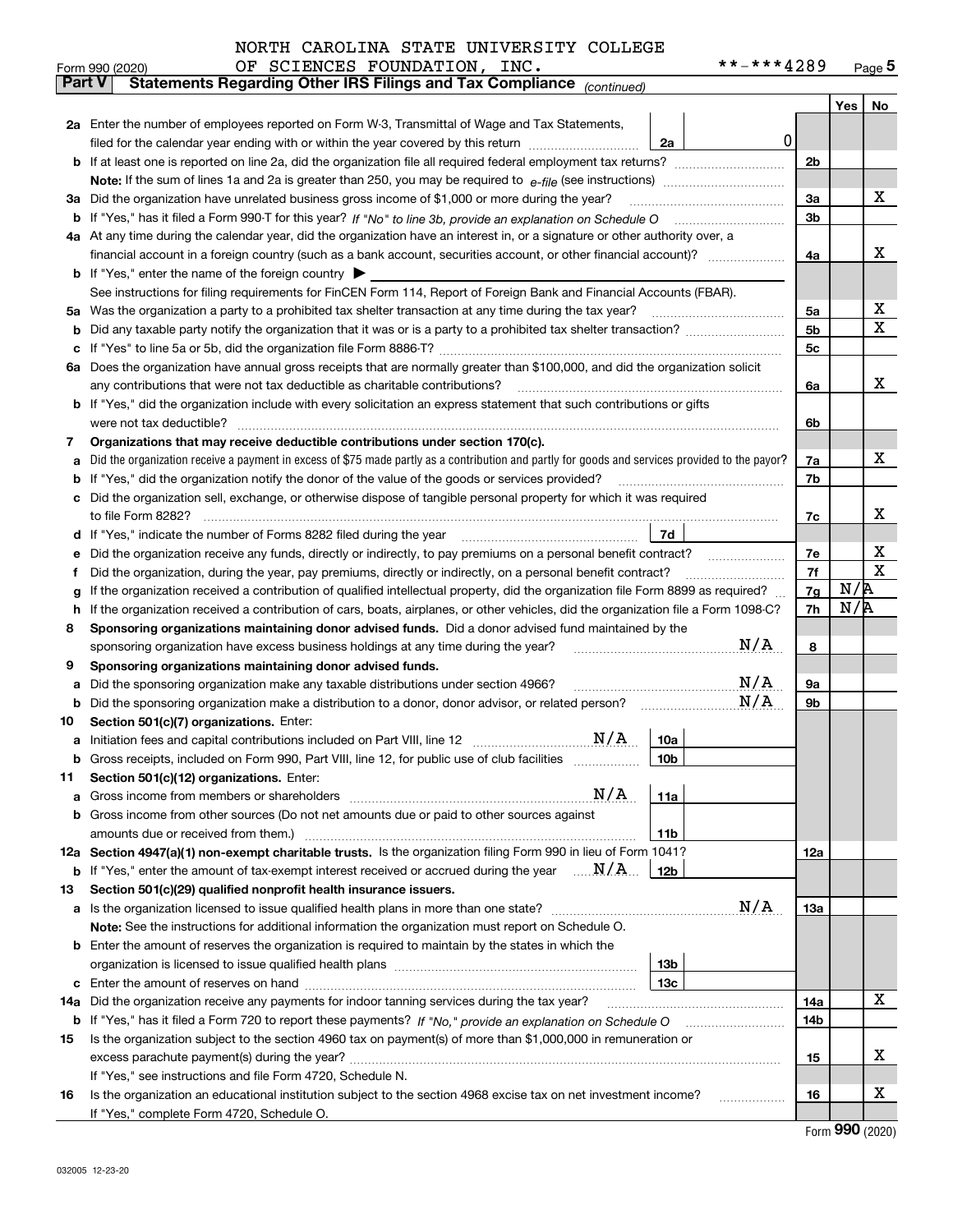| Form 990 (2020) |  | OF SCIENCES FOUNDATION, INC. |  | **-***4289                                                                                                                    | $P_{\text{aqe}}$ 6 |
|-----------------|--|------------------------------|--|-------------------------------------------------------------------------------------------------------------------------------|--------------------|
|                 |  |                              |  | Part VI   Governance, Management, and Disclosure For each "Yes" response to lines 2 through 7b below, and for a "No" response |                    |
|                 |  |                              |  | to line 8a, 8b, or 10b below, describe the circumstances, processes, or changes on Schedule O. See instructions.              |                    |

|     | Check if Schedule O contains a response or note to any line in this Part VI                                                                                           |                               |                 |     | $\overline{\mathbf{x}}$ |  |  |  |  |  |  |  |
|-----|-----------------------------------------------------------------------------------------------------------------------------------------------------------------------|-------------------------------|-----------------|-----|-------------------------|--|--|--|--|--|--|--|
|     | <b>Section A. Governing Body and Management</b>                                                                                                                       |                               |                 |     |                         |  |  |  |  |  |  |  |
|     |                                                                                                                                                                       |                               |                 | Yes | No                      |  |  |  |  |  |  |  |
|     | <b>1a</b> Enter the number of voting members of the governing body at the end of the tax year<br>.                                                                    | 1a                            | 32              |     |                         |  |  |  |  |  |  |  |
|     | If there are material differences in voting rights among members of the governing body, or if the governing                                                           |                               |                 |     |                         |  |  |  |  |  |  |  |
|     | body delegated broad authority to an executive committee or similar committee, explain on Schedule O.                                                                 |                               |                 |     |                         |  |  |  |  |  |  |  |
| b   | Enter the number of voting members included on line 1a, above, who are independent                                                                                    | 1b                            | 31              |     |                         |  |  |  |  |  |  |  |
| 2   | Did any officer, director, trustee, or key employee have a family relationship or a business relationship with any other                                              |                               |                 |     |                         |  |  |  |  |  |  |  |
|     | officer, director, trustee, or key employee?                                                                                                                          |                               | $\mathbf{2}$    |     | X                       |  |  |  |  |  |  |  |
| 3   | Did the organization delegate control over management duties customarily performed by or under the direct supervision                                                 |                               |                 |     |                         |  |  |  |  |  |  |  |
|     | of officers, directors, trustees, or key employees to a management company or other person?                                                                           |                               |                 |     |                         |  |  |  |  |  |  |  |
| 4   | Did the organization make any significant changes to its governing documents since the prior Form 990 was filed?                                                      |                               |                 |     |                         |  |  |  |  |  |  |  |
| 5   | Did the organization become aware during the year of a significant diversion of the organization's assets?                                                            |                               |                 |     |                         |  |  |  |  |  |  |  |
| 6   | Did the organization have members or stockholders?                                                                                                                    |                               | 5<br>6          |     | X<br>X                  |  |  |  |  |  |  |  |
| 7a  | Did the organization have members, stockholders, or other persons who had the power to elect or appoint one or                                                        |                               |                 |     |                         |  |  |  |  |  |  |  |
|     | more members of the governing body?                                                                                                                                   |                               | 7a              |     | х                       |  |  |  |  |  |  |  |
|     | <b>b</b> Are any governance decisions of the organization reserved to (or subject to approval by) members, stockholders, or                                           |                               |                 |     |                         |  |  |  |  |  |  |  |
|     | persons other than the governing body?                                                                                                                                |                               | 7b              |     | x                       |  |  |  |  |  |  |  |
| 8   | Did the organization contemporaneously document the meetings held or written actions undertaken during the year by the following:                                     |                               |                 |     |                         |  |  |  |  |  |  |  |
| a   |                                                                                                                                                                       |                               | 8a              | X   |                         |  |  |  |  |  |  |  |
| b   | Each committee with authority to act on behalf of the governing body?                                                                                                 |                               | 8b              | X   |                         |  |  |  |  |  |  |  |
| 9   | Is there any officer, director, trustee, or key employee listed in Part VII, Section A, who cannot be reached at the                                                  |                               |                 |     |                         |  |  |  |  |  |  |  |
|     |                                                                                                                                                                       |                               | 9               |     | x                       |  |  |  |  |  |  |  |
|     | Section B. Policies <sub>(This Section B requests information about policies not required by the Internal Revenue Code.)</sub>                                        |                               |                 |     |                         |  |  |  |  |  |  |  |
|     |                                                                                                                                                                       |                               |                 | Yes | No                      |  |  |  |  |  |  |  |
|     |                                                                                                                                                                       |                               | 10a             |     | x                       |  |  |  |  |  |  |  |
|     | <b>b</b> If "Yes," did the organization have written policies and procedures governing the activities of such chapters, affiliates,                                   |                               |                 |     |                         |  |  |  |  |  |  |  |
|     | and branches to ensure their operations are consistent with the organization's exempt purposes?                                                                       |                               | 10b             |     |                         |  |  |  |  |  |  |  |
|     | 11a Has the organization provided a complete copy of this Form 990 to all members of its governing body before filing the form?                                       |                               | 11a             | X   |                         |  |  |  |  |  |  |  |
|     | Describe in Schedule O the process, if any, used by the organization to review this Form 990.<br>b                                                                    |                               |                 |     |                         |  |  |  |  |  |  |  |
| 12a |                                                                                                                                                                       |                               |                 |     |                         |  |  |  |  |  |  |  |
| b   | Were officers, directors, or trustees, and key employees required to disclose annually interests that could give rise to conflicts?                                   |                               |                 |     |                         |  |  |  |  |  |  |  |
| с   | Did the organization regularly and consistently monitor and enforce compliance with the policy? If "Yes." describe                                                    |                               | 12 <sub>b</sub> | X   |                         |  |  |  |  |  |  |  |
|     | in Schedule O how this was done <i>measured contained to change the street</i> and the street of the street of the str                                                |                               | 12c             | X   |                         |  |  |  |  |  |  |  |
| 13  | Did the organization have a written whistleblower policy?                                                                                                             |                               | 13              | X   |                         |  |  |  |  |  |  |  |
| 14  | Did the organization have a written document retention and destruction policy?                                                                                        |                               | 14              | X   |                         |  |  |  |  |  |  |  |
| 15  | Did the process for determining compensation of the following persons include a review and approval by independent                                                    |                               |                 |     |                         |  |  |  |  |  |  |  |
|     | persons, comparability data, and contemporaneous substantiation of the deliberation and decision?                                                                     |                               |                 |     |                         |  |  |  |  |  |  |  |
| a   | The organization's CEO, Executive Director, or top management official manufactured content of the organization's CEO, Executive Director, or top management official |                               | 15a             | Χ   |                         |  |  |  |  |  |  |  |
|     | <b>b</b> Other officers or key employees of the organization                                                                                                          |                               | 15 <sub>b</sub> | X   |                         |  |  |  |  |  |  |  |
|     | If "Yes" to line 15a or 15b, describe the process in Schedule O (see instructions).                                                                                   |                               |                 |     |                         |  |  |  |  |  |  |  |
|     | 16a Did the organization invest in, contribute assets to, or participate in a joint venture or similar arrangement with a                                             |                               |                 |     |                         |  |  |  |  |  |  |  |
|     | taxable entity during the year?                                                                                                                                       |                               | 16a             |     | х                       |  |  |  |  |  |  |  |
|     | b If "Yes," did the organization follow a written policy or procedure requiring the organization to evaluate its participation                                        |                               |                 |     |                         |  |  |  |  |  |  |  |
|     | in joint venture arrangements under applicable federal tax law, and take steps to safeguard the organization's                                                        |                               |                 |     |                         |  |  |  |  |  |  |  |
|     | exempt status with respect to such arrangements?                                                                                                                      |                               | 16b             |     |                         |  |  |  |  |  |  |  |
|     | Section C. Disclosure                                                                                                                                                 |                               |                 |     |                         |  |  |  |  |  |  |  |
| 17  | <b>NONE</b><br>List the states with which a copy of this Form 990 is required to be filed $\blacktriangleright$                                                       |                               |                 |     |                         |  |  |  |  |  |  |  |
| 18  | Section 6104 requires an organization to make its Forms 1023 (1024 or 1024-A, if applicable), 990, and 990-T (Section 501(c)(3)s only) available                      |                               |                 |     |                         |  |  |  |  |  |  |  |
|     | for public inspection. Indicate how you made these available. Check all that apply.                                                                                   |                               |                 |     |                         |  |  |  |  |  |  |  |
|     | $X$ Own website<br>$X$ Upon request<br>Another's website                                                                                                              | Other (explain on Schedule O) |                 |     |                         |  |  |  |  |  |  |  |
| 19  | Describe on Schedule O whether (and if so, how) the organization made its governing documents, conflict of interest policy, and financial                             |                               |                 |     |                         |  |  |  |  |  |  |  |
|     | statements available to the public during the tax year.                                                                                                               |                               |                 |     |                         |  |  |  |  |  |  |  |
| 20  | State the name, address, and telephone number of the person who possesses the organization's books and records                                                        |                               |                 |     |                         |  |  |  |  |  |  |  |
|     | ERIN DELEHANTY - 919-513-7149                                                                                                                                         |                               |                 |     |                         |  |  |  |  |  |  |  |
|     | NCSU BOX 7207, RALEIGH, NC<br>27695                                                                                                                                   |                               |                 |     |                         |  |  |  |  |  |  |  |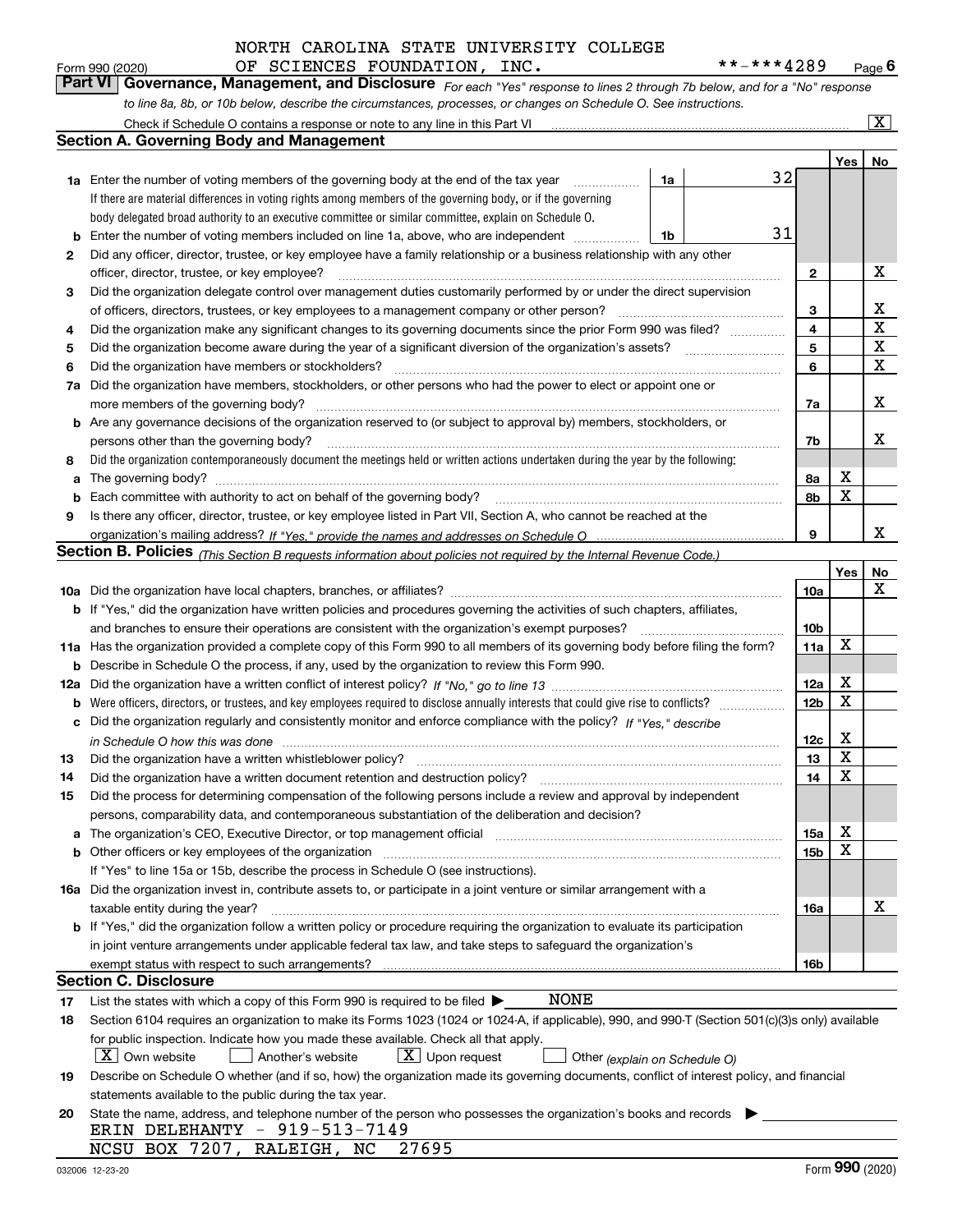$\mathcal{L}^{\text{max}}$ 

### Form 990 (2020) Page OF SCIENCES FOUNDATION, INC. \*\*-\*\*\*4289 Form 990 (2020) **1990 COMPTER OF SCIENCES FOUNDATION**, INC.<br>**Part VII** Compensation of Officers, Directors, Trustees, Key Employees, Highest Compensated **Employees, and Independent Contractors**

Check if Schedule O contains a response or note to any line in this Part VII

**Section A. Officers, Directors, Trustees, Key Employees, and Highest Compensated Employees**

**1a**  Complete this table for all persons required to be listed. Report compensation for the calendar year ending with or within the organization's tax year. **•** List all of the organization's current officers, directors, trustees (whether individuals or organizations), regardless of amount of compensation.

Enter -0- in columns (D), (E), and (F) if no compensation was paid.

 $\bullet$  List all of the organization's  $\,$ current key employees, if any. See instructions for definition of "key employee."

**•** List the organization's five current highest compensated employees (other than an officer, director, trustee, or key employee) who received reportable compensation (Box 5 of Form W-2 and/or Box 7 of Form 1099-MISC) of more than \$100,000 from the organization and any related organizations.

**•** List all of the organization's former officers, key employees, and highest compensated employees who received more than \$100,000 of reportable compensation from the organization and any related organizations.

**former directors or trustees**  ¥ List all of the organization's that received, in the capacity as a former director or trustee of the organization, more than \$10,000 of reportable compensation from the organization and any related organizations.

See instructions for the order in which to list the persons above.

Check this box if neither the organization nor any related organization compensated any current officer, director, or trustee.  $\mathcal{L}^{\text{max}}$ 

| (A)                           | (B)               | (C)                                                              |                       |                         |              |                                   |        | (D)             | (E)                           | (F)                   |  |  |
|-------------------------------|-------------------|------------------------------------------------------------------|-----------------------|-------------------------|--------------|-----------------------------------|--------|-----------------|-------------------------------|-----------------------|--|--|
| Name and title                | Average           | Position<br>(do not check more than one                          |                       |                         |              |                                   |        | Reportable      | Reportable                    | Estimated             |  |  |
|                               | hours per         | box, unless person is both an<br>officer and a director/trustee) |                       |                         |              |                                   |        | compensation    | compensation                  | amount of             |  |  |
|                               | week<br>(list any |                                                                  |                       |                         |              |                                   |        | from<br>the     | from related<br>organizations | other<br>compensation |  |  |
|                               | hours for         | Individual trustee or director                                   |                       |                         |              |                                   |        | organization    | (W-2/1099-MISC)               | from the              |  |  |
|                               | related           |                                                                  |                       |                         |              |                                   |        | (W-2/1099-MISC) |                               | organization          |  |  |
|                               | organizations     |                                                                  |                       |                         |              |                                   |        |                 |                               | and related           |  |  |
|                               | below             |                                                                  | Institutional trustee |                         | Key employee |                                   |        |                 |                               | organizations         |  |  |
|                               | line)             |                                                                  |                       | Officer                 |              | Highest compensated<br>  employee | Former |                 |                               |                       |  |  |
| MARY T. PELOOUIN-DODD<br>(1)  | 1.00              |                                                                  |                       |                         |              |                                   |        |                 |                               |                       |  |  |
| <b>TREASURER</b>              | 40.00             | $\mathbf X$                                                      |                       | $\overline{\textbf{X}}$ |              |                                   |        | 0.              | 310,000.                      | 44,857.               |  |  |
| JAMES J. BROSCHART<br>(2)     | 1.00              |                                                                  |                       |                         |              |                                   |        |                 |                               |                       |  |  |
| PRESIDENT                     | 40.00             |                                                                  |                       | X                       |              |                                   |        | 0.              | 250,000.                      | 40,153.               |  |  |
| DONALD B. MATTHEWS<br>(3)     | 1.00              |                                                                  |                       |                         |              |                                   |        |                 |                               |                       |  |  |
| FORMER PRESIDENT              | 40.00             |                                                                  |                       | $\mathbf X$             |              |                                   |        | 0.              | 170,737.                      | 29,445.               |  |  |
| ERIN C. DELEHANTY<br>(4)      | 1.00              |                                                                  |                       |                         |              |                                   |        |                 |                               |                       |  |  |
| <b>ASSISTANT TREASURER</b>    | 40.00             |                                                                  |                       | $\overline{\text{X}}$   |              |                                   |        | $0$ .           | 142,142.                      | 35,787.               |  |  |
| (5) LINDSAY E. TOPPING        | 1.00              |                                                                  |                       |                         |              |                                   |        |                 |                               |                       |  |  |
| <b>SECRETARY</b>              | 40.00             |                                                                  |                       | X                       |              |                                   |        | 0.              | 87,000.                       | 18,132.               |  |  |
| (6)<br>CAROL M. DUGGINS       | 1.00              |                                                                  |                       |                         |              |                                   |        |                 |                               |                       |  |  |
| ASSISTANT SECRETARY           | 40.00             |                                                                  |                       | $\overline{\text{X}}$   |              |                                   |        | 0.              | 47,918.                       | 16,285.               |  |  |
| (7)<br>MICHAEL L. BROOKS      | 1.00              |                                                                  |                       |                         |              |                                   |        |                 |                               |                       |  |  |
| <b>DIRECTOR</b>               |                   | $\mathbf X$                                                      |                       |                         |              |                                   |        | 0.              | $\mathbf 0$ .                 | $0_{.}$               |  |  |
| ERIC L. BUCKLAND<br>(8)       | 1.00              |                                                                  |                       |                         |              |                                   |        |                 |                               |                       |  |  |
| <b>DIRECTOR</b>               |                   | $\overline{\text{X}}$                                            |                       |                         |              |                                   |        | 0.              | $\mathbf 0$ .                 | $\mathbf 0$ .         |  |  |
| (9)<br>WILLIAM D. BUNCE       | 1.00              |                                                                  |                       |                         |              |                                   |        |                 |                               |                       |  |  |
| <b>DIRECTOR</b>               |                   | $\mathbf X$                                                      |                       |                         |              |                                   |        | 0.              | $\mathbf 0$ .                 | $\mathbf 0$ .         |  |  |
| (10) SETH B. CARRUTHERS       | 1.00              |                                                                  |                       |                         |              |                                   |        |                 |                               |                       |  |  |
| <b>DIRECTOR</b>               |                   | $\overline{\text{X}}$                                            |                       |                         |              |                                   |        | 0.              | $\mathbf 0$ .                 | 0.                    |  |  |
| (11) CHARLES D. CASE          | 1.00              |                                                                  |                       |                         |              |                                   |        |                 |                               |                       |  |  |
| <b>DIRECTOR</b>               |                   | $\mathbf X$                                                      |                       |                         |              |                                   |        | 0.              | $\mathbf 0$ .                 | $0_{.}$               |  |  |
| (12) WILLIAM W. FLEMING       | 1.00              |                                                                  |                       |                         |              |                                   |        |                 |                               |                       |  |  |
| <b>DIRECTOR</b>               |                   | $\mathbf x$                                                      |                       |                         |              |                                   |        | 0.              | $\mathbf 0$ .                 | $0_{.}$               |  |  |
| (13) NORA A. GARDNER          | 1.00              |                                                                  |                       |                         |              |                                   |        |                 |                               |                       |  |  |
| <b>DIRECTOR</b>               |                   | $\mathbf X$                                                      |                       |                         |              |                                   |        | 0.              | $\mathbf 0$ .                 | $\mathbf 0$ .         |  |  |
| (14) PAULA J. HENDERSON       | 1.00              |                                                                  |                       |                         |              |                                   |        |                 |                               |                       |  |  |
| <b>DIRECTOR</b>               |                   | X                                                                |                       |                         |              |                                   |        | 0.              | 0.                            | $\mathbf 0$ .         |  |  |
| (15) RODERIC L. HUGHES-OLIVER | 1.00              |                                                                  |                       |                         |              |                                   |        |                 |                               |                       |  |  |
| <b>DIRECTOR</b>               |                   | $\mathbf X$                                                      |                       |                         |              |                                   |        | 0.              | 0.                            | 0.                    |  |  |
| (16) ROBERT L. IVES           | 1.00              |                                                                  |                       |                         |              |                                   |        |                 |                               |                       |  |  |
| <b>DIRECTOR</b>               |                   | X                                                                |                       |                         |              |                                   |        | 0.              | $\mathbf 0$ .                 | 0.                    |  |  |
| (17) WALTER D. JOHNSON        | 1.00              |                                                                  |                       |                         |              |                                   |        |                 |                               |                       |  |  |
| <b>DIRECTOR</b>               |                   | $\rm X$                                                          |                       |                         |              |                                   |        | 0.              | $\mathbf 0$ .                 | $\mathbf 0$ .         |  |  |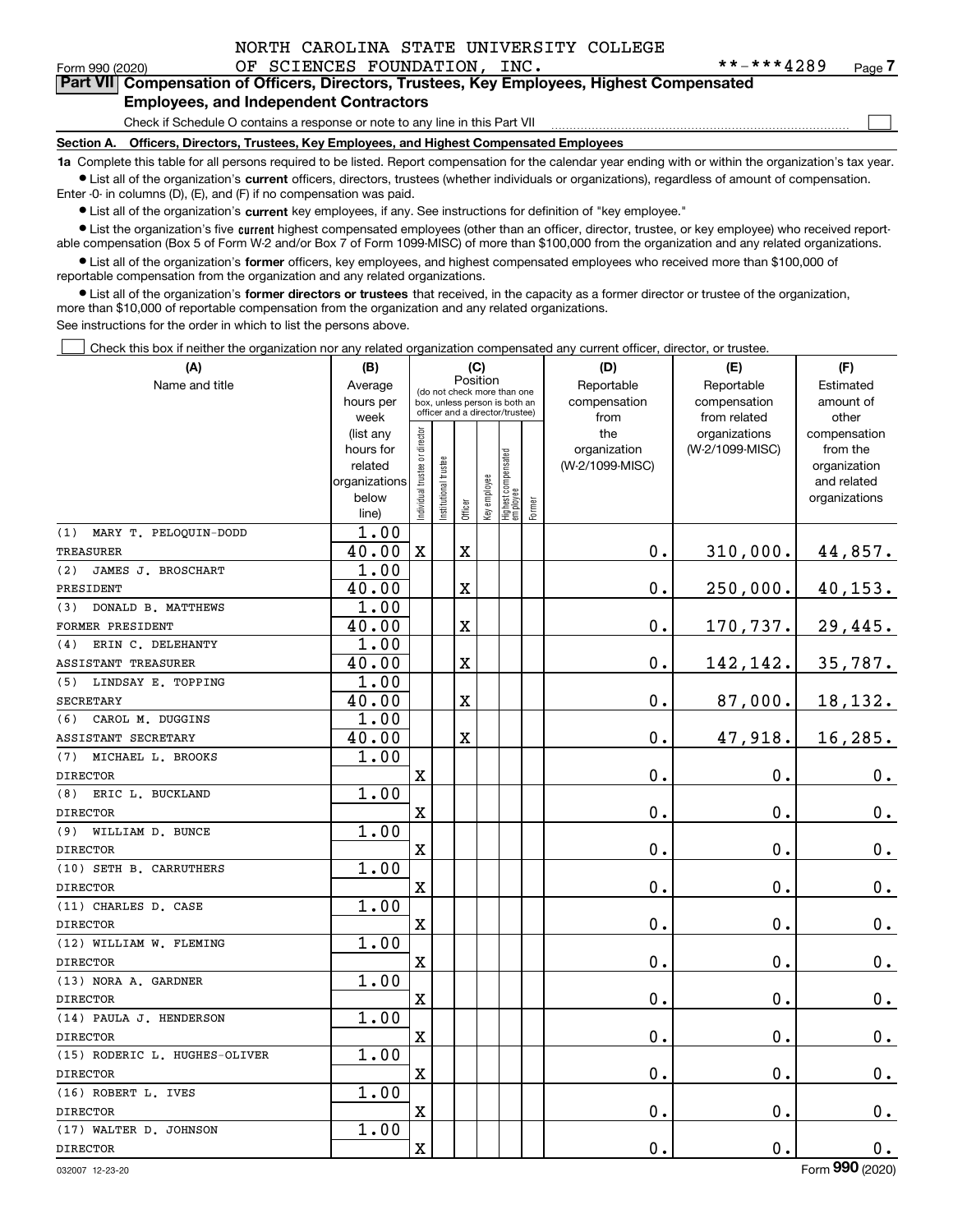**8**\*\*-\*\*\*4289

| OF SCIENCES FOUNDATION, INC.<br>Form 990 (2020)                                                                                                      |               |                                                              |                      |          |     |                                                            |        |                         | **-***4289      |              | Page 8        |       |
|------------------------------------------------------------------------------------------------------------------------------------------------------|---------------|--------------------------------------------------------------|----------------------|----------|-----|------------------------------------------------------------|--------|-------------------------|-----------------|--------------|---------------|-------|
| <b>Part VII</b><br>Section A. Officers, Directors, Trustees, Key Employees, and Highest Compensated Employees (continued)                            |               |                                                              |                      |          |     |                                                            |        |                         |                 |              |               |       |
| (A)                                                                                                                                                  | (B)           |                                                              |                      |          | (C) |                                                            |        | (D)                     | (E)             | (F)          |               |       |
| Name and title                                                                                                                                       | Average       |                                                              |                      | Position |     |                                                            |        | Reportable              | Reportable      | Estimated    |               |       |
|                                                                                                                                                      | hours per     | (do not check more than one<br>box, unless person is both an |                      |          |     |                                                            |        | compensation            | compensation    | amount of    |               |       |
|                                                                                                                                                      | week          |                                                              |                      |          |     | officer and a director/trustee)                            |        | from                    | from related    | other        |               |       |
|                                                                                                                                                      | (list any     |                                                              |                      |          |     |                                                            |        | the                     | organizations   |              | compensation  |       |
|                                                                                                                                                      | hours for     |                                                              |                      |          |     |                                                            |        | organization            | (W-2/1099-MISC) |              | from the      |       |
|                                                                                                                                                      | related       |                                                              |                      |          |     |                                                            |        | (W-2/1099-MISC)         |                 |              | organization  |       |
|                                                                                                                                                      | organizations |                                                              |                      |          |     |                                                            |        |                         |                 |              | and related   |       |
|                                                                                                                                                      | below         |                                                              |                      |          |     |                                                            |        |                         |                 |              | organizations |       |
|                                                                                                                                                      | line)         | ndividual trustee or director                                | nstitutional trustee |          |     | Officer<br>Key employee<br>Highest compensated<br>employee | Former |                         |                 |              |               |       |
| (18) MICHAEL A. LUTHER                                                                                                                               | 1.00          |                                                              |                      |          |     |                                                            |        |                         |                 |              |               |       |
| <b>DIRECTOR</b>                                                                                                                                      |               | X                                                            |                      |          |     |                                                            |        | 0.                      | 0.              |              |               | 0.    |
| (19) ANITA M. MCCLERNON                                                                                                                              | 1.00          |                                                              |                      |          |     |                                                            |        |                         |                 |              |               |       |
| <b>DIRECTOR</b>                                                                                                                                      |               | X                                                            |                      |          |     |                                                            |        | 0.                      | 0.              |              |               | 0.    |
| (20) JACK A. MENIUS JR.                                                                                                                              | 1.00          |                                                              |                      |          |     |                                                            |        |                         |                 |              |               |       |
|                                                                                                                                                      |               |                                                              |                      |          |     |                                                            |        |                         |                 |              |               |       |
| <b>DIRECTOR</b>                                                                                                                                      |               | X                                                            |                      |          |     |                                                            |        | 0.                      | 0.              |              |               | 0.    |
| (21) WILLIAM M. PEIRSON                                                                                                                              | 1.00          |                                                              |                      |          |     |                                                            |        |                         |                 |              |               |       |
| <b>DIRECTOR</b>                                                                                                                                      |               | X                                                            |                      |          |     |                                                            |        | 0.                      | 0.              |              |               | 0.    |
| (22) BARBARA A. PRILLAMAN                                                                                                                            | 1.00          |                                                              |                      |          |     |                                                            |        |                         |                 |              |               |       |
| <b>DIRECTOR</b>                                                                                                                                      |               | X                                                            |                      |          |     |                                                            |        | 0.                      | 0.              |              |               | 0.    |
| (23) RODNEY V. PUGH                                                                                                                                  | 1.00          |                                                              |                      |          |     |                                                            |        |                         |                 |              |               |       |
| <b>DIRECTOR</b>                                                                                                                                      |               | X                                                            |                      |          |     |                                                            |        | 0.                      | 0.              |              |               | 0.    |
| (24) AMY D. ROBERTSON                                                                                                                                | 1.00          |                                                              |                      |          |     |                                                            |        |                         |                 |              |               |       |
| <b>DIRECTOR</b>                                                                                                                                      |               | X                                                            |                      |          |     |                                                            |        | 0.                      | 0.              |              |               | 0.    |
| (25) BENTON S. SATTERFIELD JR.                                                                                                                       | 1.00          |                                                              |                      |          |     |                                                            |        |                         |                 |              |               |       |
| <b>DIRECTOR</b>                                                                                                                                      |               | X                                                            |                      |          |     |                                                            |        | 0.                      | 0.              |              |               | $0$ . |
| (26) CAREN A. SCHMIDT                                                                                                                                | 1.00          |                                                              |                      |          |     |                                                            |        |                         |                 |              |               |       |
| <b>DIRECTOR</b>                                                                                                                                      |               | $\mathbf x$                                                  |                      |          |     |                                                            |        | 0.                      | 0.              |              |               | $0$ . |
|                                                                                                                                                      |               |                                                              |                      |          |     |                                                            |        | $\overline{0}$ .        | 1,007,797.      |              | 184,659.      |       |
|                                                                                                                                                      |               |                                                              |                      |          |     |                                                            | ▶      |                         |                 |              |               |       |
| c Total from continuation sheets to Part VII, Section A manuscreases                                                                                 |               |                                                              |                      |          |     |                                                            | ▶      | 0.                      | 0.              |              |               | 0.    |
|                                                                                                                                                      |               |                                                              |                      |          |     |                                                            |        | 0.                      | 1,007,797.      |              | 184,659.      |       |
| Total number of individuals (including but not limited to those listed above) who received more than \$100,000 of reportable<br>$\mathbf{2}$         |               |                                                              |                      |          |     |                                                            |        |                         |                 |              |               |       |
| compensation from the organization $\blacktriangleright$                                                                                             |               |                                                              |                      |          |     |                                                            |        |                         |                 |              |               | 0     |
|                                                                                                                                                      |               |                                                              |                      |          |     |                                                            |        |                         |                 |              | Yes           | No    |
| 3<br>Did the organization list any former officer, director, trustee, key employee, or highest compensated employee on                               |               |                                                              |                      |          |     |                                                            |        |                         |                 |              |               |       |
| line 1a? If "Yes," complete Schedule J for such individual manufactured contained and the line 1a? If "Yes," complete Schedule J for such individual |               |                                                              |                      |          |     |                                                            |        |                         |                 | 3            |               | х     |
| For any individual listed on line 1a, is the sum of reportable compensation and other compensation from the organization                             |               |                                                              |                      |          |     |                                                            |        |                         |                 |              |               |       |
|                                                                                                                                                      |               |                                                              |                      |          |     |                                                            |        |                         |                 | 4            | х             |       |
|                                                                                                                                                      |               |                                                              |                      |          |     |                                                            |        |                         |                 |              |               |       |
| Did any person listed on line 1a receive or accrue compensation from any unrelated organization or individual for services<br>5                      |               |                                                              |                      |          |     |                                                            |        |                         |                 |              |               |       |
| rendered to the organization? If "Yes." complete Schedule J for such person                                                                          |               |                                                              |                      |          |     |                                                            |        |                         |                 | 5            |               | x     |
| <b>Section B. Independent Contractors</b>                                                                                                            |               |                                                              |                      |          |     |                                                            |        |                         |                 |              |               |       |
| Complete this table for your five highest compensated independent contractors that received more than \$100,000 of compensation from<br>1            |               |                                                              |                      |          |     |                                                            |        |                         |                 |              |               |       |
| the organization. Report compensation for the calendar year ending with or within the organization's tax year.                                       |               |                                                              |                      |          |     |                                                            |        |                         |                 |              |               |       |
| (A)                                                                                                                                                  |               |                                                              |                      |          |     |                                                            |        | (B)                     |                 | (C)          |               |       |
| Name and business address                                                                                                                            |               |                                                              | <b>NONE</b>          |          |     |                                                            |        | Description of services |                 | Compensation |               |       |
|                                                                                                                                                      |               |                                                              |                      |          |     |                                                            |        |                         |                 |              |               |       |
|                                                                                                                                                      |               |                                                              |                      |          |     |                                                            |        |                         |                 |              |               |       |
|                                                                                                                                                      |               |                                                              |                      |          |     |                                                            |        |                         |                 |              |               |       |
|                                                                                                                                                      |               |                                                              |                      |          |     |                                                            |        |                         |                 |              |               |       |
|                                                                                                                                                      |               |                                                              |                      |          |     |                                                            |        |                         |                 |              |               |       |
|                                                                                                                                                      |               |                                                              |                      |          |     |                                                            |        |                         |                 |              |               |       |
|                                                                                                                                                      |               |                                                              |                      |          |     |                                                            |        |                         |                 |              |               |       |
|                                                                                                                                                      |               |                                                              |                      |          |     |                                                            |        |                         |                 |              |               |       |
|                                                                                                                                                      |               |                                                              |                      |          |     |                                                            |        |                         |                 |              |               |       |
|                                                                                                                                                      |               |                                                              |                      |          |     |                                                            |        |                         |                 |              |               |       |

**2**Total number of independent contractors (including but not limited to those listed above) who received more than \$100,000 of compensation from the organization 0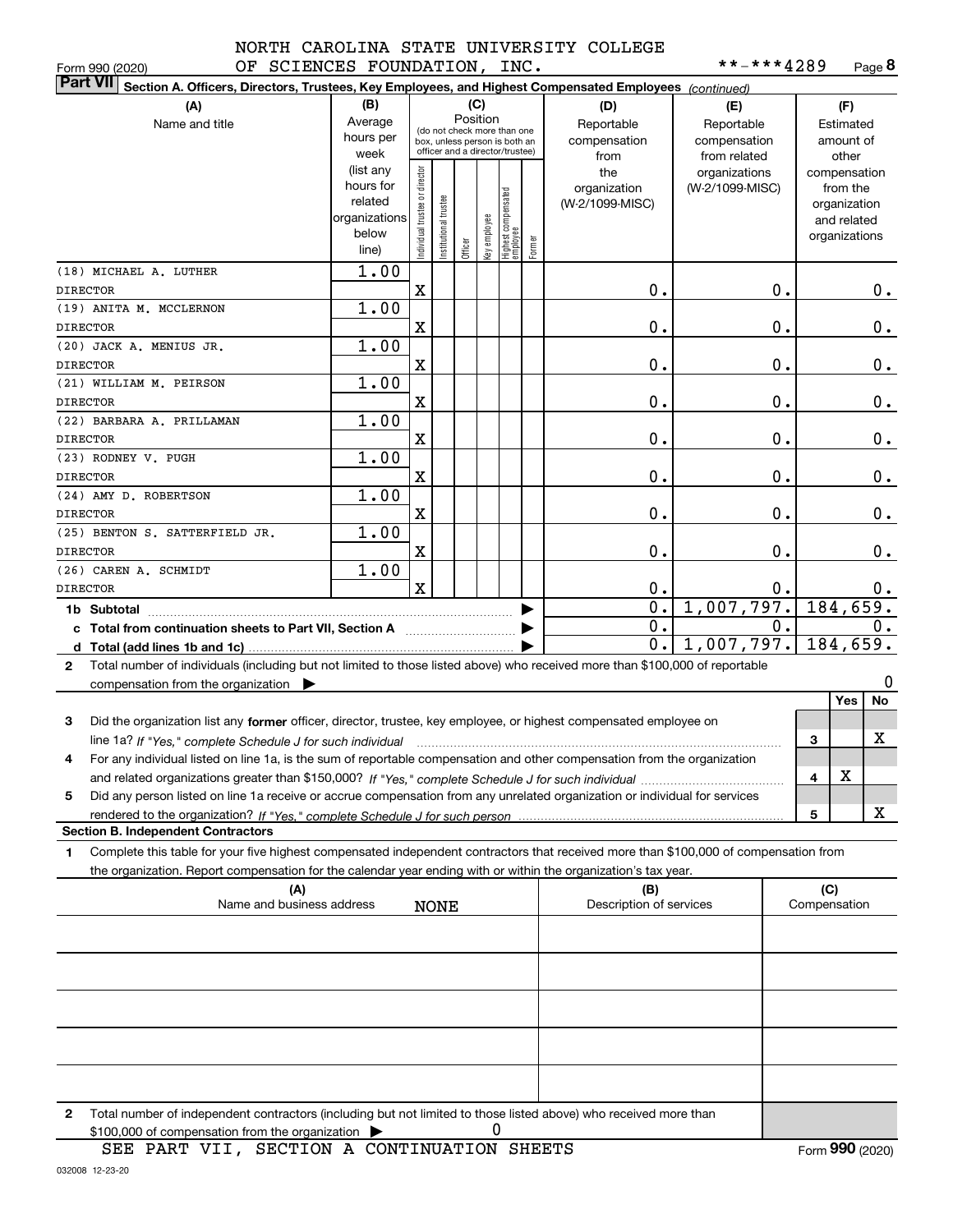# NORTH CAROLINA STATE UNIVERSITY COLLEGE OF SCIENCES FOUNDATION, INC. \*\*-\*\*\*\*4289

| OF SCIENCES FOUNDATION, INC.<br>Form 990                                                                        |                      |                                |                       |             |                        |                              |        | **-***4289      |                              |                             |  |  |
|-----------------------------------------------------------------------------------------------------------------|----------------------|--------------------------------|-----------------------|-------------|------------------------|------------------------------|--------|-----------------|------------------------------|-----------------------------|--|--|
| Part VII Section A. Officers, Directors, Trustees, Key Employees, and Highest Compensated Employees (continued) |                      |                                |                       |             |                        |                              |        |                 |                              |                             |  |  |
| (A)                                                                                                             | (B)                  |                                | (C)                   |             |                        |                              |        | (D)             | (E)                          | (F)                         |  |  |
| Name and title                                                                                                  | Average              |                                |                       |             | Position               |                              |        | Reportable      | Reportable                   | Estimated                   |  |  |
|                                                                                                                 | hours                |                                |                       |             | (check all that apply) |                              |        | compensation    | compensation<br>from related | amount of                   |  |  |
|                                                                                                                 | per                  |                                |                       |             |                        |                              |        | from            |                              | other                       |  |  |
|                                                                                                                 | week                 |                                |                       |             |                        |                              |        | the             | organizations                | compensation                |  |  |
|                                                                                                                 | (list any            |                                |                       |             |                        |                              |        | organization    | (W-2/1099-MISC)              | from the                    |  |  |
|                                                                                                                 | hours for<br>related |                                |                       |             |                        |                              |        | (W-2/1099-MISC) |                              | organization<br>and related |  |  |
|                                                                                                                 | organizations        |                                |                       |             |                        |                              |        |                 |                              | organizations               |  |  |
|                                                                                                                 | below                | Individual trustee or director | Institutional trustee |             | Key employee           | Highest compensated employee |        |                 |                              |                             |  |  |
|                                                                                                                 | line)                |                                |                       | Officer     |                        |                              | Former |                 |                              |                             |  |  |
| (27) CURTIS C. STANLEY                                                                                          | 1.00                 |                                |                       |             |                        |                              |        |                 |                              |                             |  |  |
| <b>DIRECTOR</b>                                                                                                 |                      | $\mathbf x$                    |                       |             |                        |                              |        | $0$ .           | 0.                           | 0.                          |  |  |
| (28) MICHAEL T. STOCUM                                                                                          | 1.00                 |                                |                       |             |                        |                              |        |                 |                              |                             |  |  |
| <b>DIRECTOR</b>                                                                                                 |                      | $\mathbf X$                    |                       |             |                        |                              |        | $0$ .           | 0.                           | $\mathbf 0$ .               |  |  |
| (29) WILLIAM E. TRENT III                                                                                       | 1.00                 |                                |                       |             |                        |                              |        |                 |                              |                             |  |  |
| <b>DIRECTOR</b>                                                                                                 |                      | $\mathbf X$                    |                       |             |                        |                              |        | $0$ .           | 0.                           | $\mathbf 0$ .               |  |  |
| (30) WALTER R. TURNER JR.                                                                                       | 1.00                 |                                |                       |             |                        |                              |        |                 |                              |                             |  |  |
| <b>DIRECTOR</b>                                                                                                 |                      | $\mathbf X$                    |                       |             |                        |                              |        | $0$ .           | 0.                           | $\mathbf 0$ .               |  |  |
| (31) CYNTHIA J. WERTZ                                                                                           | 1.00                 |                                |                       |             |                        |                              |        |                 |                              |                             |  |  |
| <b>DIRECTOR</b>                                                                                                 |                      | $\mathbf X$                    |                       |             |                        |                              |        | $0$ .           | 0.                           | $\mathbf 0$ .               |  |  |
| (32) GARNETT B. WHITEHURST                                                                                      | 1.00                 |                                |                       |             |                        |                              |        |                 |                              |                             |  |  |
| <b>DIRECTOR</b>                                                                                                 |                      | $\mathbf X$                    |                       |             |                        |                              |        | $0$ .           | 0.                           | $\mathbf 0$ .               |  |  |
| (33) KIRK A. WILDER                                                                                             | 1.00                 |                                |                       |             |                        |                              |        |                 |                              |                             |  |  |
| <b>DIRECTOR</b>                                                                                                 |                      | $\mathbf X$                    |                       |             |                        |                              |        | $0$ .           | 0.                           | 0.                          |  |  |
| (34) SAUNDRA W. WILLIAMS                                                                                        | 1.00                 |                                |                       |             |                        |                              |        |                 |                              |                             |  |  |
| <b>DIRECTOR</b>                                                                                                 |                      | $\mathbf X$                    |                       |             |                        |                              |        | $0$ .           | 0.                           | 0.                          |  |  |
| (35) JI ZHANG                                                                                                   | 1.00                 |                                |                       |             |                        |                              |        |                 |                              |                             |  |  |
| <b>DIRECTOR</b>                                                                                                 |                      | $\mathbf X$                    |                       |             |                        |                              |        | $0$ .           | 0.                           | 0.                          |  |  |
| (36) ROBERT R. STARBUCK                                                                                         | 1.00                 |                                |                       |             |                        |                              |        |                 |                              |                             |  |  |
| CHAIRPERSON                                                                                                     |                      | $\mathbf X$                    |                       | $\mathbf X$ |                        |                              |        | $0$ .           | 0.                           | 0.                          |  |  |
| (37) SHARON C. PRESNELL                                                                                         | 1.00                 |                                |                       |             |                        |                              |        |                 |                              |                             |  |  |
| VICE CHAIRPERSON                                                                                                |                      | $\mathbf X$                    |                       | $\mathbf X$ |                        |                              |        | $\mathbf 0$ .   | 0.                           | 0.                          |  |  |
|                                                                                                                 |                      |                                |                       |             |                        |                              |        |                 |                              |                             |  |  |
|                                                                                                                 |                      |                                |                       |             |                        |                              |        |                 |                              |                             |  |  |
|                                                                                                                 |                      |                                |                       |             |                        |                              |        |                 |                              |                             |  |  |
|                                                                                                                 |                      |                                |                       |             |                        |                              |        |                 |                              |                             |  |  |
|                                                                                                                 |                      |                                |                       |             |                        |                              |        |                 |                              |                             |  |  |
|                                                                                                                 |                      |                                |                       |             |                        |                              |        |                 |                              |                             |  |  |
|                                                                                                                 |                      |                                |                       |             |                        |                              |        |                 |                              |                             |  |  |
|                                                                                                                 |                      |                                |                       |             |                        |                              |        |                 |                              |                             |  |  |
|                                                                                                                 |                      |                                |                       |             |                        |                              |        |                 |                              |                             |  |  |
|                                                                                                                 |                      |                                |                       |             |                        |                              |        |                 |                              |                             |  |  |
|                                                                                                                 |                      |                                |                       |             |                        |                              |        |                 |                              |                             |  |  |
|                                                                                                                 |                      |                                |                       |             |                        |                              |        |                 |                              |                             |  |  |
|                                                                                                                 |                      |                                |                       |             |                        |                              |        |                 |                              |                             |  |  |
|                                                                                                                 |                      |                                |                       |             |                        |                              |        |                 |                              |                             |  |  |
|                                                                                                                 |                      |                                |                       |             |                        |                              |        |                 |                              |                             |  |  |
|                                                                                                                 |                      |                                |                       |             |                        |                              |        |                 |                              |                             |  |  |
|                                                                                                                 |                      |                                |                       |             |                        |                              |        |                 |                              |                             |  |  |
|                                                                                                                 |                      |                                |                       |             |                        |                              |        |                 |                              |                             |  |  |
|                                                                                                                 |                      |                                |                       |             |                        |                              |        |                 |                              |                             |  |  |
|                                                                                                                 |                      |                                |                       |             |                        |                              |        |                 |                              |                             |  |  |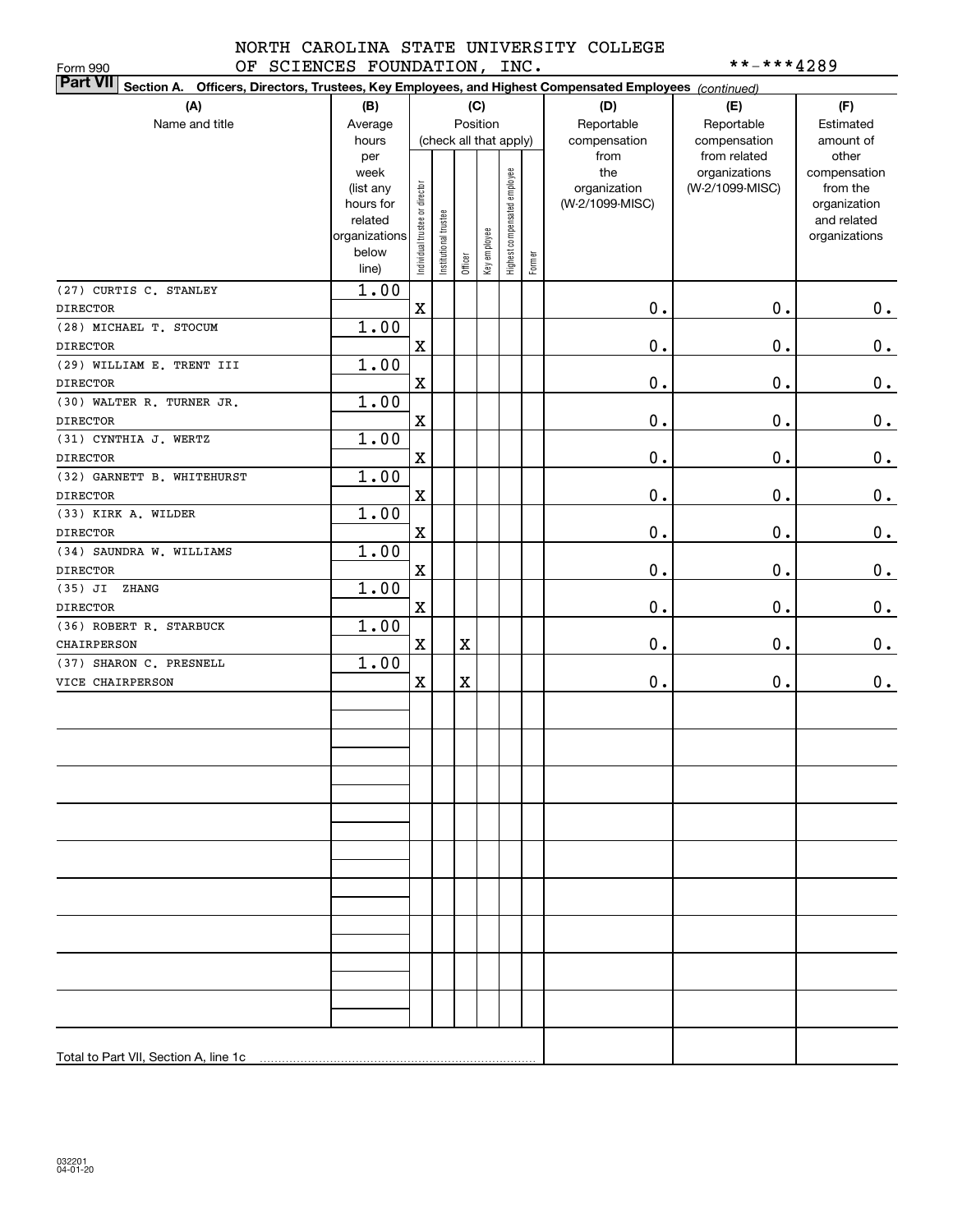|  | NORTH CAROLINA STATE UNIVERSITY COLLEGE |  |
|--|-----------------------------------------|--|
|  |                                         |  |

|                                                           |                  | Form 990 (2020)                                                                                                       |      |                 | OF SCIENCES FOUNDATION, INC. |               |                   | **-***4289       | Page 9             |
|-----------------------------------------------------------|------------------|-----------------------------------------------------------------------------------------------------------------------|------|-----------------|------------------------------|---------------|-------------------|------------------|--------------------|
|                                                           | <b>Part VIII</b> | <b>Statement of Revenue</b>                                                                                           |      |                 |                              |               |                   |                  |                    |
|                                                           |                  | Check if Schedule O contains a response or note to any line in this Part VIII                                         |      |                 |                              |               |                   |                  |                    |
|                                                           |                  |                                                                                                                       |      |                 |                              | (A)           | (B)               | $\overline{C}$   | (D)                |
|                                                           |                  |                                                                                                                       |      |                 |                              | Total revenue | Related or exempt | Unrelated        | Revenue excluded   |
|                                                           |                  |                                                                                                                       |      |                 |                              |               | function revenue  | business revenue | from tax under     |
|                                                           |                  |                                                                                                                       |      |                 |                              |               |                   |                  | sections 512 - 514 |
|                                                           |                  | 1 a Federated campaigns                                                                                               |      | 1a              |                              |               |                   |                  |                    |
|                                                           |                  | <b>b</b> Membership dues<br>$\ldots \ldots \ldots \ldots \ldots$                                                      |      | 1 <sub>b</sub>  |                              |               |                   |                  |                    |
| Contributions, Gifts, Grants<br>and Other Similar Amounts |                  | c Fundraising events                                                                                                  |      | 1 <sub>c</sub>  |                              |               |                   |                  |                    |
|                                                           |                  | d Related organizations                                                                                               |      | 1 <sub>d</sub>  |                              |               |                   |                  |                    |
|                                                           |                  |                                                                                                                       |      |                 |                              |               |                   |                  |                    |
|                                                           |                  | e Government grants (contributions)                                                                                   |      | 1e              |                              |               |                   |                  |                    |
|                                                           |                  | f All other contributions, gifts, grants, and                                                                         |      |                 |                              |               |                   |                  |                    |
|                                                           |                  | similar amounts not included above                                                                                    |      | 1f              | 2, 171, 728.                 |               |                   |                  |                    |
|                                                           |                  | Noncash contributions included in lines 1a-1f                                                                         |      | $1g$ \$         | 149,607.                     |               |                   |                  |                    |
|                                                           |                  |                                                                                                                       |      |                 |                              | 2, 171, 728.  |                   |                  |                    |
|                                                           |                  |                                                                                                                       |      |                 | <b>Business Code</b>         |               |                   |                  |                    |
|                                                           | 2 a              |                                                                                                                       |      |                 |                              |               |                   |                  |                    |
| Program Service<br>Revenue                                |                  | <u> 1989 - Johann Barn, mars ann an t-Amhain Aonaich an t-Aonaich an t-Aonaich an t-Aonaich an t-Aonaich an t-Aon</u> |      |                 |                              |               |                   |                  |                    |
|                                                           |                  | b                                                                                                                     |      |                 |                              |               |                   |                  |                    |
|                                                           |                  | с                                                                                                                     |      |                 |                              |               |                   |                  |                    |
|                                                           |                  | d<br><u> 1989 - Johann Barbara, martxa eta idazlea (h. 1989).</u>                                                     |      |                 |                              |               |                   |                  |                    |
|                                                           |                  | е                                                                                                                     |      |                 |                              |               |                   |                  |                    |
|                                                           |                  |                                                                                                                       |      |                 |                              |               |                   |                  |                    |
|                                                           |                  | g                                                                                                                     |      |                 |                              |               |                   |                  |                    |
|                                                           | 3                | Investment income (including dividends, interest, and                                                                 |      |                 |                              |               |                   |                  |                    |
|                                                           |                  |                                                                                                                       |      |                 |                              | 83,059.       |                   |                  | 83,059.            |
|                                                           |                  |                                                                                                                       |      |                 |                              |               |                   |                  |                    |
|                                                           | 4                | Income from investment of tax-exempt bond proceeds                                                                    |      |                 |                              |               |                   |                  |                    |
|                                                           | 5                |                                                                                                                       |      |                 |                              | 314, 124.     |                   |                  | 314, 124.          |
|                                                           |                  |                                                                                                                       |      | (i) Real        | (ii) Personal                |               |                   |                  |                    |
|                                                           | 6а               | Gross rents                                                                                                           | l 6a |                 |                              |               |                   |                  |                    |
|                                                           |                  | Less: rental expenses<br>b                                                                                            | 6b   |                 |                              |               |                   |                  |                    |
|                                                           |                  | Rental income or (loss)                                                                                               | 6c   |                 |                              |               |                   |                  |                    |
|                                                           |                  | d Net rental income or (loss)                                                                                         |      |                 | ▶                            |               |                   |                  |                    |
|                                                           |                  |                                                                                                                       |      | (i) Securities  | (ii) Other                   |               |                   |                  |                    |
|                                                           |                  | 7 a Gross amount from sales of                                                                                        |      |                 |                              |               |                   |                  |                    |
|                                                           |                  | assets other than inventory                                                                                           | 7a   | 1,106,697.      |                              |               |                   |                  |                    |
|                                                           |                  | <b>b</b> Less: cost or other basis                                                                                    |      |                 |                              |               |                   |                  |                    |
|                                                           |                  | and sales expenses                                                                                                    | 7b   | 710,380.        |                              |               |                   |                  |                    |
| evenue                                                    |                  | c Gain or (loss)                                                                                                      | 7c   | 396, 317.       |                              |               |                   |                  |                    |
| Ĕ.                                                        |                  |                                                                                                                       |      |                 |                              | 396,317.      |                   |                  | 396, 317.          |
|                                                           |                  | 8 a Gross income from fundraising events (not                                                                         |      |                 |                              |               |                   |                  |                    |
| Other                                                     |                  | including \$                                                                                                          |      |                 |                              |               |                   |                  |                    |
|                                                           |                  | and the contract of the contract of                                                                                   |      |                 |                              |               |                   |                  |                    |
|                                                           |                  | contributions reported on line 1c). See                                                                               |      |                 |                              |               |                   |                  |                    |
|                                                           |                  |                                                                                                                       |      | 8а              |                              |               |                   |                  |                    |
|                                                           |                  |                                                                                                                       |      | 8b              |                              |               |                   |                  |                    |
|                                                           |                  | c Net income or (loss) from fundraising events                                                                        |      |                 |                              |               |                   |                  |                    |
|                                                           |                  | 9 a Gross income from gaming activities. See                                                                          |      |                 |                              |               |                   |                  |                    |
|                                                           |                  |                                                                                                                       |      | 9а              |                              |               |                   |                  |                    |
|                                                           |                  |                                                                                                                       |      | 9 <sub>b</sub>  |                              |               |                   |                  |                    |
|                                                           |                  | c Net income or (loss) from gaming activities                                                                         |      |                 |                              |               |                   |                  |                    |
|                                                           |                  |                                                                                                                       |      |                 |                              |               |                   |                  |                    |
|                                                           |                  | 10 a Gross sales of inventory, less returns                                                                           |      |                 |                              |               |                   |                  |                    |
|                                                           |                  |                                                                                                                       |      | 10a             |                              |               |                   |                  |                    |
|                                                           |                  | <b>b</b> Less: cost of goods sold                                                                                     |      | 10 <sub>b</sub> |                              |               |                   |                  |                    |
|                                                           |                  | c Net income or (loss) from sales of inventory                                                                        |      |                 |                              |               |                   |                  |                    |
|                                                           |                  |                                                                                                                       |      |                 | <b>Business Code</b>         |               |                   |                  |                    |
|                                                           |                  | 11 a MISC. REVENUE                                                                                                    |      |                 | 611710                       | 5,292.        | 5,292.            |                  |                    |
|                                                           |                  | b                                                                                                                     |      |                 |                              |               |                   |                  |                    |
|                                                           |                  |                                                                                                                       |      |                 |                              |               |                   |                  |                    |
| Miscellaneous<br>Revenue                                  |                  | с                                                                                                                     |      |                 |                              |               |                   |                  |                    |
|                                                           |                  |                                                                                                                       |      |                 |                              |               |                   |                  |                    |
|                                                           |                  |                                                                                                                       |      |                 | ▶                            | 5,292.        |                   |                  |                    |
|                                                           | 12               |                                                                                                                       |      |                 |                              | 2,970,520.    | 5,292.            | $\mathbf{0}$ .   | 793,500.           |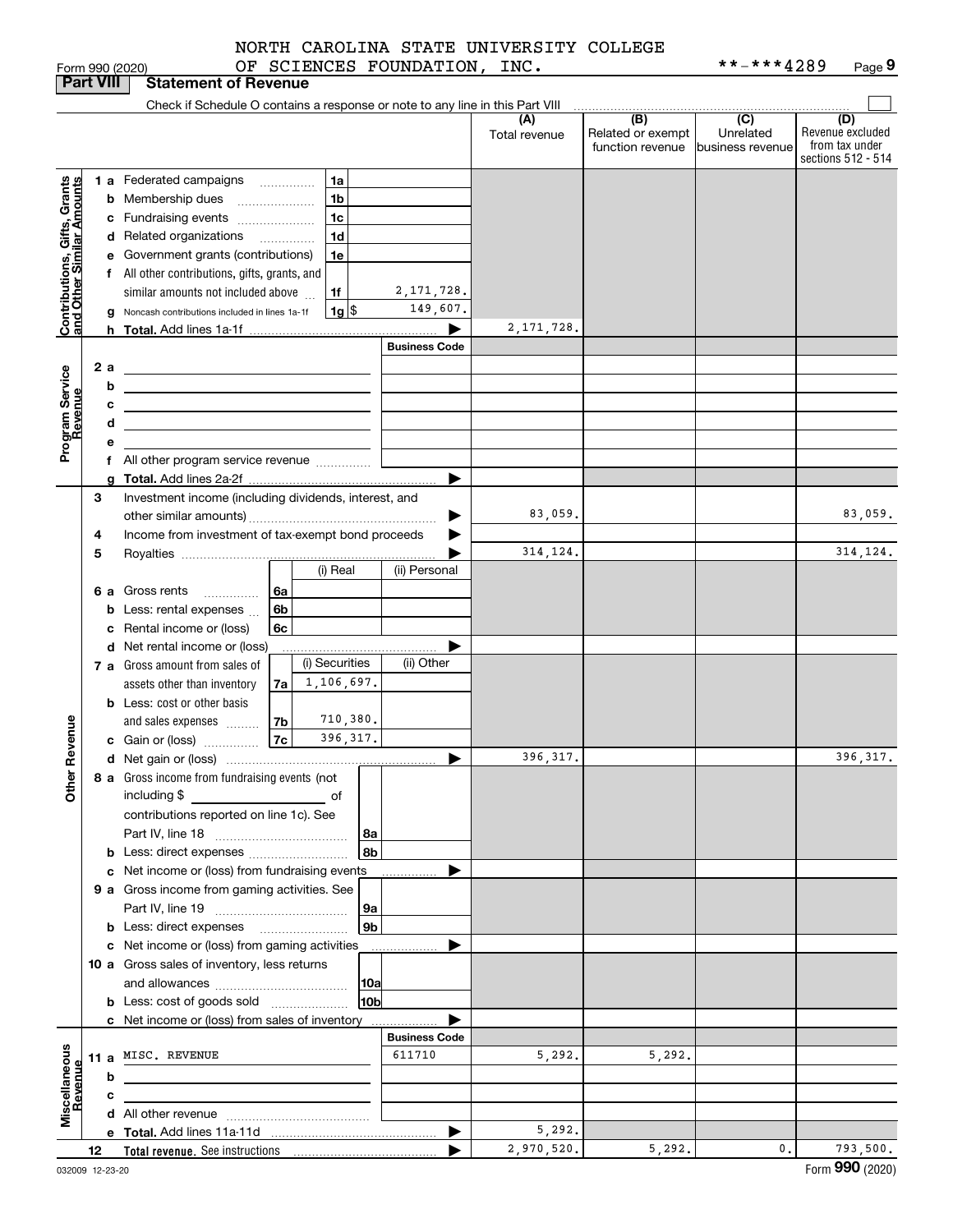### Form 990 (2020) OF SCIENCES FOUNDATION, INC. \*\*-\*\*\*4289 <sub>Page</sub> **Part IX Statement of Functional Expenses** NORTH CAROLINA STATE UNIVERSITY COLLEGE

**10**

|    | Section 501(c)(3) and 501(c)(4) organizations must complete all columns. All other organizations must complete column (A).                                 |                       |                                    |                                           |                                |
|----|------------------------------------------------------------------------------------------------------------------------------------------------------------|-----------------------|------------------------------------|-------------------------------------------|--------------------------------|
|    | Check if Schedule O contains a response or note to any line in this Part IX                                                                                |                       |                                    |                                           |                                |
|    | Do not include amounts reported on lines 6b,<br>7b, 8b, 9b, and 10b of Part VIII.                                                                          | (A)<br>Total expenses | (B)<br>Program service<br>expenses | (C)<br>Management and<br>general expenses | (D)<br>Fundraising<br>expenses |
| 1  | Grants and other assistance to domestic organizations                                                                                                      |                       |                                    |                                           |                                |
|    | and domestic governments. See Part IV, line 21<br>$\ddotsc$                                                                                                | 962,421.              | 962,421.                           |                                           |                                |
| 2  | Grants and other assistance to domestic                                                                                                                    |                       |                                    |                                           |                                |
|    | individuals. See Part IV, line 22<br><u> 1996 - Johann Stoff, Amerikaansk kon</u>                                                                          |                       |                                    |                                           |                                |
| 3  | Grants and other assistance to foreign                                                                                                                     |                       |                                    |                                           |                                |
|    | organizations, foreign governments, and foreign                                                                                                            |                       |                                    |                                           |                                |
|    | individuals. See Part IV, lines 15 and 16                                                                                                                  |                       |                                    |                                           |                                |
| 4  | Benefits paid to or for members                                                                                                                            |                       |                                    |                                           |                                |
| 5  | Compensation of current officers, directors,                                                                                                               |                       |                                    |                                           |                                |
|    | trustees, and key employees                                                                                                                                |                       |                                    |                                           |                                |
| 6  | Compensation not included above to disqualified                                                                                                            |                       |                                    |                                           |                                |
|    | persons (as defined under section 4958(f)(1)) and                                                                                                          |                       |                                    |                                           |                                |
|    | persons described in section 4958(c)(3)(B)<br><u>.</u>                                                                                                     |                       |                                    |                                           |                                |
| 7  |                                                                                                                                                            | 268,816.              |                                    |                                           | 268,816.                       |
| 8  | Pension plan accruals and contributions (include                                                                                                           |                       |                                    |                                           |                                |
|    | section 401(k) and 403(b) employer contributions)                                                                                                          |                       |                                    |                                           |                                |
| 9  |                                                                                                                                                            |                       |                                    |                                           |                                |
| 10 |                                                                                                                                                            |                       |                                    |                                           |                                |
| 11 | Fees for services (nonemployees):                                                                                                                          |                       |                                    |                                           |                                |
| a  |                                                                                                                                                            |                       |                                    |                                           |                                |
| b  |                                                                                                                                                            | 6,832.                |                                    | 6,832.                                    |                                |
|    |                                                                                                                                                            | 46,850.               | 1,750.                             | 45,100.                                   |                                |
| d  |                                                                                                                                                            |                       |                                    |                                           |                                |
|    | Professional fundraising services. See Part IV, line 17                                                                                                    |                       |                                    |                                           |                                |
| f  |                                                                                                                                                            | 120, 133.             |                                    | 120, 133.                                 |                                |
| g  | Other. (If line 11g amount exceeds 10% of line 25,                                                                                                         |                       |                                    |                                           |                                |
|    | column (A) amount, list line 11g expenses on Sch O.)                                                                                                       |                       |                                    |                                           |                                |
| 12 |                                                                                                                                                            | 7,838.                | 5,847.<br>9,205.                   |                                           | $\frac{1,991}{2,457}$          |
| 13 |                                                                                                                                                            | 11,677.               |                                    | 15.                                       |                                |
| 14 |                                                                                                                                                            |                       |                                    |                                           |                                |
| 15 |                                                                                                                                                            |                       |                                    |                                           |                                |
| 16 |                                                                                                                                                            |                       |                                    |                                           |                                |
| 17 |                                                                                                                                                            | 1,752.                | 1,377.                             |                                           | 375.                           |
| 18 | Payments of travel or entertainment expenses                                                                                                               |                       |                                    |                                           |                                |
|    | for any federal, state, or local public officials                                                                                                          |                       |                                    |                                           |                                |
| 19 | Conferences, conventions, and meetings                                                                                                                     | 4,410.                | 3,290.                             |                                           | 1,120.                         |
| 20 | Interest                                                                                                                                                   |                       |                                    |                                           |                                |
| 21 | Depreciation, depletion, and amortization                                                                                                                  |                       |                                    |                                           |                                |
| 22 |                                                                                                                                                            | 1,395.                | 1,383.                             |                                           | 12.                            |
| 23 | Insurance<br>Other expenses. Itemize expenses not covered                                                                                                  |                       |                                    |                                           |                                |
| 24 | above (List miscellaneous expenses on line 24e. If<br>line 24e amount exceeds 10% of line 25, column (A)<br>amount, list line 24e expenses on Schedule O.) |                       |                                    |                                           |                                |
| a  | EDUCATION EQUIPMENT                                                                                                                                        | 996,240.              | 996,240.                           |                                           |                                |
| b  | MISC SERVICES & FEES                                                                                                                                       | 193, 767.             | 171,052.                           | 428.                                      | 22,287.                        |
| C  | <b>SUPPLIES</b>                                                                                                                                            | 69,708.               | 67,301.                            |                                           | 2,407.                         |
| d  | OTHER CONTRACT SERVICES                                                                                                                                    | 68,143.               | 68,143.                            |                                           |                                |
|    | e All other expenses                                                                                                                                       | 59, 267.              | 56, 813.                           |                                           | 2,454.                         |
| 25 | Total functional expenses. Add lines 1 through 24e                                                                                                         | 2,819,249.            | 2,344,822.                         | 172,508.                                  | 301, 919.                      |
| 26 | Joint costs. Complete this line only if the organization                                                                                                   |                       |                                    |                                           |                                |
|    | reported in column (B) joint costs from a combined                                                                                                         |                       |                                    |                                           |                                |
|    | educational campaign and fundraising solicitation.                                                                                                         |                       |                                    |                                           |                                |
|    | Check here $\blacktriangleright$<br>if following SOP 98-2 (ASC 958-720)                                                                                    |                       |                                    |                                           |                                |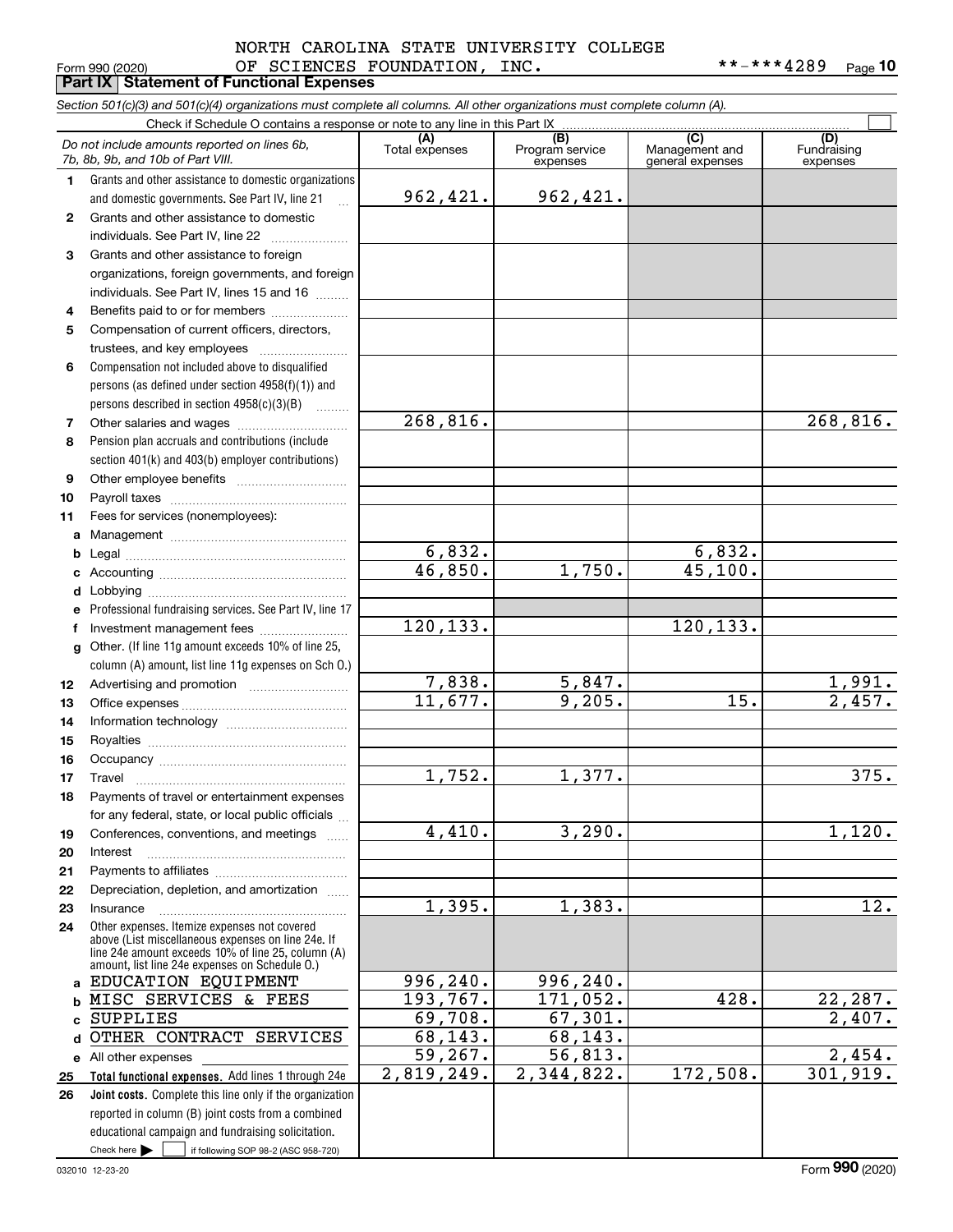Total liabilities and net assets/fund balances

|                 | NORTH CAROLINA STATE UNIVERSITY COLLEGE |            |      |
|-----------------|-----------------------------------------|------------|------|
| Form 990 (2020) | OF SCIENCES FOUNDATION, INC.            | **-***4289 | Page |

**11**

|                             | איום ו       | טטווטט טוועט                                                                                                                                                                                                                   |                             |                 |                    |
|-----------------------------|--------------|--------------------------------------------------------------------------------------------------------------------------------------------------------------------------------------------------------------------------------|-----------------------------|-----------------|--------------------|
|                             |              | Check if Schedule O contains a response or note to any line in this Part X [11] manument contains and contains a response or note to any line in this Part X [11] manument contains a response or note to any line in this Par |                             |                 |                    |
|                             |              |                                                                                                                                                                                                                                | (A)<br>Beginning of year    |                 | (B)<br>End of year |
|                             | 1            | Cash - non-interest-bearing                                                                                                                                                                                                    |                             | 1.              |                    |
|                             | $\mathbf{2}$ |                                                                                                                                                                                                                                | 5,793,563.                  | $\overline{2}$  | 6,599,138.         |
|                             | 3            |                                                                                                                                                                                                                                | 563,837.                    | 3               | 610,588.           |
|                             | 4            |                                                                                                                                                                                                                                |                             | 4               |                    |
|                             | 5            | Loans and other receivables from any current or former officer, director,                                                                                                                                                      |                             |                 |                    |
|                             |              | trustee, key employee, creator or founder, substantial contributor, or 35%                                                                                                                                                     |                             |                 |                    |
|                             |              | controlled entity or family member of any of these persons                                                                                                                                                                     |                             | 5               |                    |
|                             | 6            | Loans and other receivables from other disqualified persons (as defined                                                                                                                                                        |                             |                 |                    |
|                             |              | under section 4958(f)(1)), and persons described in section 4958(c)(3)(B)                                                                                                                                                      |                             | 6               |                    |
|                             | 7            |                                                                                                                                                                                                                                |                             | 7               |                    |
| Assets                      | 8            |                                                                                                                                                                                                                                |                             | 8               |                    |
|                             | 9            | Prepaid expenses and deferred charges                                                                                                                                                                                          |                             | 9               |                    |
|                             | 10a          | Land, buildings, and equipment: cost or other                                                                                                                                                                                  |                             |                 |                    |
|                             |              | basis. Complete Part VI of Schedule D  10a                                                                                                                                                                                     |                             |                 |                    |
|                             |              | 10b<br><b>b</b> Less: accumulated depreciation                                                                                                                                                                                 |                             | 10 <sub>c</sub> |                    |
|                             | 11           |                                                                                                                                                                                                                                |                             | 11              |                    |
|                             | 12           |                                                                                                                                                                                                                                | $\overline{22}$ , 819, 995. | 12              | 31,751,524.        |
|                             | 13           |                                                                                                                                                                                                                                |                             | 13              |                    |
|                             | 14           | Intangible assets                                                                                                                                                                                                              |                             | 14              |                    |
|                             | 15           | Other assets. See Part IV, line 11                                                                                                                                                                                             | 992,613.                    | 15              | 29,792.            |
|                             | 16           |                                                                                                                                                                                                                                | 30, 170, 008.               | 16              | 38,991,042.        |
|                             | 17           |                                                                                                                                                                                                                                | 6,739.                      | 17              | 8,495.             |
|                             | 18           |                                                                                                                                                                                                                                |                             | 18              |                    |
|                             | 19           |                                                                                                                                                                                                                                |                             | 19              |                    |
|                             | 20           | Tax-exempt bond liabilities                                                                                                                                                                                                    |                             | 20              |                    |
|                             | 21           | Escrow or custodial account liability. Complete Part IV of Schedule D                                                                                                                                                          |                             | 21              |                    |
|                             | 22           | Loans and other payables to any current or former officer, director,                                                                                                                                                           |                             |                 |                    |
|                             |              | trustee, key employee, creator or founder, substantial contributor, or 35%                                                                                                                                                     |                             |                 |                    |
| Liabilities                 |              | controlled entity or family member of any of these persons                                                                                                                                                                     |                             | 22              |                    |
|                             | 23           | Secured mortgages and notes payable to unrelated third parties                                                                                                                                                                 |                             | 23              |                    |
|                             | 24           | Unsecured notes and loans payable to unrelated third parties                                                                                                                                                                   |                             | 24              |                    |
|                             | 25           | Other liabilities (including federal income tax, payables to related third                                                                                                                                                     |                             |                 |                    |
|                             |              | parties, and other liabilities not included on lines 17-24). Complete Part X                                                                                                                                                   |                             |                 |                    |
|                             |              | of Schedule D                                                                                                                                                                                                                  | 653, 478.                   | 25              | 832,037.           |
|                             | 26           | Total liabilities. Add lines 17 through 25                                                                                                                                                                                     | 660,217.                    | 26              | 840,532.           |
|                             |              | Organizations that follow FASB ASC 958, check here $\blacktriangleright \boxed{X}$                                                                                                                                             |                             |                 |                    |
|                             |              | and complete lines 27, 28, 32, and 33.                                                                                                                                                                                         |                             |                 |                    |
|                             | 27           | Net assets without donor restrictions                                                                                                                                                                                          | 2, 265, 627.                | 27              | <u>2,246,513.</u>  |
|                             | 28           | Net assets with donor restrictions                                                                                                                                                                                             | $\overline{27,244,164}$ .   | 28              | 35,903,997.        |
|                             |              | Organizations that do not follow FASB ASC 958, check here $\blacktriangleright$                                                                                                                                                |                             |                 |                    |
|                             |              | and complete lines 29 through 33.                                                                                                                                                                                              |                             |                 |                    |
|                             | 29           | Capital stock or trust principal, or current funds                                                                                                                                                                             |                             | 29              |                    |
|                             | 30           | Paid-in or capital surplus, or land, building, or equipment fund                                                                                                                                                               |                             | 30              |                    |
| Net Assets or Fund Balances | 31           | Retained earnings, endowment, accumulated income, or other funds<br>.                                                                                                                                                          |                             | 31              |                    |
|                             | 32           |                                                                                                                                                                                                                                | 29,509,791.                 | 32              | 38,150,510.        |

**33**Form (2020) **990** 30,170,008. 38,991,042.

# **Part X Balance Sheet**

|  | Form 990 (2020) |
|--|-----------------|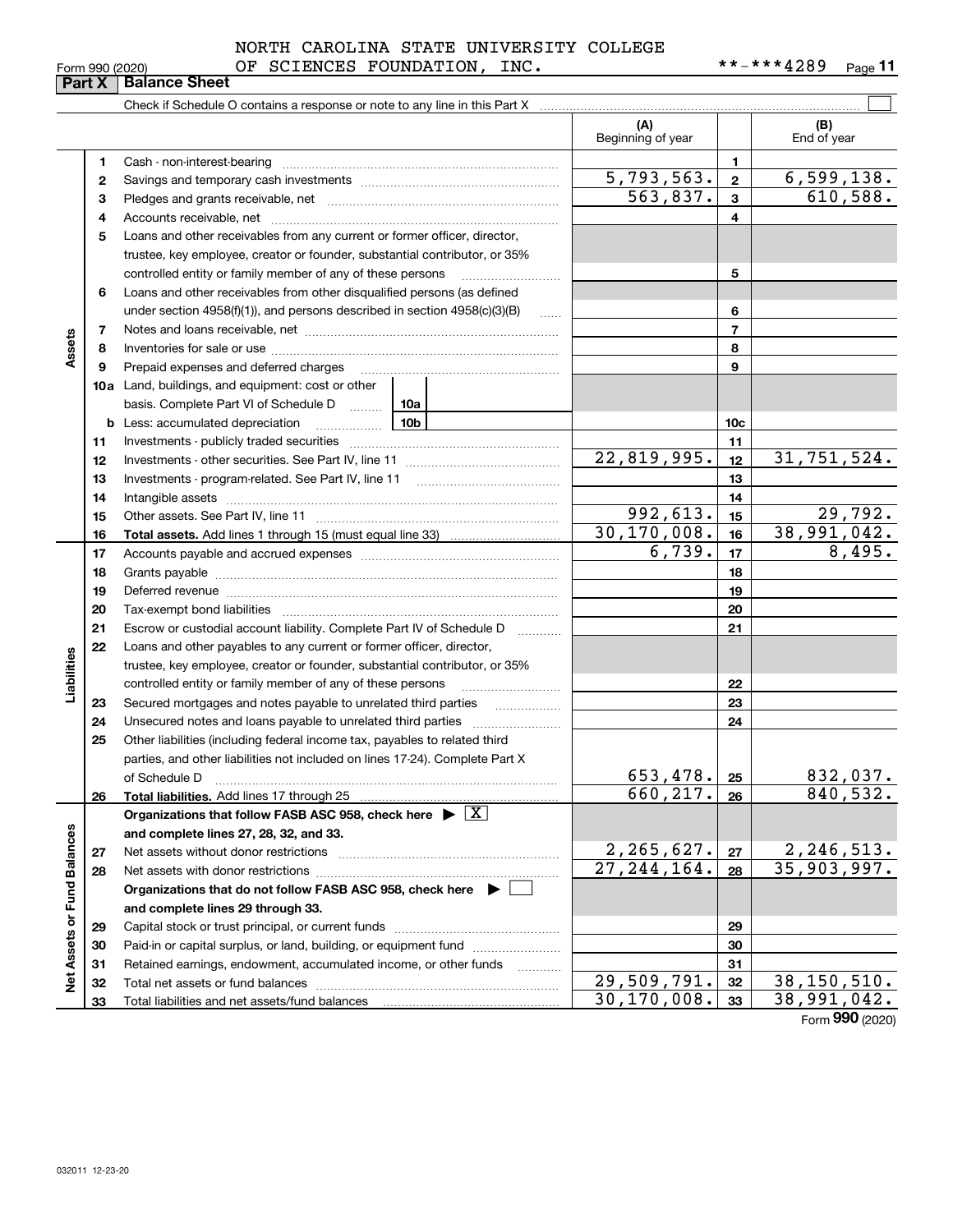|    | NORTH CAROLINA STATE UNIVERSITY COLLEGE                                                                                         |                         |                          |     |                         |
|----|---------------------------------------------------------------------------------------------------------------------------------|-------------------------|--------------------------|-----|-------------------------|
|    | OF SCIENCES FOUNDATION, INC.<br>Form 990 (2020)                                                                                 |                         | **-***4289               |     | Page $12$               |
|    | Part XI   Reconciliation of Net Assets                                                                                          |                         |                          |     |                         |
|    |                                                                                                                                 |                         |                          |     | $\overline{\mathbf{x}}$ |
|    |                                                                                                                                 |                         |                          |     |                         |
| 1  | Total revenue (must equal Part VIII, column (A), line 12)                                                                       | $\mathbf{1}$            | 2,970,520.               |     |                         |
| 2  | Total expenses (must equal Part IX, column (A), line 25)                                                                        | $\overline{2}$          | $\overline{2,819,249}$ . |     |                         |
| 3  | Revenue less expenses. Subtract line 2 from line 1                                                                              | 3                       |                          |     | 151,271.                |
| 4  |                                                                                                                                 | $\overline{\mathbf{4}}$ | 29,509,791.              |     |                         |
| 5  |                                                                                                                                 | 5                       | 8,717,199.               |     |                         |
| 6  |                                                                                                                                 | 6                       |                          |     |                         |
| 7  |                                                                                                                                 | $\overline{7}$          |                          |     |                         |
| 8  | Prior period adjustments                                                                                                        | 8                       |                          |     |                         |
| 9  | Other changes in net assets or fund balances (explain on Schedule O)                                                            | $\mathbf{Q}$            | $-227,751.$              |     |                         |
| 10 | Net assets or fund balances at end of year. Combine lines 3 through 9 (must equal Part X, line 32,                              |                         |                          |     |                         |
|    | column (B))                                                                                                                     | 10                      | 38, 150, 510.            |     |                         |
|    | Part XII Financial Statements and Reporting                                                                                     |                         |                          |     |                         |
|    |                                                                                                                                 |                         |                          |     |                         |
|    |                                                                                                                                 |                         |                          | Yes | <b>No</b>               |
| 1  | $ X $ Accrual<br>Accounting method used to prepare the Form 990: <u>[16</u> ] Cash<br>Other                                     |                         |                          |     |                         |
|    | If the organization changed its method of accounting from a prior year or checked "Other," explain in Schedule O.               |                         |                          |     |                         |
|    | 2a Were the organization's financial statements compiled or reviewed by an independent accountant?                              |                         | 2a                       |     | X                       |
|    | If "Yes," check a box below to indicate whether the financial statements for the year were compiled or reviewed on a            |                         |                          |     |                         |
|    | separate basis, consolidated basis, or both:                                                                                    |                         |                          |     |                         |
|    | Separate basis<br><b>Consolidated basis</b><br>Both consolidated and separate basis                                             |                         |                          |     |                         |
|    | Were the organization's financial statements audited by an independent accountant?                                              |                         | 2 <sub>b</sub>           | x   |                         |
|    | If "Yes," check a box below to indicate whether the financial statements for the year were audited on a separate basis,         |                         |                          |     |                         |
|    | consolidated basis, or both:                                                                                                    |                         |                          |     |                         |
|    | $\boxed{\textbf{X}}$ Separate basis<br>Consolidated basis<br>Both consolidated and separate basis                               |                         |                          |     |                         |
|    | c If "Yes" to line 2a or 2b, does the organization have a committee that assumes responsibility for oversight of the audit,     |                         |                          |     |                         |
|    |                                                                                                                                 |                         | 2c                       | X   |                         |
|    | If the organization changed either its oversight process or selection process during the tax year, explain on Schedule O.       |                         |                          |     |                         |
|    | 3a As a result of a federal award, was the organization required to undergo an audit or audits as set forth in the Single Audit |                         |                          |     |                         |
|    |                                                                                                                                 |                         | За                       |     | x                       |
|    | b If "Yes," did the organization undergo the required audit or audits? If the organization did not undergo the required audit   |                         |                          |     |                         |
|    |                                                                                                                                 |                         | 3b                       |     |                         |

Form (2020) **990**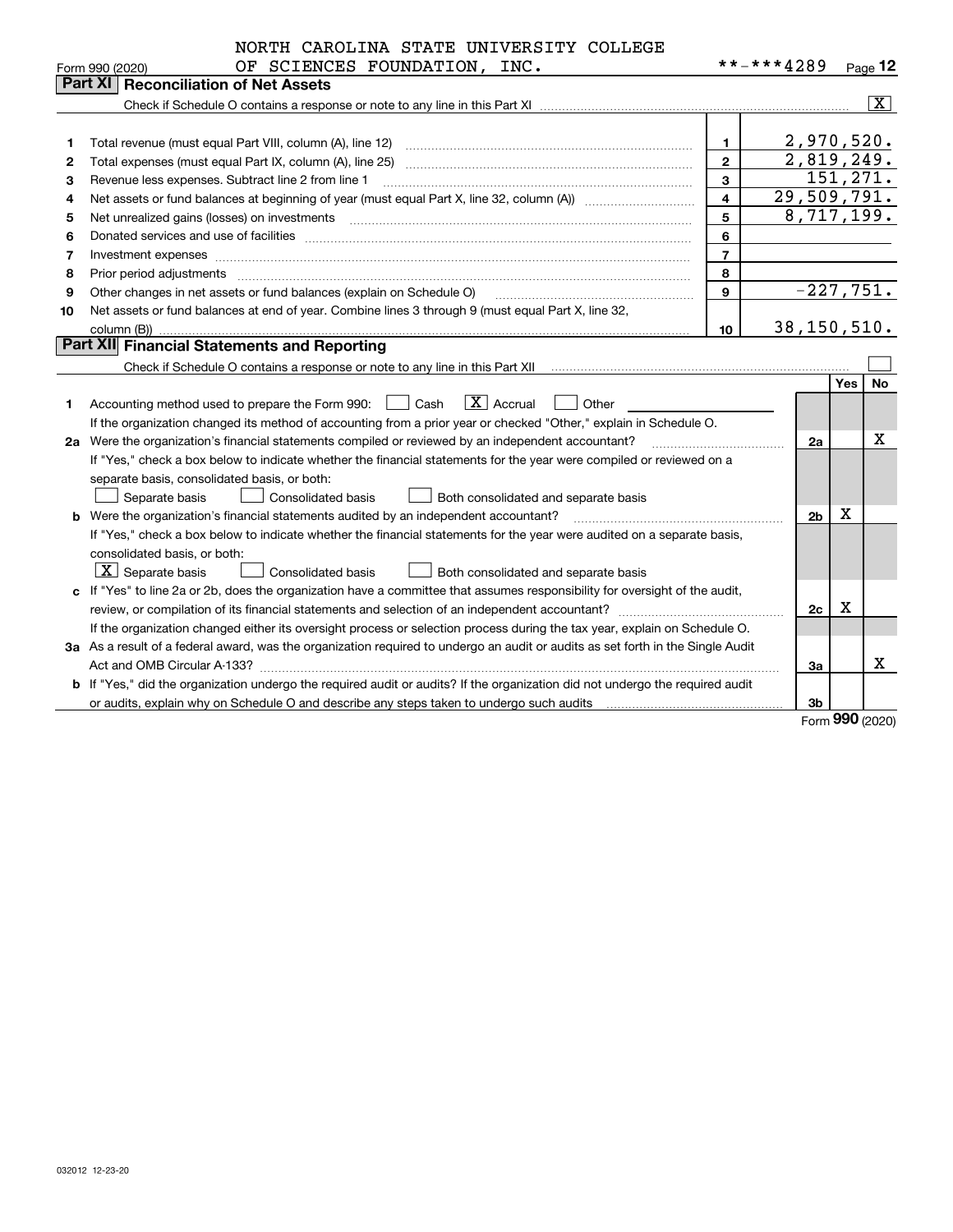| <b>SCHEDULE A</b> |        |                                                        |                                                                        | <b>Public Charity Status and Public Support</b>                                                                                                                                                                                                      |     |                                                                |                                                      | OMB No. 1545-0047                     |
|-------------------|--------|--------------------------------------------------------|------------------------------------------------------------------------|------------------------------------------------------------------------------------------------------------------------------------------------------------------------------------------------------------------------------------------------------|-----|----------------------------------------------------------------|------------------------------------------------------|---------------------------------------|
|                   |        | (Form 990 or 990-EZ)                                   |                                                                        | Complete if the organization is a section 501(c)(3) organization or a section                                                                                                                                                                        |     |                                                                |                                                      |                                       |
|                   |        |                                                        |                                                                        | 4947(a)(1) nonexempt charitable trust.                                                                                                                                                                                                               |     |                                                                |                                                      |                                       |
|                   |        | Department of the Treasury<br>Internal Revenue Service |                                                                        | Attach to Form 990 or Form 990-EZ.                                                                                                                                                                                                                   |     |                                                                |                                                      | <b>Open to Public</b><br>Inspection   |
|                   |        | Name of the organization                               |                                                                        | Go to www.irs.gov/Form990 for instructions and the latest information.<br>NORTH CAROLINA STATE UNIVERSITY COLLEGE                                                                                                                                    |     |                                                                |                                                      | <b>Employer identification number</b> |
|                   |        |                                                        |                                                                        | OF SCIENCES FOUNDATION, INC.                                                                                                                                                                                                                         |     |                                                                |                                                      | **-***4289                            |
|                   | Part I |                                                        |                                                                        | Reason for Public Charity Status. (All organizations must complete this part.) See instructions.                                                                                                                                                     |     |                                                                |                                                      |                                       |
|                   |        |                                                        |                                                                        | The organization is not a private foundation because it is: (For lines 1 through 12, check only one box.)                                                                                                                                            |     |                                                                |                                                      |                                       |
| 1                 |        |                                                        |                                                                        | A church, convention of churches, or association of churches described in section 170(b)(1)(A)(i).                                                                                                                                                   |     |                                                                |                                                      |                                       |
| 2                 |        |                                                        |                                                                        | A school described in section 170(b)(1)(A)(ii). (Attach Schedule E (Form 990 or 990-EZ).)                                                                                                                                                            |     |                                                                |                                                      |                                       |
| 3                 |        |                                                        |                                                                        | A hospital or a cooperative hospital service organization described in section 170(b)(1)(A)(iii).                                                                                                                                                    |     |                                                                |                                                      |                                       |
| 4                 |        |                                                        |                                                                        | A medical research organization operated in conjunction with a hospital described in section 170(b)(1)(A)(iii). Enter the hospital's name,                                                                                                           |     |                                                                |                                                      |                                       |
|                   |        | city, and state:                                       |                                                                        |                                                                                                                                                                                                                                                      |     |                                                                |                                                      |                                       |
| 5                 | X      |                                                        |                                                                        | An organization operated for the benefit of a college or university owned or operated by a governmental unit described in                                                                                                                            |     |                                                                |                                                      |                                       |
|                   |        |                                                        | section 170(b)(1)(A)(iv). (Complete Part II.)                          |                                                                                                                                                                                                                                                      |     |                                                                |                                                      |                                       |
| 6                 |        |                                                        |                                                                        | A federal, state, or local government or governmental unit described in section 170(b)(1)(A)(v).                                                                                                                                                     |     |                                                                |                                                      |                                       |
| 7                 |        |                                                        | section 170(b)(1)(A)(vi). (Complete Part II.)                          | An organization that normally receives a substantial part of its support from a governmental unit or from the general public described in                                                                                                            |     |                                                                |                                                      |                                       |
| 8                 |        |                                                        |                                                                        | A community trust described in section 170(b)(1)(A)(vi). (Complete Part II.)                                                                                                                                                                         |     |                                                                |                                                      |                                       |
| 9                 |        |                                                        |                                                                        | An agricultural research organization described in section 170(b)(1)(A)(ix) operated in conjunction with a land-grant college                                                                                                                        |     |                                                                |                                                      |                                       |
|                   |        |                                                        |                                                                        | or university or a non-land-grant college of agriculture (see instructions). Enter the name, city, and state of the college or                                                                                                                       |     |                                                                |                                                      |                                       |
|                   |        | university:                                            |                                                                        |                                                                                                                                                                                                                                                      |     |                                                                |                                                      |                                       |
| 10                |        |                                                        |                                                                        | An organization that normally receives (1) more than 33 1/3% of its support from contributions, membership fees, and gross receipts from                                                                                                             |     |                                                                |                                                      |                                       |
|                   |        |                                                        |                                                                        | activities related to its exempt functions, subject to certain exceptions; and (2) no more than 33 1/3% of its support from gross investment                                                                                                         |     |                                                                |                                                      |                                       |
|                   |        |                                                        |                                                                        | income and unrelated business taxable income (less section 511 tax) from businesses acquired by the organization after June 30, 1975.                                                                                                                |     |                                                                |                                                      |                                       |
|                   |        |                                                        | See section 509(a)(2). (Complete Part III.)                            |                                                                                                                                                                                                                                                      |     |                                                                |                                                      |                                       |
| 11                |        |                                                        |                                                                        | An organization organized and operated exclusively to test for public safety. See section 509(a)(4).                                                                                                                                                 |     |                                                                |                                                      |                                       |
| 12                |        |                                                        |                                                                        | An organization organized and operated exclusively for the benefit of, to perform the functions of, or to carry out the purposes of one or                                                                                                           |     |                                                                |                                                      |                                       |
|                   |        |                                                        |                                                                        | more publicly supported organizations described in section 509(a)(1) or section 509(a)(2). See section 509(a)(3). Check the box in<br>lines 12a through 12d that describes the type of supporting organization and complete lines 12e, 12f, and 12g. |     |                                                                |                                                      |                                       |
| a                 |        |                                                        |                                                                        | Type I. A supporting organization operated, supervised, or controlled by its supported organization(s), typically by giving                                                                                                                          |     |                                                                |                                                      |                                       |
|                   |        |                                                        |                                                                        | the supported organization(s) the power to regularly appoint or elect a majority of the directors or trustees of the supporting                                                                                                                      |     |                                                                |                                                      |                                       |
|                   |        |                                                        | organization. You must complete Part IV, Sections A and B.             |                                                                                                                                                                                                                                                      |     |                                                                |                                                      |                                       |
| b                 |        |                                                        |                                                                        | Type II. A supporting organization supervised or controlled in connection with its supported organization(s), by having                                                                                                                              |     |                                                                |                                                      |                                       |
|                   |        |                                                        |                                                                        | control or management of the supporting organization vested in the same persons that control or manage the supported                                                                                                                                 |     |                                                                |                                                      |                                       |
|                   |        |                                                        | organization(s). You must complete Part IV, Sections A and C.          |                                                                                                                                                                                                                                                      |     |                                                                |                                                      |                                       |
| с                 |        |                                                        |                                                                        | Type III functionally integrated. A supporting organization operated in connection with, and functionally integrated with,                                                                                                                           |     |                                                                |                                                      |                                       |
|                   |        |                                                        |                                                                        | its supported organization(s) (see instructions). You must complete Part IV, Sections A, D, and E.                                                                                                                                                   |     |                                                                |                                                      |                                       |
| d                 |        |                                                        |                                                                        | Type III non-functionally integrated. A supporting organization operated in connection with its supported organization(s)                                                                                                                            |     |                                                                |                                                      |                                       |
|                   |        |                                                        |                                                                        | that is not functionally integrated. The organization generally must satisfy a distribution requirement and an attentiveness<br>requirement (see instructions). You must complete Part IV, Sections A and D, and Part V.                             |     |                                                                |                                                      |                                       |
| е                 |        |                                                        |                                                                        | Check this box if the organization received a written determination from the IRS that it is a Type I, Type II, Type III                                                                                                                              |     |                                                                |                                                      |                                       |
|                   |        |                                                        |                                                                        | functionally integrated, or Type III non-functionally integrated supporting organization.                                                                                                                                                            |     |                                                                |                                                      |                                       |
|                   |        | f Enter the number of supported organizations          |                                                                        |                                                                                                                                                                                                                                                      |     |                                                                |                                                      |                                       |
|                   |        |                                                        | Provide the following information about the supported organization(s). |                                                                                                                                                                                                                                                      |     |                                                                |                                                      |                                       |
|                   |        | (i) Name of supported                                  | (ii) EIN                                                               | (iii) Type of organization<br>(described on lines 1-10                                                                                                                                                                                               |     | (iv) Is the organization listed<br>in your governing document? | (v) Amount of monetary<br>support (see instructions) | (vi) Amount of other                  |
|                   |        | organization                                           |                                                                        | above (see instructions))                                                                                                                                                                                                                            | Yes | No                                                             |                                                      | support (see instructions)            |
|                   |        |                                                        |                                                                        |                                                                                                                                                                                                                                                      |     |                                                                |                                                      |                                       |
|                   |        |                                                        |                                                                        |                                                                                                                                                                                                                                                      |     |                                                                |                                                      |                                       |
|                   |        |                                                        |                                                                        |                                                                                                                                                                                                                                                      |     |                                                                |                                                      |                                       |
|                   |        |                                                        |                                                                        |                                                                                                                                                                                                                                                      |     |                                                                |                                                      |                                       |
|                   |        |                                                        |                                                                        |                                                                                                                                                                                                                                                      |     |                                                                |                                                      |                                       |
|                   |        |                                                        |                                                                        |                                                                                                                                                                                                                                                      |     |                                                                |                                                      |                                       |
|                   |        |                                                        |                                                                        |                                                                                                                                                                                                                                                      |     |                                                                |                                                      |                                       |
|                   |        |                                                        |                                                                        |                                                                                                                                                                                                                                                      |     |                                                                |                                                      |                                       |
|                   |        |                                                        |                                                                        |                                                                                                                                                                                                                                                      |     |                                                                |                                                      |                                       |
| Total             |        |                                                        |                                                                        |                                                                                                                                                                                                                                                      |     |                                                                |                                                      |                                       |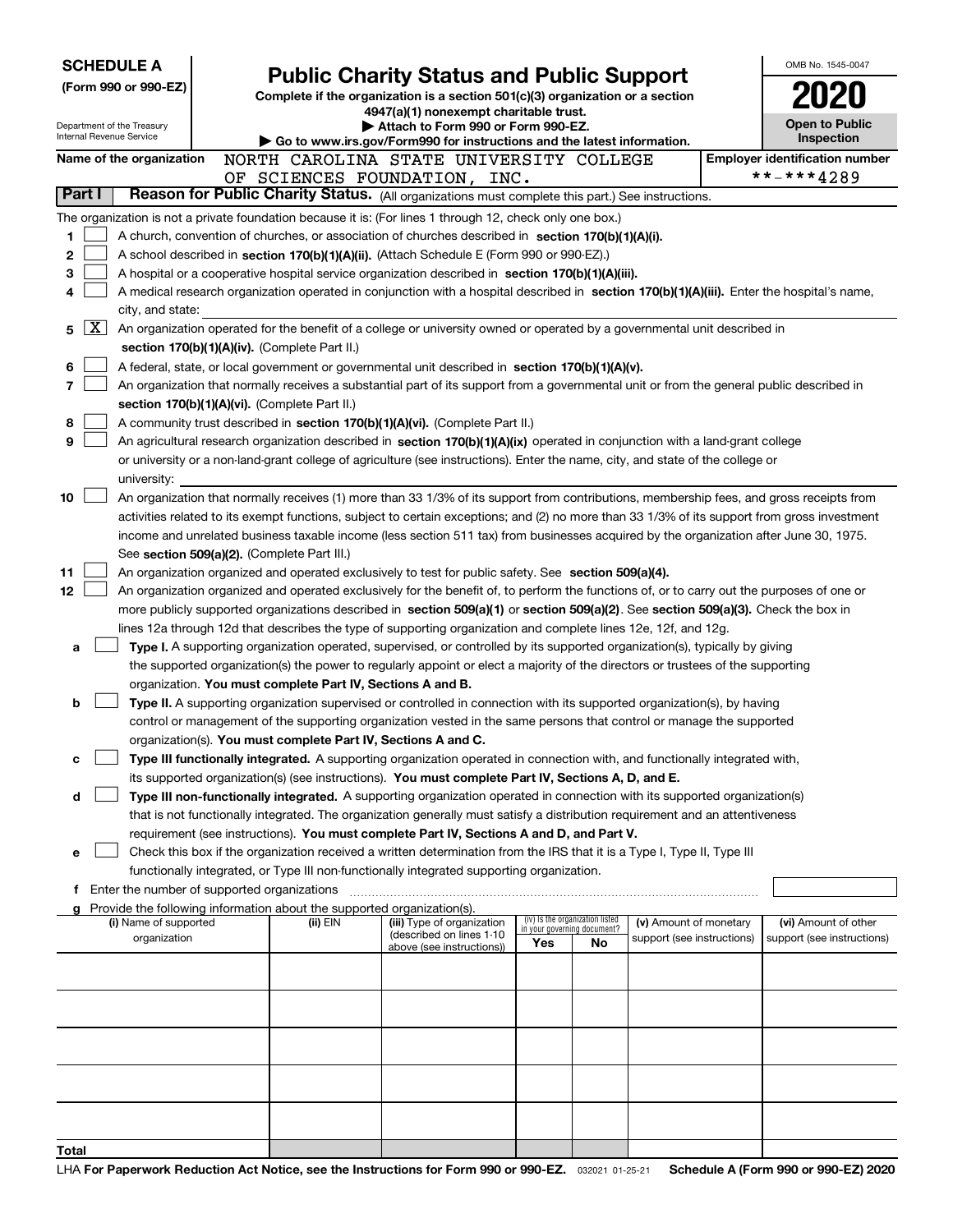## Schedule A (Form 990 or 990-EZ) 2020 Page OF SCIENCES FOUNDATION, INC. \*\*-\*\*\*4289

**2**

(Complete only if you checked the box on line 5, 7, or 8 of Part I or if the organization failed to qualify under Part III. If the organization fails to qualify under the tests listed below, please complete Part III.) **Part II Support Schedule for Organizations Described in Sections 170(b)(1)(A)(iv) and 170(b)(1)(A)(vi)**

|    | <b>Section A. Public Support</b>                                                                                                               |          |          |            |            |          |                                          |
|----|------------------------------------------------------------------------------------------------------------------------------------------------|----------|----------|------------|------------|----------|------------------------------------------|
|    | Calendar year (or fiscal year beginning in)                                                                                                    | (a) 2016 | (b) 2017 | $(c)$ 2018 | $(d)$ 2019 | (e) 2020 | (f) Total                                |
|    | 1 Gifts, grants, contributions, and                                                                                                            |          |          |            |            |          |                                          |
|    | membership fees received. (Do not                                                                                                              |          |          |            |            |          |                                          |
|    | include any "unusual grants.")                                                                                                                 | 1700267. | 3153538. | 1607256.   | 2956035.   |          | 2171728.11588824.                        |
|    | 2 Tax revenues levied for the organ-                                                                                                           |          |          |            |            |          |                                          |
|    | ization's benefit and either paid to                                                                                                           |          |          |            |            |          |                                          |
|    | or expended on its behalf                                                                                                                      |          |          |            |            |          |                                          |
|    | 3 The value of services or facilities                                                                                                          |          |          |            |            |          |                                          |
|    | furnished by a governmental unit to                                                                                                            |          |          |            |            |          |                                          |
|    | the organization without charge                                                                                                                |          |          |            |            |          |                                          |
|    | 4 Total. Add lines 1 through 3                                                                                                                 | 1700267. | 3153538. | 1607256.   | 2956035.   |          | 2171728.11588824.                        |
| 5. | The portion of total contributions                                                                                                             |          |          |            |            |          |                                          |
|    | by each person (other than a                                                                                                                   |          |          |            |            |          |                                          |
|    | governmental unit or publicly                                                                                                                  |          |          |            |            |          |                                          |
|    | supported organization) included                                                                                                               |          |          |            |            |          |                                          |
|    | on line 1 that exceeds 2% of the                                                                                                               |          |          |            |            |          |                                          |
|    | amount shown on line 11,                                                                                                                       |          |          |            |            |          |                                          |
|    | column (f)                                                                                                                                     |          |          |            |            |          | 1634447.                                 |
|    | 6 Public support. Subtract line 5 from line 4.                                                                                                 |          |          |            |            |          | 9954377.                                 |
|    | <b>Section B. Total Support</b>                                                                                                                |          |          |            |            |          |                                          |
|    | Calendar year (or fiscal year beginning in)                                                                                                    | (a) 2016 | (b) 2017 | $(c)$ 2018 | $(d)$ 2019 | (e) 2020 | (f) Total                                |
|    | <b>7</b> Amounts from line 4                                                                                                                   | 1700267. | 3153538. | 1607256.   | 2956035.   |          | 2171728.11588824.                        |
|    | 8 Gross income from interest,                                                                                                                  |          |          |            |            |          |                                          |
|    | dividends, payments received on                                                                                                                |          |          |            |            |          |                                          |
|    | securities loans, rents, royalties,                                                                                                            |          |          |            |            |          |                                          |
|    | and income from similar sources                                                                                                                | 260,550. | 373,728. | 450,294.   | 444,668.   | 397,183. | 1926423.                                 |
|    | 9 Net income from unrelated business                                                                                                           |          |          |            |            |          |                                          |
|    | activities, whether or not the                                                                                                                 |          |          |            |            |          |                                          |
|    | business is regularly carried on                                                                                                               |          |          |            |            |          |                                          |
|    | 10 Other income. Do not include gain                                                                                                           |          |          |            |            |          |                                          |
|    | or loss from the sale of capital                                                                                                               |          |          |            |            |          |                                          |
|    | assets (Explain in Part VI.)                                                                                                                   | 87,392.  | 13,221.  | 60,426.    | 5,986.     |          | $5,292.$ 172, 317.                       |
|    | 11 Total support. Add lines 7 through 10                                                                                                       |          |          |            |            |          | 13687564.                                |
|    | 12 Gross receipts from related activities, etc. (see instructions)                                                                             |          |          |            |            | 12       |                                          |
|    | 13 First 5 years. If the Form 990 is for the organization's first, second, third, fourth, or fifth tax year as a section 501(c)(3)             |          |          |            |            |          |                                          |
|    | organization, check this box and stop here                                                                                                     |          |          |            |            |          |                                          |
|    | <b>Section C. Computation of Public Support Percentage</b>                                                                                     |          |          |            |            |          |                                          |
|    |                                                                                                                                                |          |          |            |            | 14       | 72.73<br>%                               |
|    |                                                                                                                                                |          |          |            |            | 15       | 71.34<br>$\%$                            |
|    | 16a 33 1/3% support test - 2020. If the organization did not check the box on line 13, and line 14 is 33 1/3% or more, check this box and      |          |          |            |            |          |                                          |
|    | stop here. The organization qualifies as a publicly supported organization                                                                     |          |          |            |            |          | $\blacktriangleright$ $\boxed{\text{X}}$ |
|    | b 33 1/3% support test - 2019. If the organization did not check a box on line 13 or 16a, and line 15 is 33 1/3% or more, check this box       |          |          |            |            |          |                                          |
|    | and stop here. The organization qualifies as a publicly supported organization                                                                 |          |          |            |            |          |                                          |
|    | 17a 10% -facts-and-circumstances test - 2020. If the organization did not check a box on line 13, 16a, or 16b, and line 14 is 10% or more,     |          |          |            |            |          |                                          |
|    | and if the organization meets the facts-and-circumstances test, check this box and stop here. Explain in Part VI how the organization          |          |          |            |            |          |                                          |
|    | meets the facts-and-circumstances test. The organization qualifies as a publicly supported organization                                        |          |          |            |            |          |                                          |
|    | <b>b 10% -facts-and-circumstances test - 2019.</b> If the organization did not check a box on line 13, 16a, 16b, or 17a, and line 15 is 10% or |          |          |            |            |          |                                          |
|    | more, and if the organization meets the facts-and-circumstances test, check this box and stop here. Explain in Part VI how the                 |          |          |            |            |          |                                          |
|    | organization meets the facts-and-circumstances test. The organization qualifies as a publicly supported organization                           |          |          |            |            |          |                                          |
|    | 18 Private foundation. If the organization did not check a box on line 13, 16a, 16b, 17a, or 17b, check this box and see instructions          |          |          |            |            |          |                                          |

**Schedule A (Form 990 or 990-EZ) 2020**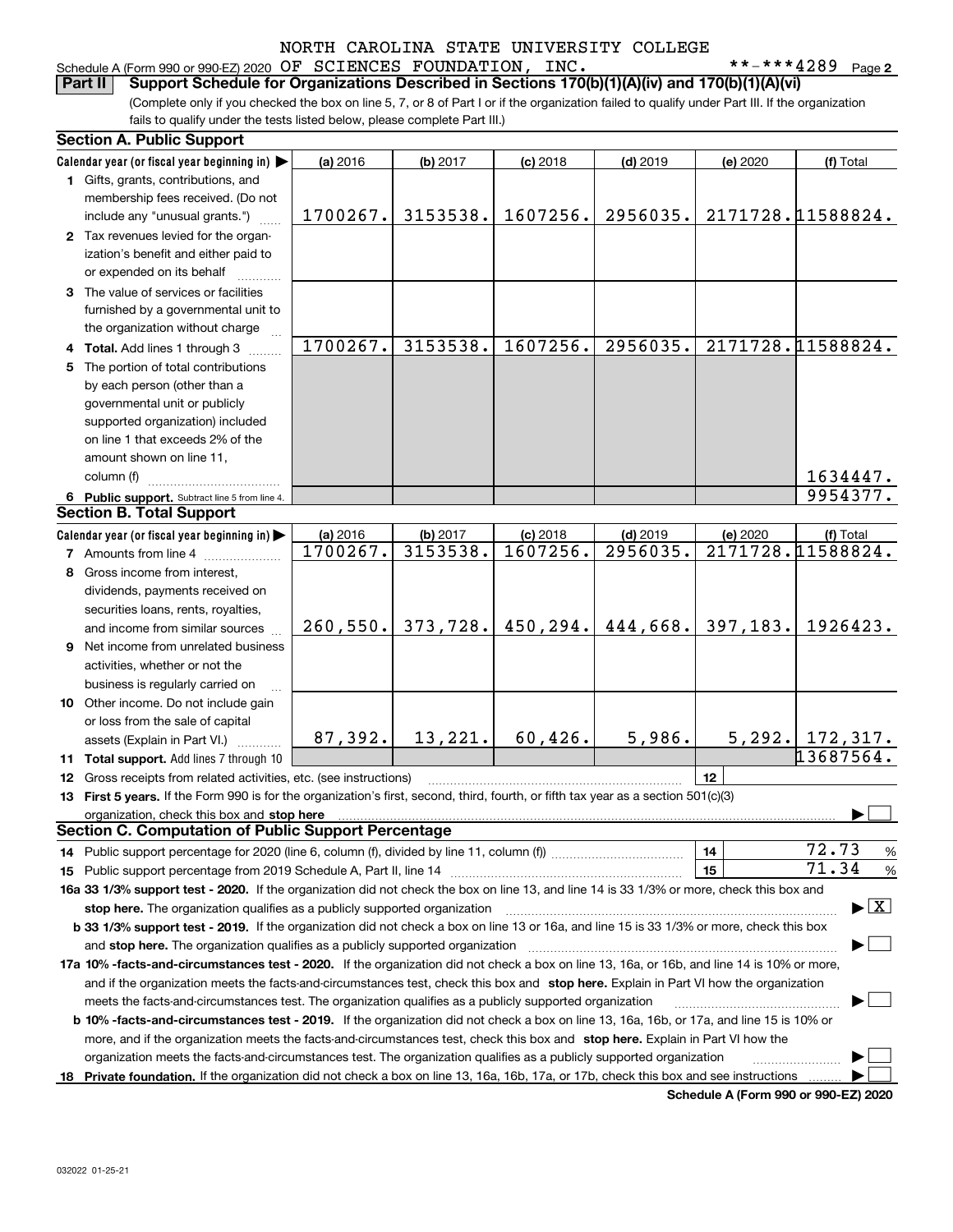### Schedule A (Form 990 or 990-EZ) 2020 Page OF SCIENCES FOUNDATION, INC. \*\*-\*\*\*4289 **Part III Support Schedule for Organizations Described in Section 509(a)(2)**

**3**

(Complete only if you checked the box on line 10 of Part I or if the organization failed to qualify under Part II. If the organization fails to qualify under the tests listed below, please complete Part II.)

|    | <b>Section A. Public Support</b>                                                                                                                                                                                                                                                                  |          |          |            |            |          |           |
|----|---------------------------------------------------------------------------------------------------------------------------------------------------------------------------------------------------------------------------------------------------------------------------------------------------|----------|----------|------------|------------|----------|-----------|
|    | Calendar year (or fiscal year beginning in) $\blacktriangleright$                                                                                                                                                                                                                                 | (a) 2016 | (b) 2017 | $(c)$ 2018 | $(d)$ 2019 | (e) 2020 | (f) Total |
|    | 1 Gifts, grants, contributions, and                                                                                                                                                                                                                                                               |          |          |            |            |          |           |
|    | membership fees received. (Do not                                                                                                                                                                                                                                                                 |          |          |            |            |          |           |
|    | include any "unusual grants.")                                                                                                                                                                                                                                                                    |          |          |            |            |          |           |
|    | <b>2</b> Gross receipts from admissions,                                                                                                                                                                                                                                                          |          |          |            |            |          |           |
|    | merchandise sold or services per-                                                                                                                                                                                                                                                                 |          |          |            |            |          |           |
|    | formed, or facilities furnished in                                                                                                                                                                                                                                                                |          |          |            |            |          |           |
|    | any activity that is related to the<br>organization's tax-exempt purpose                                                                                                                                                                                                                          |          |          |            |            |          |           |
|    | 3 Gross receipts from activities that                                                                                                                                                                                                                                                             |          |          |            |            |          |           |
|    | are not an unrelated trade or bus-                                                                                                                                                                                                                                                                |          |          |            |            |          |           |
|    | iness under section 513                                                                                                                                                                                                                                                                           |          |          |            |            |          |           |
|    | 4 Tax revenues levied for the organ-                                                                                                                                                                                                                                                              |          |          |            |            |          |           |
|    | ization's benefit and either paid to                                                                                                                                                                                                                                                              |          |          |            |            |          |           |
|    | or expended on its behalf                                                                                                                                                                                                                                                                         |          |          |            |            |          |           |
|    | .                                                                                                                                                                                                                                                                                                 |          |          |            |            |          |           |
|    | 5 The value of services or facilities                                                                                                                                                                                                                                                             |          |          |            |            |          |           |
|    | furnished by a governmental unit to                                                                                                                                                                                                                                                               |          |          |            |            |          |           |
|    | the organization without charge                                                                                                                                                                                                                                                                   |          |          |            |            |          |           |
|    | <b>6 Total.</b> Add lines 1 through 5                                                                                                                                                                                                                                                             |          |          |            |            |          |           |
|    | 7a Amounts included on lines 1, 2, and                                                                                                                                                                                                                                                            |          |          |            |            |          |           |
|    | 3 received from disqualified persons                                                                                                                                                                                                                                                              |          |          |            |            |          |           |
|    | <b>b</b> Amounts included on lines 2 and 3 received<br>from other than disqualified persons that                                                                                                                                                                                                  |          |          |            |            |          |           |
|    | exceed the greater of \$5,000 or 1% of the                                                                                                                                                                                                                                                        |          |          |            |            |          |           |
|    | amount on line 13 for the year                                                                                                                                                                                                                                                                    |          |          |            |            |          |           |
|    | c Add lines 7a and 7b                                                                                                                                                                                                                                                                             |          |          |            |            |          |           |
|    | 8 Public support. (Subtract line 7c from line 6.)                                                                                                                                                                                                                                                 |          |          |            |            |          |           |
|    | <b>Section B. Total Support</b>                                                                                                                                                                                                                                                                   |          |          |            |            |          |           |
|    | Calendar year (or fiscal year beginning in)                                                                                                                                                                                                                                                       | (a) 2016 | (b) 2017 | $(c)$ 2018 | $(d)$ 2019 | (e) 2020 | (f) Total |
|    | 9 Amounts from line 6                                                                                                                                                                                                                                                                             |          |          |            |            |          |           |
|    | 10a Gross income from interest,                                                                                                                                                                                                                                                                   |          |          |            |            |          |           |
|    | dividends, payments received on<br>securities loans, rents, royalties,                                                                                                                                                                                                                            |          |          |            |            |          |           |
|    | and income from similar sources                                                                                                                                                                                                                                                                   |          |          |            |            |          |           |
|    | <b>b</b> Unrelated business taxable income                                                                                                                                                                                                                                                        |          |          |            |            |          |           |
|    | (less section 511 taxes) from businesses                                                                                                                                                                                                                                                          |          |          |            |            |          |           |
|    | acquired after June 30, 1975                                                                                                                                                                                                                                                                      |          |          |            |            |          |           |
|    | c Add lines 10a and 10b                                                                                                                                                                                                                                                                           |          |          |            |            |          |           |
|    | 11 Net income from unrelated business                                                                                                                                                                                                                                                             |          |          |            |            |          |           |
|    | activities not included in line 10b,                                                                                                                                                                                                                                                              |          |          |            |            |          |           |
|    | whether or not the business is<br>regularly carried on                                                                                                                                                                                                                                            |          |          |            |            |          |           |
|    | <b>12</b> Other income. Do not include gain                                                                                                                                                                                                                                                       |          |          |            |            |          |           |
|    | or loss from the sale of capital                                                                                                                                                                                                                                                                  |          |          |            |            |          |           |
|    | assets (Explain in Part VI.)                                                                                                                                                                                                                                                                      |          |          |            |            |          |           |
|    | <b>13</b> Total support. (Add lines 9, 10c, 11, and 12.)                                                                                                                                                                                                                                          |          |          |            |            |          |           |
|    | 14 First 5 years. If the Form 990 is for the organization's first, second, third, fourth, or fifth tax year as a section 501(c)(3) organization,                                                                                                                                                  |          |          |            |            |          |           |
|    | check this box and stop here <b>contractly contractly and stop here</b> contractly contract the stop here contractly and stop here contractly and stop here contractly and stop here contractly and stop here contractly and stop h<br><b>Section C. Computation of Public Support Percentage</b> |          |          |            |            |          |           |
|    | 15 Public support percentage for 2020 (line 8, column (f), divided by line 13, column (f))                                                                                                                                                                                                        |          |          |            |            |          |           |
|    |                                                                                                                                                                                                                                                                                                   |          |          |            |            | 15       | %         |
|    | 16 Public support percentage from 2019 Schedule A, Part III, line 15<br><b>Section D. Computation of Investment Income Percentage</b>                                                                                                                                                             |          |          |            |            | 16       | %         |
|    |                                                                                                                                                                                                                                                                                                   |          |          |            |            |          |           |
|    | 17 Investment income percentage for 2020 (line 10c, column (f), divided by line 13, column (f))                                                                                                                                                                                                   |          |          |            |            | 17       | %         |
|    | 18 Investment income percentage from 2019 Schedule A, Part III, line 17                                                                                                                                                                                                                           |          |          |            |            | 18       | %         |
|    | 19a 33 1/3% support tests - 2020. If the organization did not check the box on line 14, and line 15 is more than 33 1/3%, and line 17 is not                                                                                                                                                      |          |          |            |            |          |           |
|    | more than 33 1/3%, check this box and stop here. The organization qualifies as a publicly supported organization                                                                                                                                                                                  |          |          |            |            |          |           |
|    | b 33 1/3% support tests - 2019. If the organization did not check a box on line 14 or line 19a, and line 16 is more than 33 1/3%, and                                                                                                                                                             |          |          |            |            |          |           |
|    | line 18 is not more than 33 1/3%, check this box and stop here. The organization qualifies as a publicly supported organization                                                                                                                                                                   |          |          |            |            |          |           |
| 20 | Private foundation. If the organization did not check a box on line 14, 19a, or 19b, check this box and see instructions                                                                                                                                                                          |          |          |            |            |          |           |

**Schedule A (Form 990 or 990-EZ) 2020**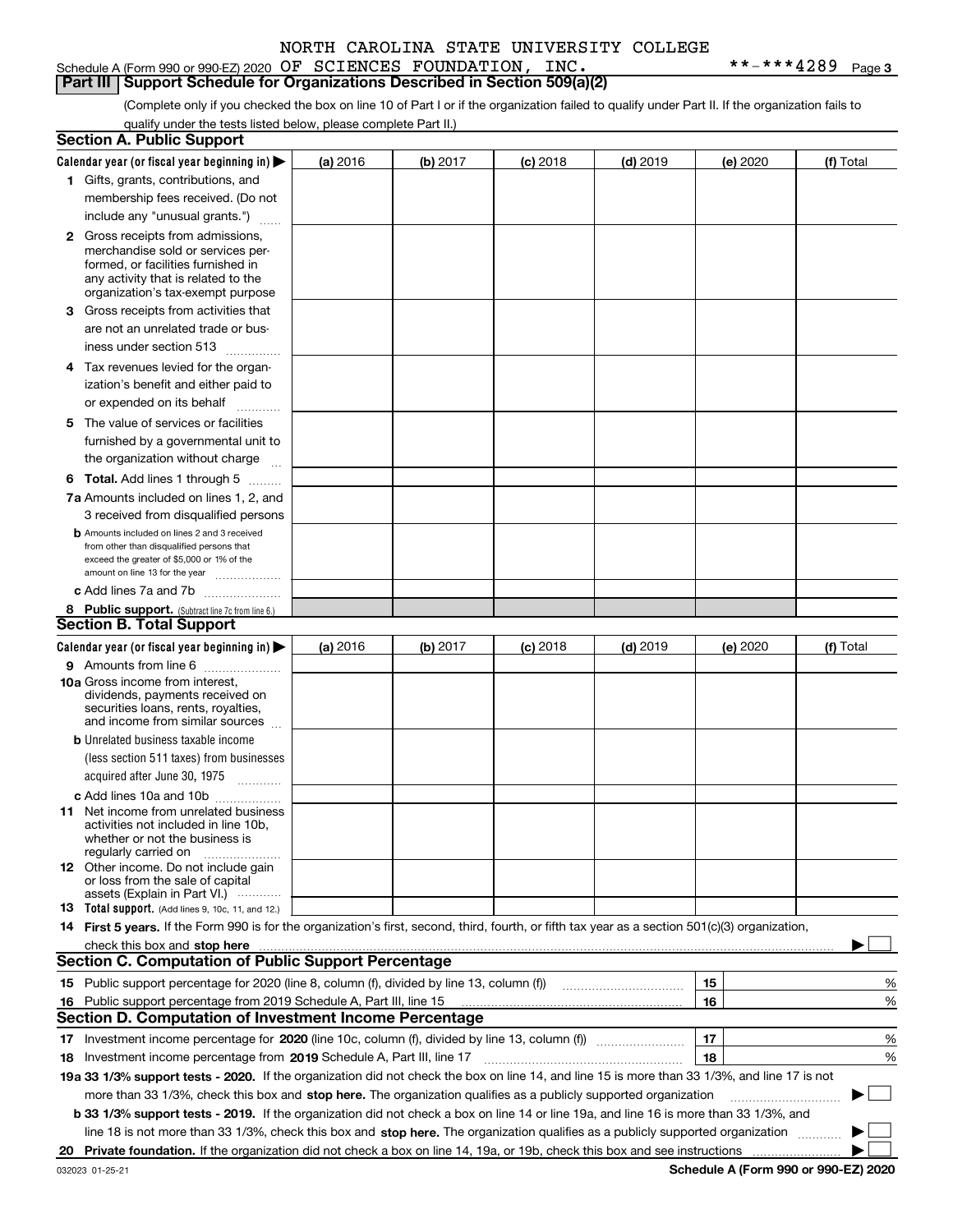# Schedule A (Form 990 or 990-EZ) 2020 Page OF SCIENCES FOUNDATION, INC. \*\*-\*\*\*4289

**1**

**YesNo**

# **Part IV Supporting Organizations**

(Complete only if you checked a box in line 12 on Part I. If you checked box 12a, Part I, complete Sections A and B. If you checked box 12b, Part I, complete Sections A and C. If you checked box 12c, Part I, complete Sections A, D, and E. If you checked box 12d, Part I, complete Sections A and D, and complete Part V.)

## **Section A. All Supporting Organizations**

- **1** Are all of the organization's supported organizations listed by name in the organization's governing documents? If "No," describe in **Part VI** how the supported organizations are designated. If designated by *class or purpose, describe the designation. If historic and continuing relationship, explain.*
- **2** Did the organization have any supported organization that does not have an IRS determination of status under section 509(a)(1) or (2)? If "Yes," explain in Part VI how the organization determined that the supported *organization was described in section 509(a)(1) or (2).*
- **3a** Did the organization have a supported organization described in section 501(c)(4), (5), or (6)? If "Yes," answer *lines 3b and 3c below.*
- **b** Did the organization confirm that each supported organization qualified under section 501(c)(4), (5), or (6) and satisfied the public support tests under section 509(a)(2)? If "Yes," describe in **Part VI** when and how the *organization made the determination.*
- **c**Did the organization ensure that all support to such organizations was used exclusively for section 170(c)(2)(B) purposes? If "Yes," explain in **Part VI** what controls the organization put in place to ensure such use.
- **4a***If* Was any supported organization not organized in the United States ("foreign supported organization")? *"Yes," and if you checked box 12a or 12b in Part I, answer lines 4b and 4c below.*
- **b** Did the organization have ultimate control and discretion in deciding whether to make grants to the foreign supported organization? If "Yes," describe in **Part VI** how the organization had such control and discretion *despite being controlled or supervised by or in connection with its supported organizations.*
- **c** Did the organization support any foreign supported organization that does not have an IRS determination under sections 501(c)(3) and 509(a)(1) or (2)? If "Yes," explain in **Part VI** what controls the organization used *to ensure that all support to the foreign supported organization was used exclusively for section 170(c)(2)(B) purposes.*
- **5a***If "Yes,"* Did the organization add, substitute, or remove any supported organizations during the tax year? answer lines 5b and 5c below (if applicable). Also, provide detail in **Part VI,** including (i) the names and EIN *numbers of the supported organizations added, substituted, or removed; (ii) the reasons for each such action; (iii) the authority under the organization's organizing document authorizing such action; and (iv) how the action was accomplished (such as by amendment to the organizing document).*
- **b** Type I or Type II only. Was any added or substituted supported organization part of a class already designated in the organization's organizing document?
- **cSubstitutions only.**  Was the substitution the result of an event beyond the organization's control?
- **6** Did the organization provide support (whether in the form of grants or the provision of services or facilities) to **Part VI.** *If "Yes," provide detail in* support or benefit one or more of the filing organization's supported organizations? anyone other than (i) its supported organizations, (ii) individuals that are part of the charitable class benefited by one or more of its supported organizations, or (iii) other supporting organizations that also
- **7**Did the organization provide a grant, loan, compensation, or other similar payment to a substantial contributor *If "Yes," complete Part I of Schedule L (Form 990 or 990-EZ).* regard to a substantial contributor? (as defined in section 4958(c)(3)(C)), a family member of a substantial contributor, or a 35% controlled entity with
- **8** Did the organization make a loan to a disqualified person (as defined in section 4958) not described in line 7? *If "Yes," complete Part I of Schedule L (Form 990 or 990-EZ).*
- **9a** Was the organization controlled directly or indirectly at any time during the tax year by one or more in section 509(a)(1) or (2))? If "Yes," *provide detail in* <code>Part VI.</code> disqualified persons, as defined in section 4946 (other than foundation managers and organizations described
- **b** Did one or more disqualified persons (as defined in line 9a) hold a controlling interest in any entity in which the supporting organization had an interest? If "Yes," provide detail in P**art VI**.
- **c**Did a disqualified person (as defined in line 9a) have an ownership interest in, or derive any personal benefit from, assets in which the supporting organization also had an interest? If "Yes," provide detail in P**art VI.**
- **10a** Was the organization subject to the excess business holdings rules of section 4943 because of section supporting organizations)? If "Yes," answer line 10b below. 4943(f) (regarding certain Type II supporting organizations, and all Type III non-functionally integrated
- **b** Did the organization have any excess business holdings in the tax year? (Use Schedule C, Form 4720, to *determine whether the organization had excess business holdings.)*

**23a3b3c4a4b4c5a5b5c6789a 9b9c**

**10a**

**10b**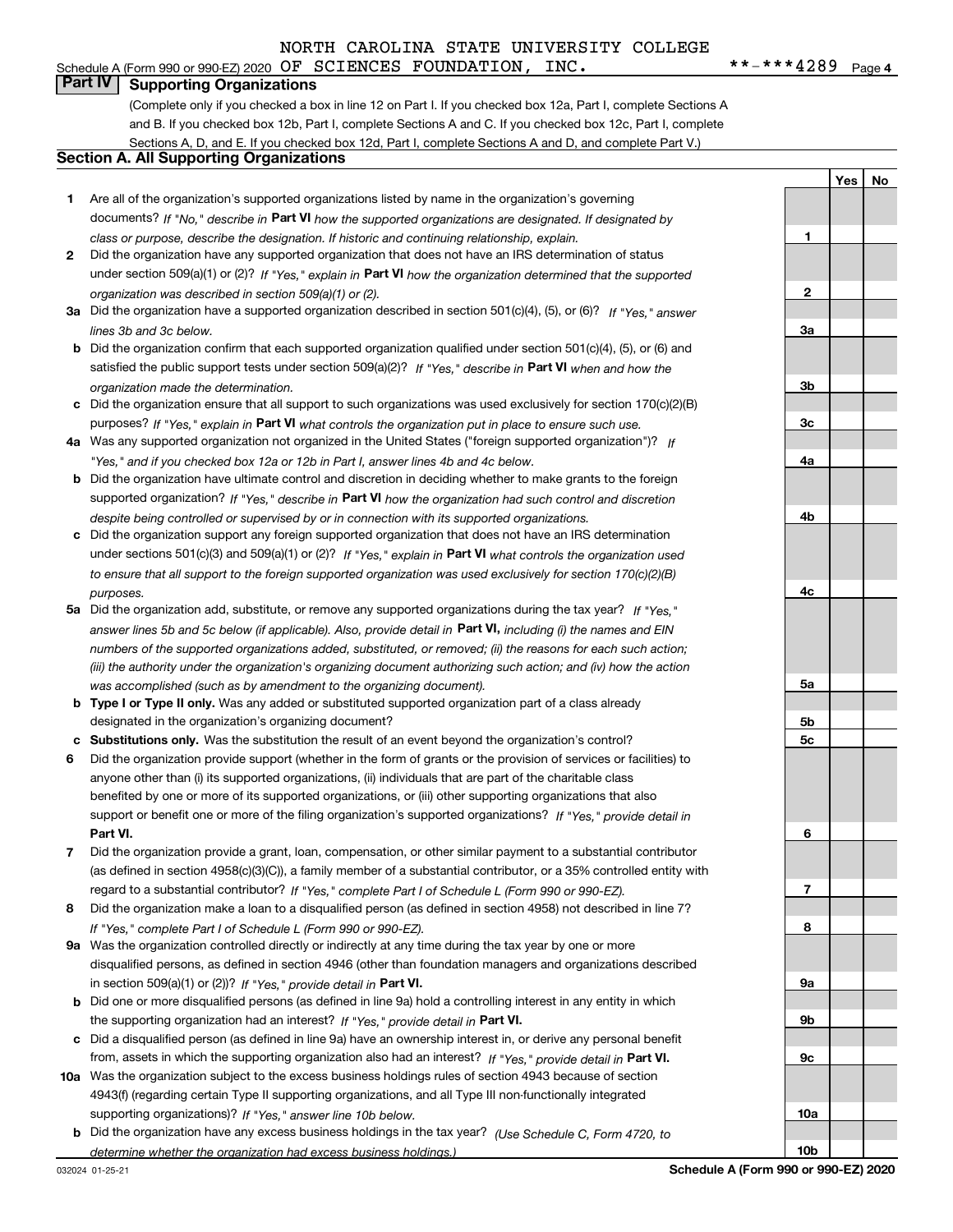#### **Yes No 11** Has the organization accepted a gift or contribution from any of the following persons? **a**A person who directly or indirectly controls, either alone or together with persons described in lines 11b and **b** A family member of a person described in line 11a above? **c** A 35% controlled entity of a person described in line 11a or 11b above? If "Yes" to line 11a, 11b, or 11c, provide **11a11bPart VI. 11c Yes No 12** Did the organization operate for the benefit of any supported organization other than the supported directors, or trustees at all times during the tax year? If "No," describe in **Part VI** how the supported organization(s) **12Part VI**  *how providing such benefit carried out the purposes of the supported organization(s) that operated,* **Yes No 1** Were a majority of the organization's directors or trustees during the tax year also a majority of the directors or trustees of each of the organization's supported organization(s)? If "No," describe in **Part VI** how control **1Yes No 12** Were any of the organization's officers, directors, or trustees either (i) appointed or elected by the supported **3123**organization(s) or (ii) serving on the governing body of a supported organization? If "No," explain in **Part VI** how income or assets at all times during the tax year? If "Yes," describe in **Part VI** the role the organization's **12Answer lines 2a and 2b below. Yes No** Activities Test. Check the box next to the method that the organization used to satisfy the Integral Part Test during the year (see instructions). **abclinupy** The organization satisfied the Activities Test. Complete line 2 below. The organization is the parent of each of its supported organizations. *Complete* line 3 *below.* The organization supported a governmental entity. *Describe in* Part **VI** *how you supported a governmental entity (see instruction<u>s).</u>* **a** Did substantially all of the organization's activities during the tax year directly further the exempt purposes of the supported organization(s) to which the organization was responsive? If "Yes," then in **Part VI identify those supported organizations and explain**  *how these activities directly furthered their exempt purposes,* **2a** *detail in effectively operated, supervised, or controlled the organization's activities. If the organization had more than one supported organization, describe how the powers to appoint and/or remove officers, directors, or trustees were allocated among the supported organizations and what conditions or restrictions, if any, applied to such powers during the tax year. If "Yes," explain in* organization(s) that operated, supervised, or controlled the supporting organization? *supervised, or controlled the supporting organization. or management of the supporting organization was vested in the same persons that controlled or managed the supported organization(s). the organization maintained a close and continuous working relationship with the supported organization(s). supported organizations played in this regard. how the organization was responsive to those supported organizations, and how the organization determined that these activities constituted substantially all of its activities.* Schedule A (Form 990 or 990-EZ) 2020 Page OF SCIENCES FOUNDATION, INC. \*\*-\*\*\*4289 11c below, the governing body of a supported organization? Did the governing body, members of the governing body, officers acting in their official capacity, or membership of one or more supported organizations have the power to regularly appoint or elect at least a majority of the organization's officers, Did the organization provide to each of its supported organizations, by the last day of the fifth month of the organization's tax year, (i) a written notice describing the type and amount of support provided during the prior tax year, (ii) a copy of the Form 990 that was most recently filed as of the date of notification, and (iii) copies of the organization's governing documents in effect on the date of notification, to the extent not previously provided? By reason of the relationship described in line 2, above, did the organization's supported organizations have a significant voice in the organization's investment policies and in directing the use of the organization's **Part IV Supporting Organizations** *(continued)* **Section B. Type I Supporting Organizations Section C. Type II Supporting Organizations Section D. All Type III Supporting Organizations Section E. Type III Functionally Integrated Supporting Organizations**  $\mathcal{L}^{\text{max}}$  $\mathcal{L}^{\text{max}}$

- **b** Did the activities described in line 2a, above, constitute activities that, but for the organization's involvement, **Part VI**  *the reasons for the organization's position that its supported organization(s) would have engaged in* one or more of the organization's supported organization(s) would have been engaged in? If "Yes," e*xplain in these activities but for the organization's involvement.*
- **3**Parent of Supported Organizations. Answer lines 3a and 3b below.

**a** Did the organization have the power to regularly appoint or elect a majority of the officers, directors, or trustees of each of the supported organizations? If "Yes" or "No" provide details in **Part VI.** 

**b** Did the organization exercise a substantial degree of direction over the policies, programs, and activities of each of its supported organizations? If "Yes," describe in Part VI the role played by the organization in this regard.

**2b**

**3a**

**3b**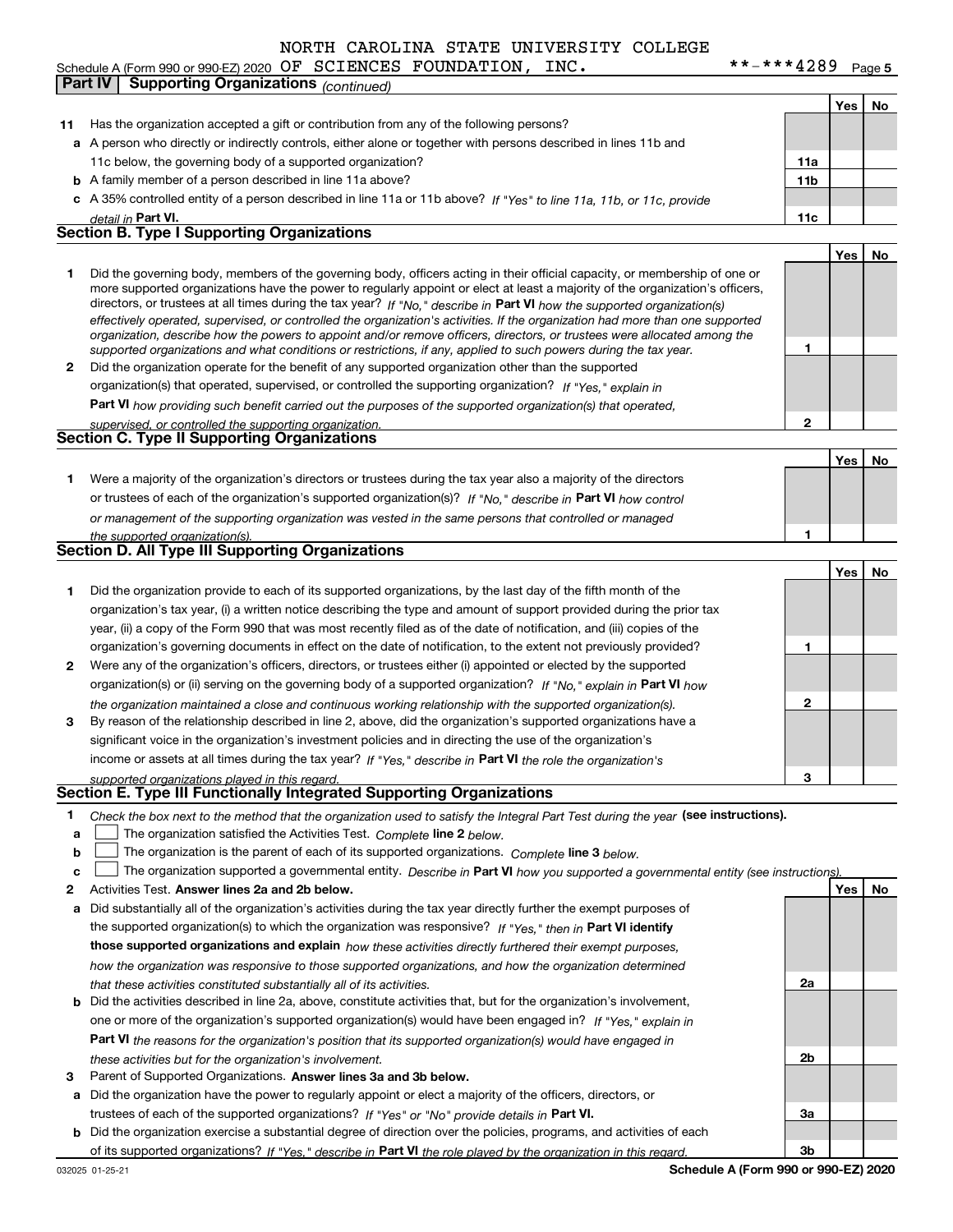|              | Type III Non-Functionally Integrated 509(a)(3) Supporting Organizations<br>Part V                                                              |                |                                |                                |
|--------------|------------------------------------------------------------------------------------------------------------------------------------------------|----------------|--------------------------------|--------------------------------|
| 1            | Check here if the organization satisfied the Integral Part Test as a qualifying trust on Nov. 20, 1970 (explain in Part VI). See instructions. |                |                                |                                |
|              | All other Type III non-functionally integrated supporting organizations must complete Sections A through E.                                    |                |                                |                                |
|              | Section A - Adjusted Net Income                                                                                                                | (A) Prior Year | (B) Current Year<br>(optional) |                                |
| 1            | Net short-term capital gain                                                                                                                    | 1              |                                |                                |
| 2            | Recoveries of prior-year distributions                                                                                                         | $\mathbf{2}$   |                                |                                |
| 3            | Other gross income (see instructions)                                                                                                          | 3              |                                |                                |
| 4            | Add lines 1 through 3.                                                                                                                         | 4              |                                |                                |
| 5            | Depreciation and depletion                                                                                                                     | 5              |                                |                                |
| 6            | Portion of operating expenses paid or incurred for production or                                                                               |                |                                |                                |
|              | collection of gross income or for management, conservation, or                                                                                 |                |                                |                                |
|              | maintenance of property held for production of income (see instructions)                                                                       | 6              |                                |                                |
| 7            | Other expenses (see instructions)                                                                                                              | 7              |                                |                                |
| 8            | Adjusted Net Income (subtract lines 5, 6, and 7 from line 4)                                                                                   | 8              |                                |                                |
|              | <b>Section B - Minimum Asset Amount</b>                                                                                                        |                | (A) Prior Year                 | (B) Current Year<br>(optional) |
| 1            | Aggregate fair market value of all non-exempt-use assets (see                                                                                  |                |                                |                                |
|              | instructions for short tax year or assets held for part of year):                                                                              |                |                                |                                |
|              | a Average monthly value of securities                                                                                                          | 1a             |                                |                                |
|              | <b>b</b> Average monthly cash balances                                                                                                         | 1 <sub>b</sub> |                                |                                |
|              | c Fair market value of other non-exempt-use assets                                                                                             | 1c             |                                |                                |
|              | <b>d</b> Total (add lines 1a, 1b, and 1c)                                                                                                      | 1d             |                                |                                |
|              | <b>e</b> Discount claimed for blockage or other factors                                                                                        |                |                                |                                |
|              | (explain in detail in Part VI):                                                                                                                |                |                                |                                |
| $\mathbf{2}$ | Acquisition indebtedness applicable to non-exempt-use assets                                                                                   | $\mathbf{2}$   |                                |                                |
| 3.           | Subtract line 2 from line 1d.                                                                                                                  | 3              |                                |                                |
| 4            | Cash deemed held for exempt use. Enter 0.015 of line 3 (for greater amount,                                                                    |                |                                |                                |
|              | see instructions).                                                                                                                             | 4              |                                |                                |
| 5            | Net value of non-exempt-use assets (subtract line 4 from line 3)                                                                               | 5              |                                |                                |
| 6            | Multiply line 5 by 0.035.                                                                                                                      | 6              |                                |                                |
| 7            | Recoveries of prior-year distributions                                                                                                         | $\overline{7}$ |                                |                                |
| 8            | Minimum Asset Amount (add line 7 to line 6)                                                                                                    | 8              |                                |                                |
|              | <b>Section C - Distributable Amount</b>                                                                                                        |                |                                | <b>Current Year</b>            |
| 1            | Adjusted net income for prior year (from Section A, line 8, column A)                                                                          | 1              |                                |                                |
| $\mathbf{2}$ | Enter 0.85 of line 1.                                                                                                                          | $\mathbf{2}$   |                                |                                |
| 3            | Minimum asset amount for prior year (from Section B, line 8, column A)                                                                         | 3              |                                |                                |
| 4            | Enter greater of line 2 or line 3.                                                                                                             | 4              |                                |                                |
| 5            | Income tax imposed in prior year                                                                                                               | 5              |                                |                                |
| 6            | <b>Distributable Amount.</b> Subtract line 5 from line 4, unless subject to                                                                    |                |                                |                                |

emergency temporary reduction (see instructions).

**7**Check here if the current year is the organization's first as a non-functionally integrated Type III supporting organization (see instructions).

**6**

**Schedule A (Form 990 or 990-EZ) 2020**

032026 01-25-21

**6**

# Schedule A (Form 990 or 990-EZ) 2020 Page OF SCIENCES FOUNDATION, INC. \*\*-\*\*\*4289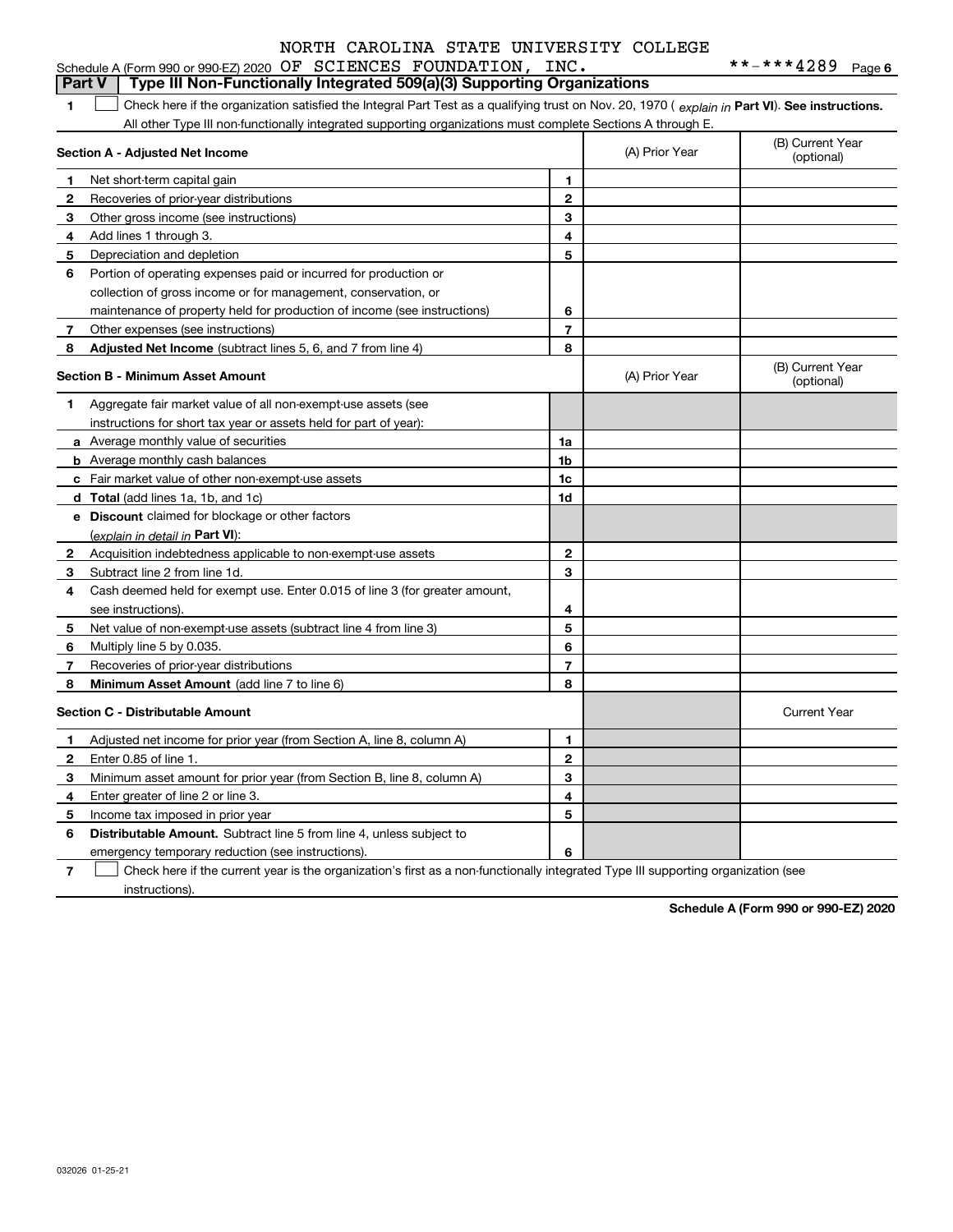|               | Schedule A (Form 990 or 990-EZ) 2020 OF SCIENCES FOUNDATION, INC.                          |                                    |                                               |                | **-***4289                                       | Page 7 |
|---------------|--------------------------------------------------------------------------------------------|------------------------------------|-----------------------------------------------|----------------|--------------------------------------------------|--------|
| <b>Part V</b> | Type III Non-Functionally Integrated 509(a)(3) Supporting Organizations                    |                                    | (continued)                                   |                |                                                  |        |
|               | <b>Section D - Distributions</b>                                                           |                                    |                                               |                | <b>Current Year</b>                              |        |
| 1.            | Amounts paid to supported organizations to accomplish exempt purposes                      |                                    |                                               | 1              |                                                  |        |
| 2             | Amounts paid to perform activity that directly furthers exempt purposes of supported       |                                    |                                               |                |                                                  |        |
|               | organizations, in excess of income from activity                                           |                                    |                                               | 2              |                                                  |        |
| 3             | Administrative expenses paid to accomplish exempt purposes of supported organizations      |                                    |                                               | 3              |                                                  |        |
| 4             | Amounts paid to acquire exempt-use assets                                                  |                                    |                                               | 4              |                                                  |        |
| 5             | Qualified set-aside amounts (prior IRS approval required - provide details in Part VI)     |                                    |                                               | 5              |                                                  |        |
| 6             | Other distributions (describe in Part VI). See instructions.                               |                                    |                                               | 6              |                                                  |        |
| 7             | Total annual distributions. Add lines 1 through 6.                                         |                                    |                                               | $\overline{7}$ |                                                  |        |
| 8             | Distributions to attentive supported organizations to which the organization is responsive |                                    |                                               |                |                                                  |        |
|               | (provide details in Part VI). See instructions.                                            |                                    |                                               | 8              |                                                  |        |
| 9             | Distributable amount for 2020 from Section C, line 6                                       |                                    |                                               | 9              |                                                  |        |
| 10            | Line 8 amount divided by line 9 amount                                                     |                                    |                                               | 10             |                                                  |        |
|               | <b>Section E - Distribution Allocations</b> (see instructions)                             | (i)<br><b>Excess Distributions</b> | (ii)<br><b>Underdistributions</b><br>Pre-2020 |                | (iii)<br><b>Distributable</b><br>Amount for 2020 |        |
| 1             | Distributable amount for 2020 from Section C, line 6                                       |                                    |                                               |                |                                                  |        |
| 2             | Underdistributions, if any, for years prior to 2020 (reason-                               |                                    |                                               |                |                                                  |        |
|               | able cause required - explain in Part VI). See instructions.                               |                                    |                                               |                |                                                  |        |
| 3             | Excess distributions carryover, if any, to 2020                                            |                                    |                                               |                |                                                  |        |
|               | <b>a</b> From 2015                                                                         |                                    |                                               |                |                                                  |        |
|               | <b>b</b> From 2016                                                                         |                                    |                                               |                |                                                  |        |
|               | $c$ From 2017                                                                              |                                    |                                               |                |                                                  |        |
|               | d From 2018                                                                                |                                    |                                               |                |                                                  |        |
|               | e From 2019                                                                                |                                    |                                               |                |                                                  |        |
|               | f Total of lines 3a through 3e                                                             |                                    |                                               |                |                                                  |        |
|               | g Applied to underdistributions of prior years                                             |                                    |                                               |                |                                                  |        |
|               | <b>h</b> Applied to 2020 distributable amount                                              |                                    |                                               |                |                                                  |        |
|               | Carryover from 2015 not applied (see instructions)                                         |                                    |                                               |                |                                                  |        |
|               | Remainder. Subtract lines 3g, 3h, and 3i from line 3f.                                     |                                    |                                               |                |                                                  |        |
| 4             | Distributions for 2020 from Section D,                                                     |                                    |                                               |                |                                                  |        |
|               | \$<br>line $7:$                                                                            |                                    |                                               |                |                                                  |        |
|               | a Applied to underdistributions of prior years                                             |                                    |                                               |                |                                                  |        |
|               | <b>b</b> Applied to 2020 distributable amount                                              |                                    |                                               |                |                                                  |        |
|               | <b>c</b> Remainder. Subtract lines 4a and 4b from line 4.                                  |                                    |                                               |                |                                                  |        |
|               | Remaining underdistributions for years prior to 2020, if                                   |                                    |                                               |                |                                                  |        |
|               | any. Subtract lines 3g and 4a from line 2. For result greater                              |                                    |                                               |                |                                                  |        |
|               | than zero, explain in Part VI. See instructions.                                           |                                    |                                               |                |                                                  |        |
| 6             | Remaining underdistributions for 2020. Subtract lines 3h                                   |                                    |                                               |                |                                                  |        |
|               | and 4b from line 1. For result greater than zero, explain in                               |                                    |                                               |                |                                                  |        |
|               | Part VI. See instructions.                                                                 |                                    |                                               |                |                                                  |        |
| 7             | Excess distributions carryover to 2021. Add lines 3j                                       |                                    |                                               |                |                                                  |        |
|               | and 4c.                                                                                    |                                    |                                               |                |                                                  |        |
| 8             | Breakdown of line 7:                                                                       |                                    |                                               |                |                                                  |        |
|               | a Excess from 2016                                                                         |                                    |                                               |                |                                                  |        |
|               | <b>b</b> Excess from 2017                                                                  |                                    |                                               |                |                                                  |        |
|               | c Excess from 2018                                                                         |                                    |                                               |                |                                                  |        |
|               | d Excess from 2019                                                                         |                                    |                                               |                |                                                  |        |
|               | e Excess from 2020                                                                         |                                    |                                               |                |                                                  |        |
|               |                                                                                            |                                    |                                               |                |                                                  |        |

**Schedule A (Form 990 or 990-EZ) 2020**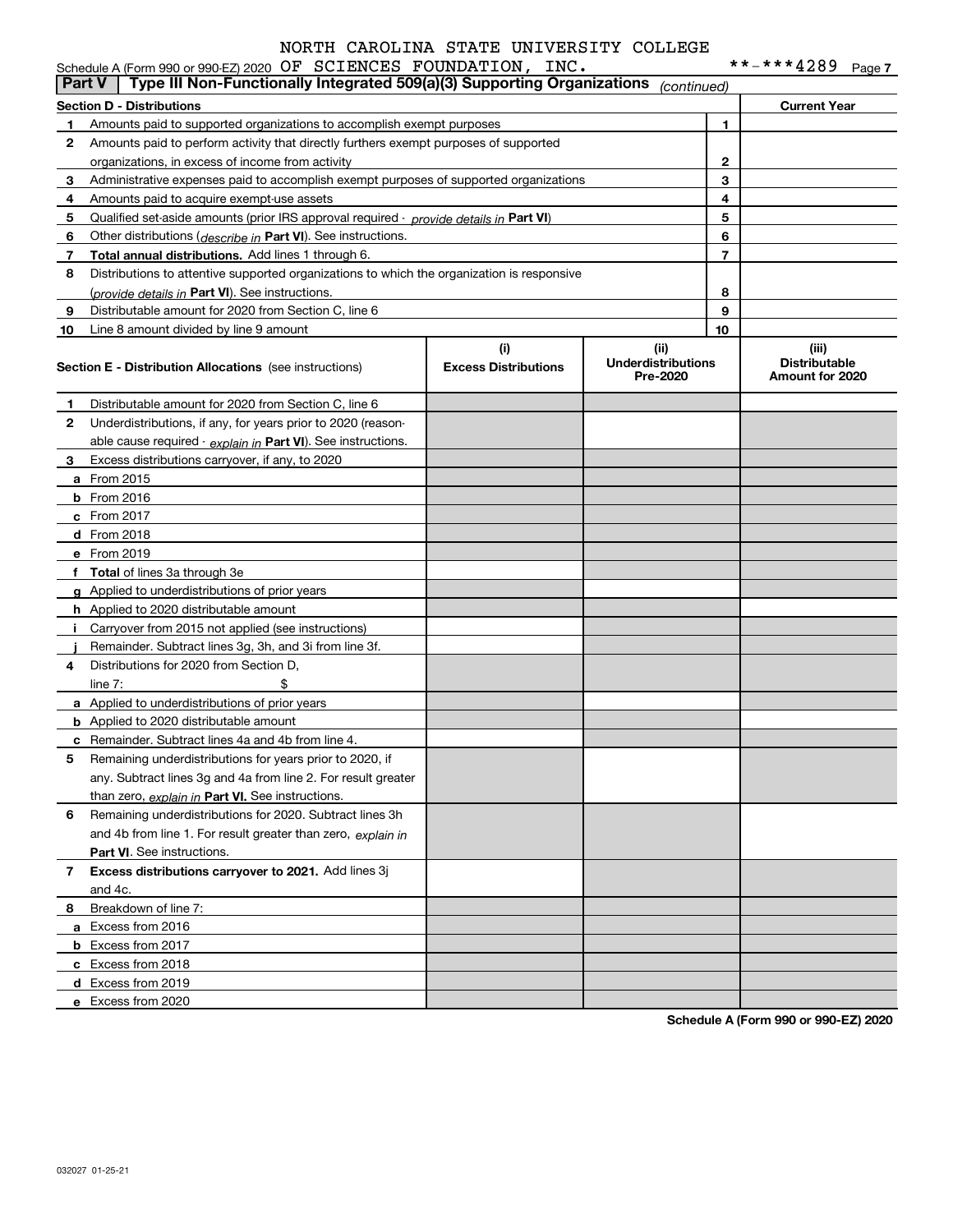|  |                              |  | NORTH CAROLINA STATE UNIVERSITY COLLEGE |  |
|--|------------------------------|--|-----------------------------------------|--|
|  | OF SCIENCES FOUNDATION. INC. |  |                                         |  |

|                |                     |  | Schedule A (Form 990 or 990-EZ) 2020 OF SCIENCES FOUNDATION, INC. |                                                                                                                                                                                                                                                                                                                                                                                                                                                                                                                                                                      | **-***4289 Page 8 |  |
|----------------|---------------------|--|-------------------------------------------------------------------|----------------------------------------------------------------------------------------------------------------------------------------------------------------------------------------------------------------------------------------------------------------------------------------------------------------------------------------------------------------------------------------------------------------------------------------------------------------------------------------------------------------------------------------------------------------------|-------------------|--|
| <b>Part VI</b> |                     |  |                                                                   | Supplemental Information. Provide the explanations required by Part II, line 10; Part II, line 17a or 17b; Part III, line 12;<br>Part IV, Section A, lines 1, 2, 3b, 3c, 4b, 4c, 5a, 6, 9a, 9b, 9c, 11a, 11b, and 11c; Part IV, Section B, lines 1 and 2; Part IV, Section C,<br>line 1; Part IV, Section D, lines 2 and 3; Part IV, Section E, lines 1c, 2a, 2b, 3a, and 3b; Part V, line 1; Part V, Section B, line 1e; Part V,<br>Section D, lines 5, 6, and 8; and Part V, Section E, lines 2, 5, and 6. Also complete this part for any additional information. |                   |  |
|                | (See instructions.) |  |                                                                   |                                                                                                                                                                                                                                                                                                                                                                                                                                                                                                                                                                      |                   |  |
|                |                     |  |                                                                   |                                                                                                                                                                                                                                                                                                                                                                                                                                                                                                                                                                      |                   |  |
|                |                     |  |                                                                   |                                                                                                                                                                                                                                                                                                                                                                                                                                                                                                                                                                      |                   |  |
|                |                     |  |                                                                   |                                                                                                                                                                                                                                                                                                                                                                                                                                                                                                                                                                      |                   |  |
|                |                     |  |                                                                   |                                                                                                                                                                                                                                                                                                                                                                                                                                                                                                                                                                      |                   |  |
|                |                     |  |                                                                   |                                                                                                                                                                                                                                                                                                                                                                                                                                                                                                                                                                      |                   |  |
|                |                     |  |                                                                   |                                                                                                                                                                                                                                                                                                                                                                                                                                                                                                                                                                      |                   |  |
|                |                     |  |                                                                   |                                                                                                                                                                                                                                                                                                                                                                                                                                                                                                                                                                      |                   |  |
|                |                     |  |                                                                   |                                                                                                                                                                                                                                                                                                                                                                                                                                                                                                                                                                      |                   |  |
|                |                     |  |                                                                   |                                                                                                                                                                                                                                                                                                                                                                                                                                                                                                                                                                      |                   |  |
|                |                     |  |                                                                   |                                                                                                                                                                                                                                                                                                                                                                                                                                                                                                                                                                      |                   |  |
|                |                     |  |                                                                   |                                                                                                                                                                                                                                                                                                                                                                                                                                                                                                                                                                      |                   |  |
|                |                     |  |                                                                   |                                                                                                                                                                                                                                                                                                                                                                                                                                                                                                                                                                      |                   |  |
|                |                     |  |                                                                   |                                                                                                                                                                                                                                                                                                                                                                                                                                                                                                                                                                      |                   |  |
|                |                     |  |                                                                   |                                                                                                                                                                                                                                                                                                                                                                                                                                                                                                                                                                      |                   |  |
|                |                     |  |                                                                   |                                                                                                                                                                                                                                                                                                                                                                                                                                                                                                                                                                      |                   |  |
|                |                     |  |                                                                   |                                                                                                                                                                                                                                                                                                                                                                                                                                                                                                                                                                      |                   |  |
|                |                     |  |                                                                   |                                                                                                                                                                                                                                                                                                                                                                                                                                                                                                                                                                      |                   |  |
|                |                     |  |                                                                   |                                                                                                                                                                                                                                                                                                                                                                                                                                                                                                                                                                      |                   |  |
|                |                     |  |                                                                   |                                                                                                                                                                                                                                                                                                                                                                                                                                                                                                                                                                      |                   |  |
|                |                     |  |                                                                   |                                                                                                                                                                                                                                                                                                                                                                                                                                                                                                                                                                      |                   |  |
|                |                     |  |                                                                   |                                                                                                                                                                                                                                                                                                                                                                                                                                                                                                                                                                      |                   |  |
|                |                     |  |                                                                   |                                                                                                                                                                                                                                                                                                                                                                                                                                                                                                                                                                      |                   |  |
|                |                     |  |                                                                   |                                                                                                                                                                                                                                                                                                                                                                                                                                                                                                                                                                      |                   |  |
|                |                     |  |                                                                   |                                                                                                                                                                                                                                                                                                                                                                                                                                                                                                                                                                      |                   |  |
|                |                     |  |                                                                   |                                                                                                                                                                                                                                                                                                                                                                                                                                                                                                                                                                      |                   |  |
|                |                     |  |                                                                   |                                                                                                                                                                                                                                                                                                                                                                                                                                                                                                                                                                      |                   |  |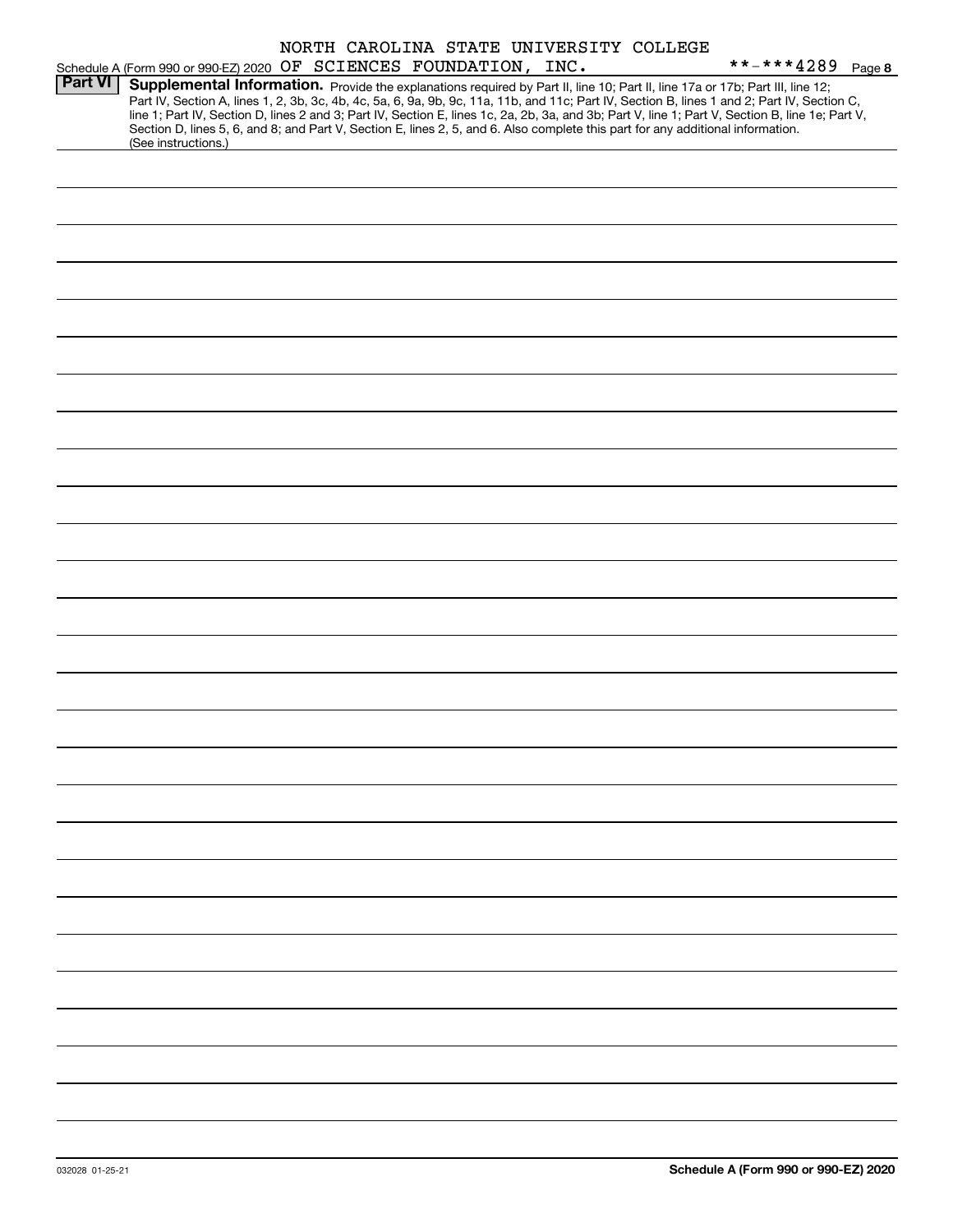Department of the Treasury Internal Revenue Service **(Form 990, 990-EZ, or 990-PF)**

#### Name of the organization

**Organization type** (check one):

# \*\* PUBLIC DISCLOSURE COPY \*\*

# **Schedule B Schedule of Contributors**

**| Attach to Form 990, Form 990-EZ, or Form 990-PF. | Go to www.irs.gov/Form990 for the latest information.** OMB No. 1545-0047

**2020**

**Employer identification number**

|  |                              | NORTH CAROLINA STATE UNIVERSITY COLLEGE |            |
|--|------------------------------|-----------------------------------------|------------|
|  | OF SCIENCES FOUNDATION, INC. |                                         | **-***4289 |

| Filers of:         | Section:                                                                  |
|--------------------|---------------------------------------------------------------------------|
| Form 990 or 990-FZ | $ \mathbf{X} $ 501(c)( 3) (enter number) organization                     |
|                    | 4947(a)(1) nonexempt charitable trust not treated as a private foundation |
|                    | 527 political organization                                                |
| Form 990-PF        | 501(c)(3) exempt private foundation                                       |
|                    | 4947(a)(1) nonexempt charitable trust treated as a private foundation     |
|                    | 501(c)(3) taxable private foundation                                      |

Check if your organization is covered by the **General Rule** or a **Special Rule. Note:**  Only a section 501(c)(7), (8), or (10) organization can check boxes for both the General Rule and a Special Rule. See instructions.

### **General Rule**

 $\mathcal{L}^{\text{max}}$ 

For an organization filing Form 990, 990-EZ, or 990-PF that received, during the year, contributions totaling \$5,000 or more (in money or property) from any one contributor. Complete Parts I and II. See instructions for determining a contributor's total contributions.

#### **Special Rules**

any one contributor, during the year, total contributions of the greater of  $\,$  (1) \$5,000; or **(2)** 2% of the amount on (i) Form 990, Part VIII, line 1h;  $\boxed{\textbf{X}}$  For an organization described in section 501(c)(3) filing Form 990 or 990-EZ that met the 33 1/3% support test of the regulations under sections 509(a)(1) and 170(b)(1)(A)(vi), that checked Schedule A (Form 990 or 990-EZ), Part II, line 13, 16a, or 16b, and that received from or (ii) Form 990-EZ, line 1. Complete Parts I and II.

For an organization described in section 501(c)(7), (8), or (10) filing Form 990 or 990-EZ that received from any one contributor, during the year, total contributions of more than \$1,000 exclusively for religious, charitable, scientific, literary, or educational purposes, or for the prevention of cruelty to children or animals. Complete Parts I (entering "N/A" in column (b) instead of the contributor name and address), II, and III.  $\mathcal{L}^{\text{max}}$ 

purpose. Don't complete any of the parts unless the **General Rule** applies to this organization because it received *nonexclusively* year, contributions <sub>exclusively</sub> for religious, charitable, etc., purposes, but no such contributions totaled more than \$1,000. If this box is checked, enter here the total contributions that were received during the year for an  $\;$ exclusively religious, charitable, etc., For an organization described in section 501(c)(7), (8), or (10) filing Form 990 or 990-EZ that received from any one contributor, during the religious, charitable, etc., contributions totaling \$5,000 or more during the year  $\Box$ — $\Box$   $\Box$  $\mathcal{L}^{\text{max}}$ 

**Caution:**  An organization that isn't covered by the General Rule and/or the Special Rules doesn't file Schedule B (Form 990, 990-EZ, or 990-PF),  **must** but it answer "No" on Part IV, line 2, of its Form 990; or check the box on line H of its Form 990-EZ or on its Form 990-PF, Part I, line 2, to certify that it doesn't meet the filing requirements of Schedule B (Form 990, 990-EZ, or 990-PF).

**For Paperwork Reduction Act Notice, see the instructions for Form 990, 990-EZ, or 990-PF. Schedule B (Form 990, 990-EZ, or 990-PF) (2020)** LHA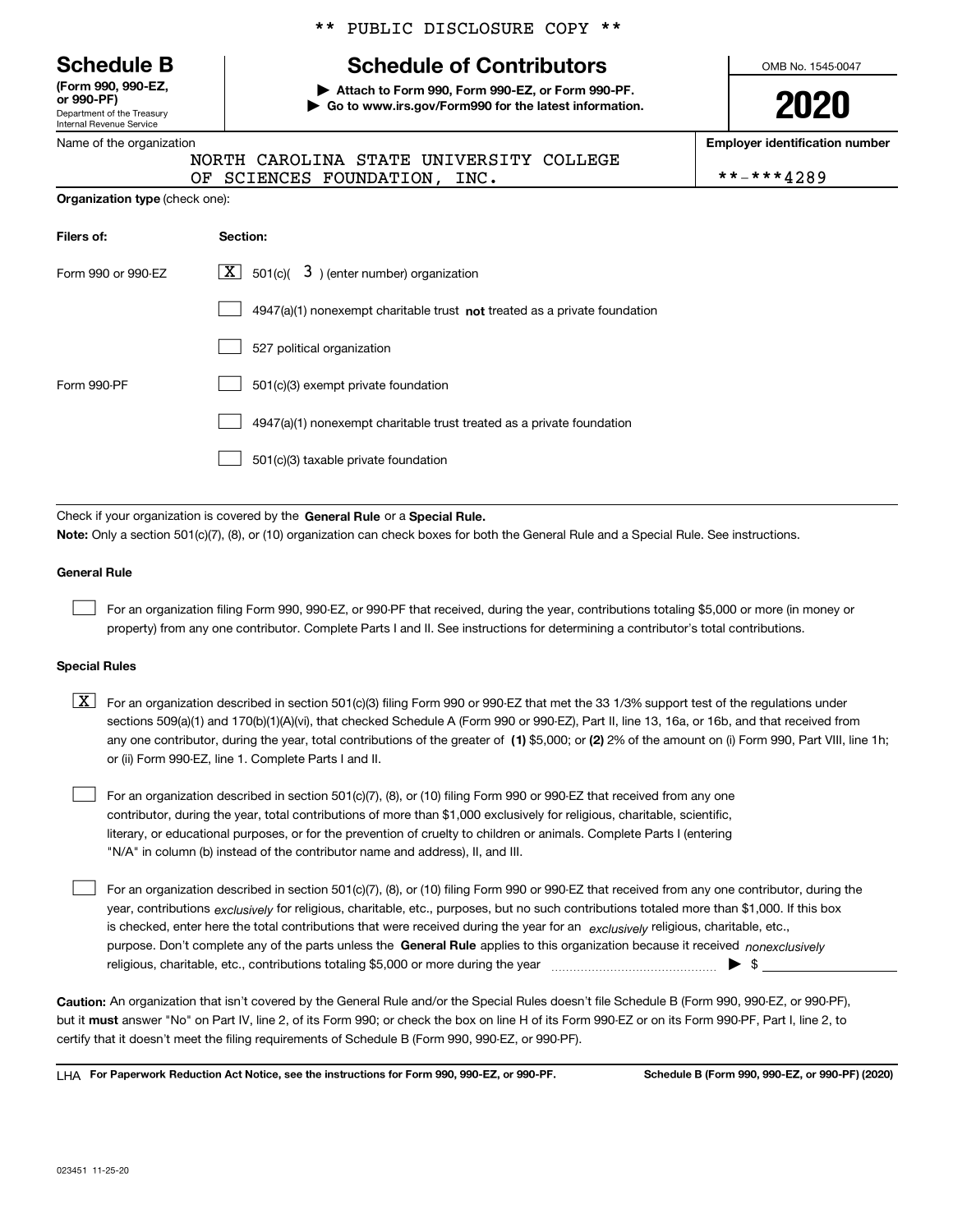# Schedule B (Form 990, 990-EZ, or 990-PF) (2020) **Page 2** Page 2

Name of organization

# Chedule B (Form 990, 990-EZ, or 990-PF) (2020)<br>
lame of organization<br> **2008 TORTH CAROLINA STATE UNIVERSITY COLLEGE**<br> **2Part I Contributors** (see instructions). Use duplicate copies of Part I if additional space is neede NORTH CAROLINA STATE UNIVERSITY COLLEGE OF SCIENCES FOUNDATION, INC.  $***4289$

023452 11-25-20 **Schedule B (Form 990, 990-EZ, or 990-PF) (2020)**

noncash contributions.)

| .                | <b>Corru idade is <math>\sqrt{5}</math></b> instructions). Ose duplicate copies or Fart Firadultional space is needed. |                                   |                                                                                                                        |
|------------------|------------------------------------------------------------------------------------------------------------------------|-----------------------------------|------------------------------------------------------------------------------------------------------------------------|
| (a)<br>No.       | (b)<br>Name, address, and ZIP + 4                                                                                      | (c)<br><b>Total contributions</b> | (d)<br>Type of contribution                                                                                            |
| 1                |                                                                                                                        | 50,000.<br>\$                     | $\boxed{\text{X}}$<br>Person<br>Payroll<br>Noncash<br>(Complete Part II for<br>noncash contributions.)                 |
| (a)<br>No.       | (b)<br>Name, address, and ZIP + 4                                                                                      | (c)<br><b>Total contributions</b> | (d)<br>Type of contribution                                                                                            |
| $\boldsymbol{2}$ |                                                                                                                        | 57,700.<br>\$                     | $\mathbf{X}$<br>Person<br>Payroll<br>Noncash<br>(Complete Part II for<br>noncash contributions.)                       |
| (a)<br>No.       | (b)<br>Name, address, and ZIP + 4                                                                                      | (c)<br><b>Total contributions</b> | (d)<br>Type of contribution                                                                                            |
| 3                |                                                                                                                        | 60,000.<br>\$                     | $\mathbf{X}$<br>Person<br>Payroll<br>Noncash<br>(Complete Part II for<br>noncash contributions.)                       |
| (a)<br>No.       | (b)<br>Name, address, and ZIP + 4                                                                                      | (c)<br><b>Total contributions</b> | (d)<br>Type of contribution                                                                                            |
| 4                |                                                                                                                        | 56,086.<br>\$                     | $\mathbf{X}$<br>Person<br>Payroll<br>$\boxed{\text{X}}$<br>Noncash<br>(Complete Part II for<br>noncash contributions.) |
| (a)<br>No.       | (b)<br>Name, address, and ZIP + 4                                                                                      | (c)<br><b>Total contributions</b> | (d)<br>Type of contribution                                                                                            |
| 5                |                                                                                                                        | 112,000.<br>\$                    | $\boxed{\text{X}}$<br>Person<br>Payroll<br>Noncash<br>(Complete Part II for<br>noncash contributions.)                 |
| (a)<br>No.       | (b)<br>Name, address, and ZIP + 4                                                                                      | (c)<br><b>Total contributions</b> | (d)<br>Type of contribution                                                                                            |
| 6                |                                                                                                                        | 60,000.<br>\$                     | $\boxed{\text{X}}$<br>Person<br>Payroll<br>Noncash<br>(Complete Part II for                                            |

**Employer identification number**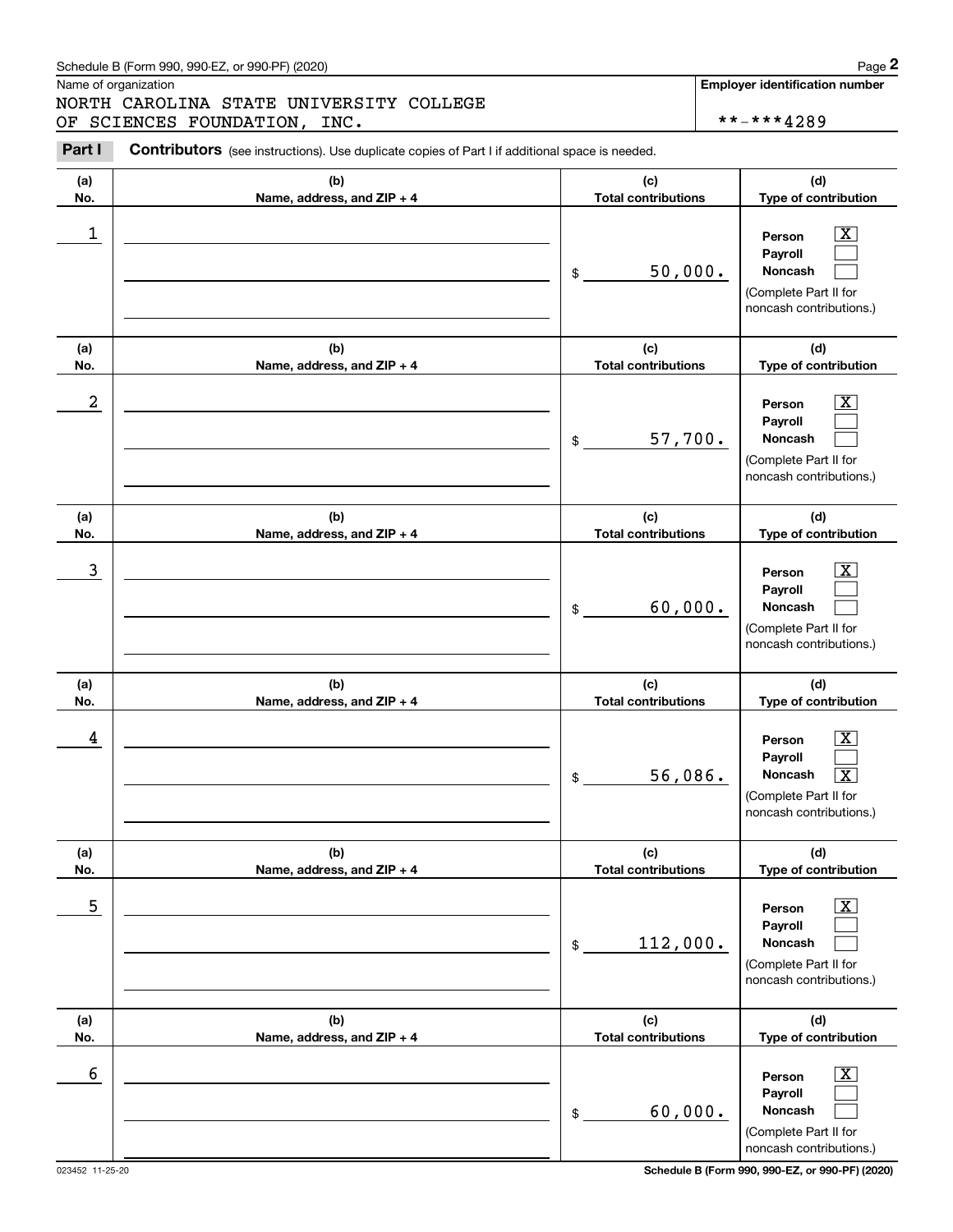# Schedule B (Form 990, 990-EZ, or 990-PF) (2020) **Page 2** Page 2

# NORTH CAROLINA STATE UNIVERSITY COLLEGE OF SCIENCES FOUNDATION, INC. \*\*-\*\*\*4289

(Complete Part II for noncash contributions.)

|            | Schedule B (Form 990, 990-EZ, or 990-PF) (2020)                                                |                                   | Page 2                                                                                                      |
|------------|------------------------------------------------------------------------------------------------|-----------------------------------|-------------------------------------------------------------------------------------------------------------|
|            | Name of organization                                                                           |                                   | <b>Employer identification number</b>                                                                       |
|            | NORTH CAROLINA STATE UNIVERSITY COLLEGE<br>OF SCIENCES FOUNDATION, INC.                        |                                   | **-***4289                                                                                                  |
| Part I     | Contributors (see instructions). Use duplicate copies of Part I if additional space is needed. |                                   |                                                                                                             |
| (a)        | (b)                                                                                            | (c)                               | (d)                                                                                                         |
| No.        | Name, address, and ZIP + 4                                                                     | <b>Total contributions</b>        | Type of contribution                                                                                        |
| 7          |                                                                                                | 200,000.<br>$\$\$                 | $\mathbf{X}$<br>Person<br>Payroll<br>Noncash<br>(Complete Part II for<br>noncash contributions.)            |
| (a)<br>No. | (b)<br>Name, address, and ZIP + 4                                                              | (c)<br><b>Total contributions</b> | (d)<br>Type of contribution                                                                                 |
| 8          |                                                                                                | 520, 193.<br>$\$\$                | $\overline{\mathbf{X}}$<br>Person<br>Payroll<br>Noncash<br>(Complete Part II for<br>noncash contributions.) |
| (a)<br>No. | (b)<br>Name, address, and ZIP + 4                                                              | (c)<br><b>Total contributions</b> | (d)<br>Type of contribution                                                                                 |
| 9          |                                                                                                | 80,000.<br>$\mathfrak{S}$         | $\mathbf{X}$<br>Person<br>Payroll<br>Noncash<br>(Complete Part II for<br>noncash contributions.)            |
| (a)<br>No. | (b)<br>Name, address, and ZIP + 4                                                              | (c)<br><b>Total contributions</b> | (d)<br>Type of contribution                                                                                 |
|            |                                                                                                | \$                                | Person<br>Payroll<br>Noncash<br>(Complete Part II for<br>noncash contributions.)                            |
| (a)<br>No. | (b)<br>Name, address, and ZIP + 4                                                              | (c)<br><b>Total contributions</b> | (d)<br>Type of contribution                                                                                 |
|            |                                                                                                | \$                                | Person<br>Payroll<br>Noncash<br>(Complete Part II for<br>noncash contributions.)                            |
| (a)<br>No. | (b)<br>Name, address, and ZIP + 4                                                              | (c)<br><b>Total contributions</b> | (d)<br>Type of contribution                                                                                 |
|            |                                                                                                | \$                                | Person<br>Payroll<br>Noncash                                                                                |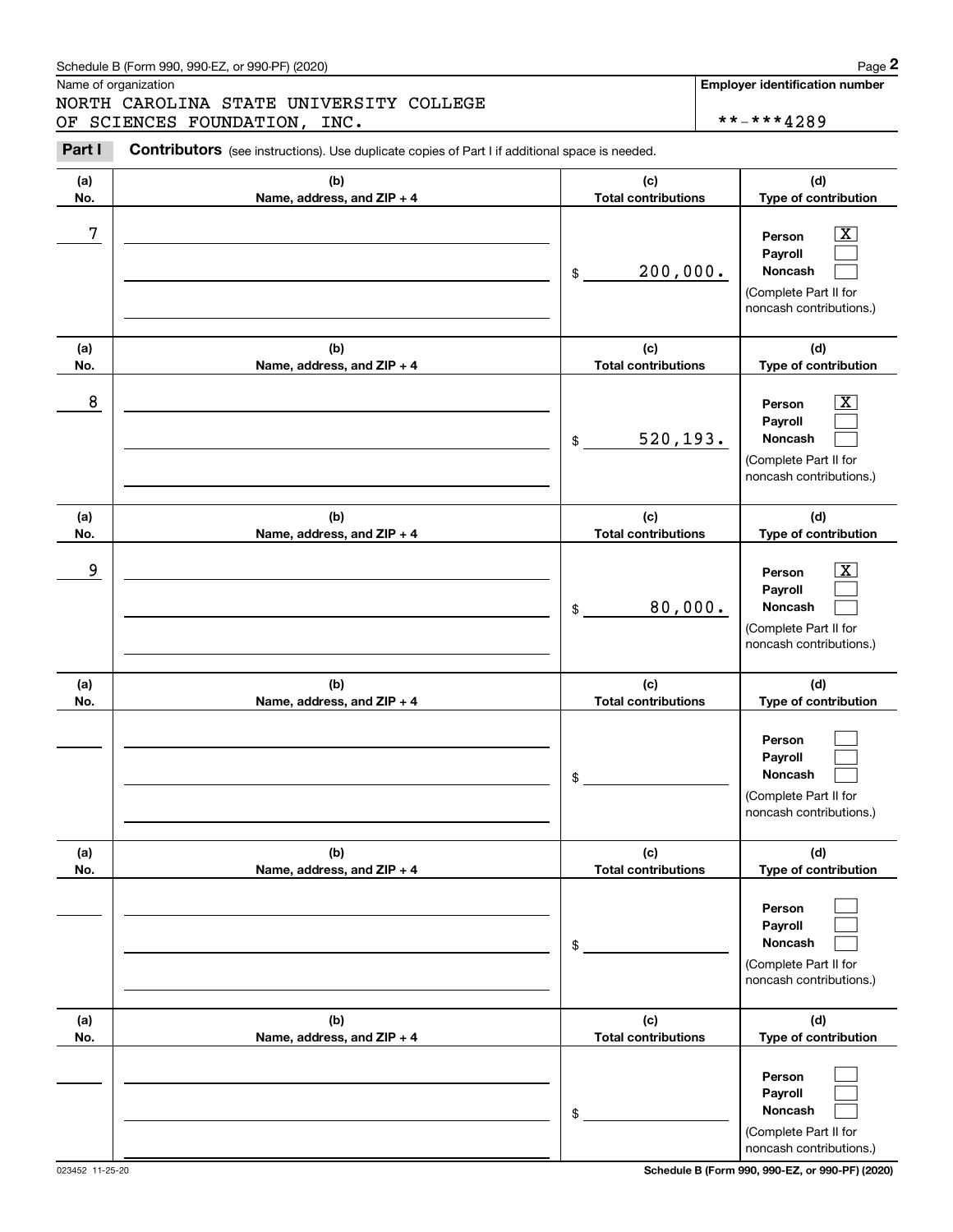|                              | Schedule B (Form 990, 990-EZ, or 990-PF) (2020)                                                     |                                                 | Page 3                                              |
|------------------------------|-----------------------------------------------------------------------------------------------------|-------------------------------------------------|-----------------------------------------------------|
|                              | Name of organization<br>NORTH CAROLINA STATE UNIVERSITY COLLEGE<br>OF SCIENCES FOUNDATION, INC.     |                                                 | <b>Employer identification number</b><br>**-***4289 |
| Part II                      | Noncash Property (see instructions). Use duplicate copies of Part II if additional space is needed. |                                                 |                                                     |
| (a)<br>No.<br>from<br>Part I | (b)<br>Description of noncash property given                                                        | (c)<br>FMV (or estimate)<br>(See instructions.) | (d)<br>Date received                                |
| 4                            | SECURITIES                                                                                          |                                                 |                                                     |
|                              |                                                                                                     | 56,086.<br>\$                                   | 12/04/20                                            |
| (a)<br>No.<br>from<br>Part I | (b)<br>Description of noncash property given                                                        | (c)<br>FMV (or estimate)<br>(See instructions.) | (d)<br>Date received                                |
|                              |                                                                                                     | \$                                              |                                                     |
| (a)<br>No.<br>from<br>Part I | (b)<br>Description of noncash property given                                                        | (c)<br>FMV (or estimate)<br>(See instructions.) | (d)<br>Date received                                |
|                              |                                                                                                     | \$                                              |                                                     |
| (a)<br>No.<br>from<br>Part I | (b)<br>Description of noncash property given                                                        | (c)<br>FMV (or estimate)<br>(See instructions.) | (d)<br>Date received                                |
|                              |                                                                                                     | \$                                              |                                                     |
| (a)<br>No.<br>from<br>Part I | (b)<br>Description of noncash property given                                                        | (c)<br>FMV (or estimate)<br>(See instructions.) | (d)<br>Date received                                |
|                              |                                                                                                     | \$                                              |                                                     |
| (a)<br>No.<br>from<br>Part I | (b)<br>Description of noncash property given                                                        | (c)<br>FMV (or estimate)<br>(See instructions.) | (d)<br>Date received                                |
|                              |                                                                                                     |                                                 |                                                     |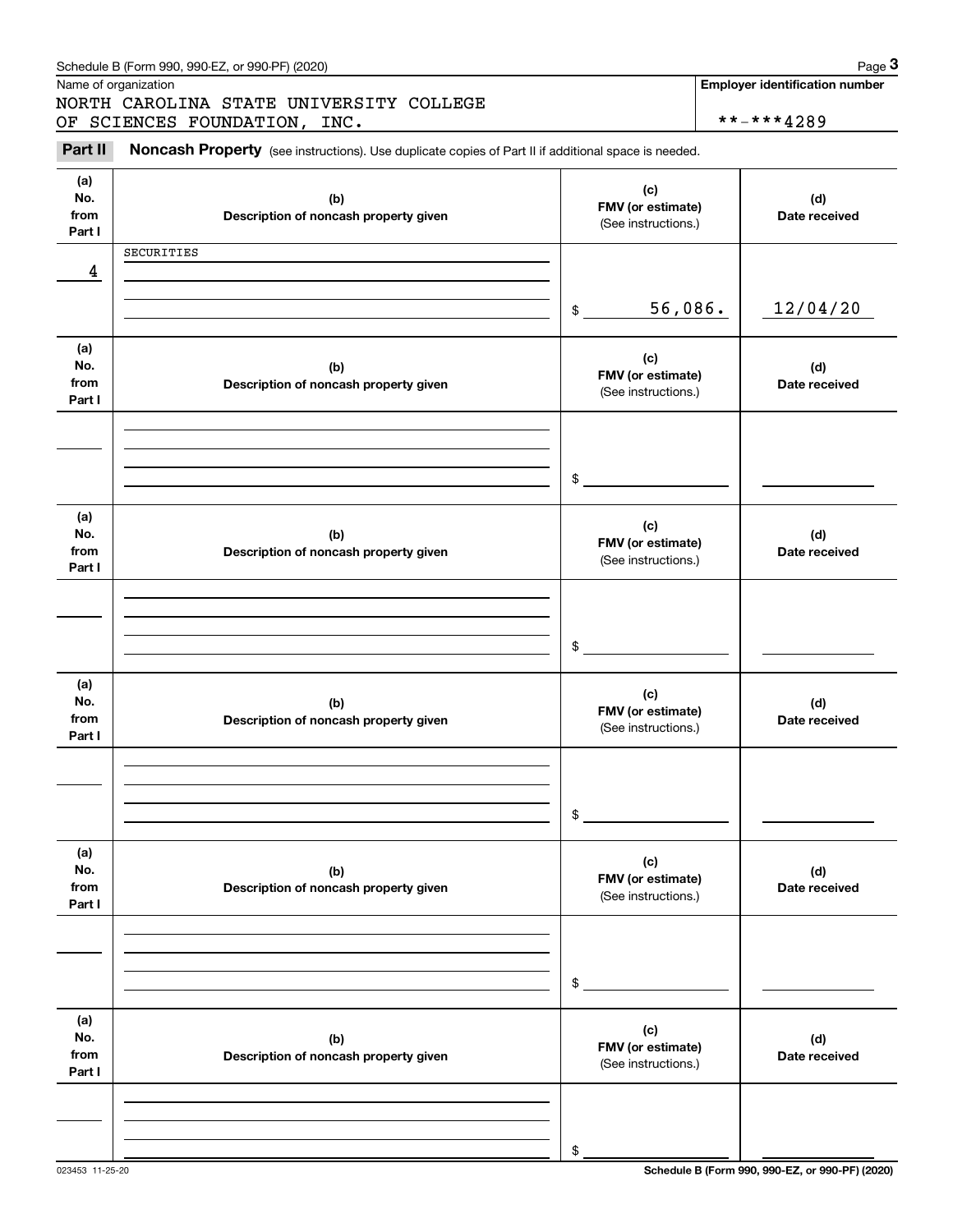|                 | Schedule B (Form 990, 990-EZ, or 990-PF) (2020)                                                                                                                                   |                                          | Page 4                                                                                                                                                         |  |  |  |  |  |  |
|-----------------|-----------------------------------------------------------------------------------------------------------------------------------------------------------------------------------|------------------------------------------|----------------------------------------------------------------------------------------------------------------------------------------------------------------|--|--|--|--|--|--|
|                 | Name of organization                                                                                                                                                              |                                          | <b>Employer identification number</b>                                                                                                                          |  |  |  |  |  |  |
|                 | NORTH CAROLINA STATE UNIVERSITY COLLEGE                                                                                                                                           |                                          |                                                                                                                                                                |  |  |  |  |  |  |
|                 | OF SCIENCES FOUNDATION, INC.                                                                                                                                                      |                                          | **-***4289                                                                                                                                                     |  |  |  |  |  |  |
| Part III        | from any one contributor. Complete columns (a) through (e) and the following line entry. For organizations                                                                        |                                          | Exclusively religious, charitable, etc., contributions to organizations described in section 501(c)(7), (8), or (10) that total more than \$1,000 for the year |  |  |  |  |  |  |
|                 | completing Part III, enter the total of exclusively religious, charitable, etc., contributions of \$1,000 or less for the year. (Enter this info. once.) $\blacktriangleright$ \$ |                                          |                                                                                                                                                                |  |  |  |  |  |  |
|                 | Use duplicate copies of Part III if additional space is needed.                                                                                                                   |                                          |                                                                                                                                                                |  |  |  |  |  |  |
| (a) No.<br>from | (b) Purpose of gift                                                                                                                                                               | (c) Use of gift                          | (d) Description of how gift is held                                                                                                                            |  |  |  |  |  |  |
| Part I          |                                                                                                                                                                                   |                                          |                                                                                                                                                                |  |  |  |  |  |  |
|                 |                                                                                                                                                                                   |                                          |                                                                                                                                                                |  |  |  |  |  |  |
|                 |                                                                                                                                                                                   |                                          |                                                                                                                                                                |  |  |  |  |  |  |
|                 |                                                                                                                                                                                   |                                          |                                                                                                                                                                |  |  |  |  |  |  |
|                 |                                                                                                                                                                                   | (e) Transfer of gift                     |                                                                                                                                                                |  |  |  |  |  |  |
|                 |                                                                                                                                                                                   |                                          |                                                                                                                                                                |  |  |  |  |  |  |
|                 | Transferee's name, address, and ZIP + 4                                                                                                                                           |                                          | Relationship of transferor to transferee                                                                                                                       |  |  |  |  |  |  |
|                 |                                                                                                                                                                                   |                                          |                                                                                                                                                                |  |  |  |  |  |  |
|                 |                                                                                                                                                                                   |                                          |                                                                                                                                                                |  |  |  |  |  |  |
|                 |                                                                                                                                                                                   |                                          |                                                                                                                                                                |  |  |  |  |  |  |
|                 |                                                                                                                                                                                   |                                          |                                                                                                                                                                |  |  |  |  |  |  |
| (a) No.<br>from | (b) Purpose of gift                                                                                                                                                               | (c) Use of gift                          | (d) Description of how gift is held                                                                                                                            |  |  |  |  |  |  |
| Part I          |                                                                                                                                                                                   |                                          |                                                                                                                                                                |  |  |  |  |  |  |
|                 |                                                                                                                                                                                   |                                          |                                                                                                                                                                |  |  |  |  |  |  |
|                 |                                                                                                                                                                                   |                                          |                                                                                                                                                                |  |  |  |  |  |  |
|                 |                                                                                                                                                                                   |                                          |                                                                                                                                                                |  |  |  |  |  |  |
|                 | (e) Transfer of gift                                                                                                                                                              |                                          |                                                                                                                                                                |  |  |  |  |  |  |
|                 |                                                                                                                                                                                   |                                          |                                                                                                                                                                |  |  |  |  |  |  |
|                 | Transferee's name, address, and ZIP + 4                                                                                                                                           | Relationship of transferor to transferee |                                                                                                                                                                |  |  |  |  |  |  |
|                 |                                                                                                                                                                                   |                                          |                                                                                                                                                                |  |  |  |  |  |  |
|                 |                                                                                                                                                                                   |                                          |                                                                                                                                                                |  |  |  |  |  |  |
|                 |                                                                                                                                                                                   |                                          |                                                                                                                                                                |  |  |  |  |  |  |
| (a) No.         |                                                                                                                                                                                   |                                          |                                                                                                                                                                |  |  |  |  |  |  |
| from            | (b) Purpose of gift                                                                                                                                                               | (c) Use of gift                          | (d) Description of how gift is held                                                                                                                            |  |  |  |  |  |  |
| Part I          |                                                                                                                                                                                   |                                          |                                                                                                                                                                |  |  |  |  |  |  |
|                 |                                                                                                                                                                                   |                                          |                                                                                                                                                                |  |  |  |  |  |  |
|                 |                                                                                                                                                                                   |                                          |                                                                                                                                                                |  |  |  |  |  |  |
|                 |                                                                                                                                                                                   |                                          |                                                                                                                                                                |  |  |  |  |  |  |
|                 | (e) Transfer of gift                                                                                                                                                              |                                          |                                                                                                                                                                |  |  |  |  |  |  |
|                 |                                                                                                                                                                                   |                                          |                                                                                                                                                                |  |  |  |  |  |  |
|                 | Transferee's name, address, and $ZIP + 4$                                                                                                                                         |                                          | Relationship of transferor to transferee                                                                                                                       |  |  |  |  |  |  |
|                 |                                                                                                                                                                                   |                                          |                                                                                                                                                                |  |  |  |  |  |  |
|                 |                                                                                                                                                                                   |                                          |                                                                                                                                                                |  |  |  |  |  |  |
|                 |                                                                                                                                                                                   |                                          |                                                                                                                                                                |  |  |  |  |  |  |
| (a) No.         |                                                                                                                                                                                   |                                          |                                                                                                                                                                |  |  |  |  |  |  |
| from<br>Part I  | (b) Purpose of gift                                                                                                                                                               | (c) Use of gift                          | (d) Description of how gift is held                                                                                                                            |  |  |  |  |  |  |
|                 |                                                                                                                                                                                   |                                          |                                                                                                                                                                |  |  |  |  |  |  |
|                 |                                                                                                                                                                                   |                                          |                                                                                                                                                                |  |  |  |  |  |  |
|                 |                                                                                                                                                                                   |                                          |                                                                                                                                                                |  |  |  |  |  |  |
|                 |                                                                                                                                                                                   |                                          |                                                                                                                                                                |  |  |  |  |  |  |
|                 | (e) Transfer of gift                                                                                                                                                              |                                          |                                                                                                                                                                |  |  |  |  |  |  |
|                 |                                                                                                                                                                                   |                                          |                                                                                                                                                                |  |  |  |  |  |  |
|                 | Transferee's name, address, and ZIP + 4                                                                                                                                           |                                          | Relationship of transferor to transferee                                                                                                                       |  |  |  |  |  |  |
|                 |                                                                                                                                                                                   |                                          |                                                                                                                                                                |  |  |  |  |  |  |
|                 |                                                                                                                                                                                   |                                          |                                                                                                                                                                |  |  |  |  |  |  |
|                 |                                                                                                                                                                                   |                                          |                                                                                                                                                                |  |  |  |  |  |  |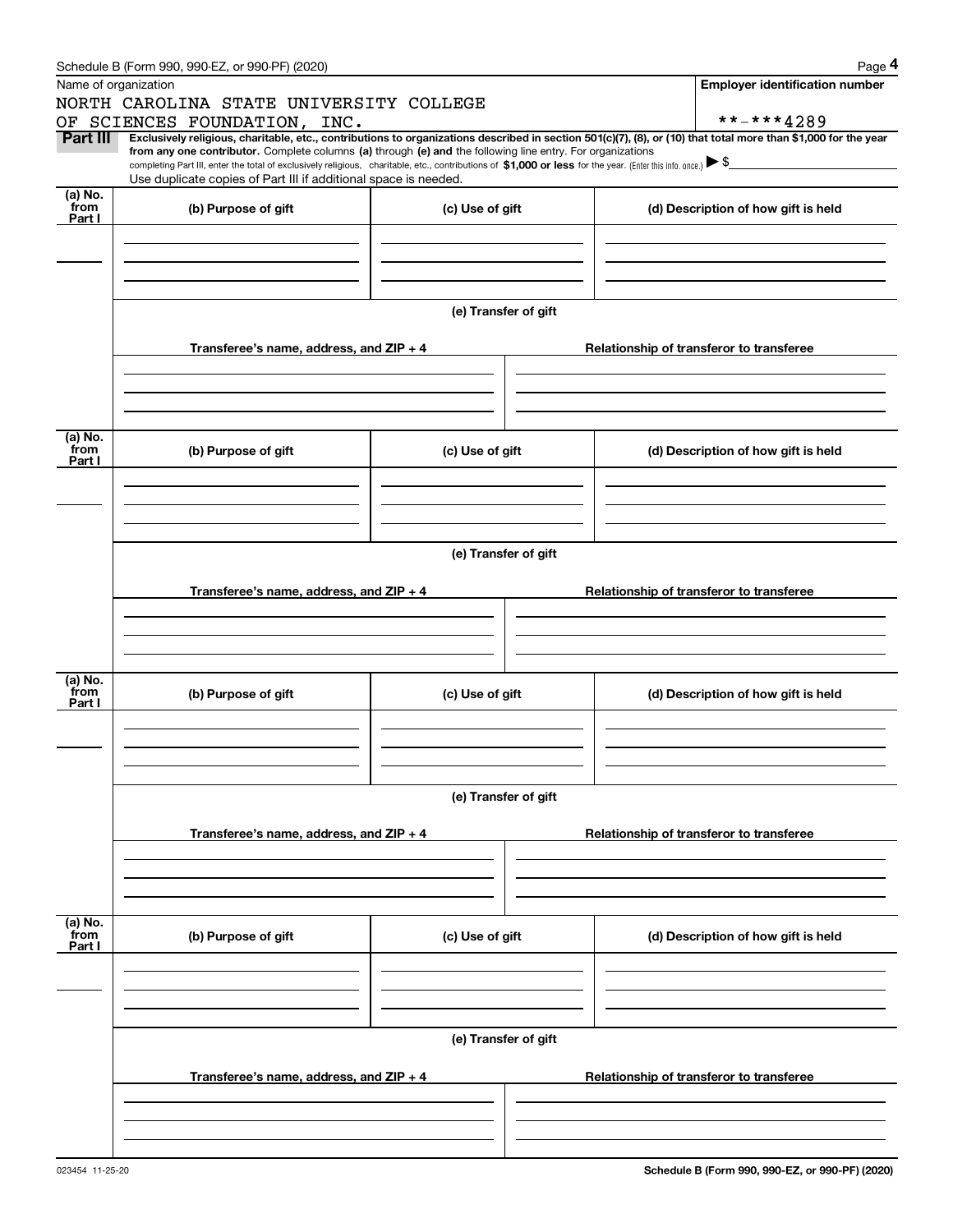|         | <b>SCHEDULE D</b><br>(Form 990)<br>Department of the Treasury |                                                                                                                                                | <b>Supplemental Financial Statements</b><br>Complete if the organization answered "Yes" on Form 990,<br>Part IV, line 6, 7, 8, 9, 10, 11a, 11b, 11c, 11d, 11e, 11f, 12a, or 12b.<br>Attach to Form 990. |                          | OMB No. 1545-0047<br><b>Open to Public</b> |
|---------|---------------------------------------------------------------|------------------------------------------------------------------------------------------------------------------------------------------------|---------------------------------------------------------------------------------------------------------------------------------------------------------------------------------------------------------|--------------------------|--------------------------------------------|
|         | Internal Revenue Service                                      |                                                                                                                                                | Go to www.irs.gov/Form990 for instructions and the latest information.                                                                                                                                  |                          | <b>Inspection</b>                          |
|         | Name of the organization                                      |                                                                                                                                                | NORTH CAROLINA STATE UNIVERSITY COLLEGE                                                                                                                                                                 |                          | <b>Employer identification number</b>      |
|         |                                                               | SCIENCES FOUNDATION, INC.<br>OF                                                                                                                |                                                                                                                                                                                                         |                          | **-***4289                                 |
| Part I  |                                                               | Organizations Maintaining Donor Advised Funds or Other Similar Funds or Accounts. Complete if the                                              |                                                                                                                                                                                                         |                          |                                            |
|         |                                                               | organization answered "Yes" on Form 990, Part IV, line 6.                                                                                      |                                                                                                                                                                                                         |                          |                                            |
|         |                                                               |                                                                                                                                                | (a) Donor advised funds                                                                                                                                                                                 |                          | (b) Funds and other accounts               |
| 1       |                                                               |                                                                                                                                                |                                                                                                                                                                                                         |                          |                                            |
| 2       |                                                               | Aggregate value of contributions to (during year)                                                                                              |                                                                                                                                                                                                         |                          |                                            |
| з       |                                                               |                                                                                                                                                |                                                                                                                                                                                                         |                          |                                            |
| 4       |                                                               |                                                                                                                                                |                                                                                                                                                                                                         |                          |                                            |
| 5       |                                                               | Did the organization inform all donors and donor advisors in writing that the assets held in donor advised funds                               |                                                                                                                                                                                                         |                          |                                            |
|         |                                                               |                                                                                                                                                |                                                                                                                                                                                                         |                          | Yes<br><b>No</b>                           |
| 6       |                                                               | Did the organization inform all grantees, donors, and donor advisors in writing that grant funds can be used only                              |                                                                                                                                                                                                         |                          |                                            |
|         |                                                               | for charitable purposes and not for the benefit of the donor or donor advisor, or for any other purpose conferring                             |                                                                                                                                                                                                         |                          |                                            |
|         |                                                               |                                                                                                                                                |                                                                                                                                                                                                         |                          | Yes<br>No                                  |
| Part II |                                                               | Conservation Easements. Complete if the organization answered "Yes" on Form 990, Part IV, line 7.                                              |                                                                                                                                                                                                         |                          |                                            |
| 1       |                                                               | Purpose(s) of conservation easements held by the organization (check all that apply).                                                          |                                                                                                                                                                                                         |                          |                                            |
|         |                                                               | Preservation of land for public use (for example, recreation or education)                                                                     | Preservation of a historically important land area                                                                                                                                                      |                          |                                            |
|         |                                                               | Protection of natural habitat                                                                                                                  | Preservation of a certified historic structure                                                                                                                                                          |                          |                                            |
|         |                                                               | Preservation of open space                                                                                                                     |                                                                                                                                                                                                         |                          |                                            |
| 2       |                                                               | Complete lines 2a through 2d if the organization held a qualified conservation contribution in the form of a conservation easement on the last |                                                                                                                                                                                                         |                          |                                            |
|         | day of the tax year.                                          |                                                                                                                                                |                                                                                                                                                                                                         |                          | Held at the End of the Tax Year            |
| а       |                                                               |                                                                                                                                                |                                                                                                                                                                                                         | 2a                       |                                            |
| b       |                                                               | Total acreage restricted by conservation easements                                                                                             |                                                                                                                                                                                                         | 2b                       |                                            |
| с       |                                                               |                                                                                                                                                |                                                                                                                                                                                                         | 2c                       |                                            |
|         |                                                               | d Number of conservation easements included in (c) acquired after 7/25/06, and not on a historic structure                                     |                                                                                                                                                                                                         |                          |                                            |
|         |                                                               |                                                                                                                                                |                                                                                                                                                                                                         | 2d                       |                                            |
| 3       |                                                               | Number of conservation easements modified, transferred, released, extinguished, or terminated by the organization during the tax               |                                                                                                                                                                                                         |                          |                                            |
|         | $year \blacktriangleright$                                    |                                                                                                                                                |                                                                                                                                                                                                         |                          |                                            |
| 4       |                                                               | Number of states where property subject to conservation easement is located $\blacktriangleright$                                              |                                                                                                                                                                                                         |                          |                                            |
| 5       |                                                               | Does the organization have a written policy regarding the periodic monitoring, inspection, handling of                                         |                                                                                                                                                                                                         |                          |                                            |
|         |                                                               | violations, and enforcement of the conservation easements it holds?                                                                            |                                                                                                                                                                                                         |                          | Yes<br>No                                  |
| 6       |                                                               | Staff and volunteer hours devoted to monitoring, inspecting, handling of violations, and enforcing conservation easements during the year      |                                                                                                                                                                                                         |                          |                                            |
|         |                                                               |                                                                                                                                                |                                                                                                                                                                                                         |                          |                                            |
| 7       |                                                               | Amount of expenses incurred in monitoring, inspecting, handling of violations, and enforcing conservation easements during the year            |                                                                                                                                                                                                         |                          |                                            |
|         | ► \$                                                          |                                                                                                                                                |                                                                                                                                                                                                         |                          |                                            |
| 8       |                                                               | Does each conservation easement reported on line 2(d) above satisfy the requirements of section 170(h)(4)(B)(i)                                |                                                                                                                                                                                                         |                          |                                            |
|         |                                                               |                                                                                                                                                |                                                                                                                                                                                                         |                          | Yes<br>No                                  |
| 9       |                                                               | In Part XIII, describe how the organization reports conservation easements in its revenue and expense statement and                            |                                                                                                                                                                                                         |                          |                                            |
|         |                                                               | balance sheet, and include, if applicable, the text of the footnote to the organization's financial statements that describes the              |                                                                                                                                                                                                         |                          |                                            |
|         |                                                               | organization's accounting for conservation easements.                                                                                          |                                                                                                                                                                                                         |                          |                                            |
|         | Part III                                                      | Organizations Maintaining Collections of Art, Historical Treasures, or Other Similar Assets.                                                   |                                                                                                                                                                                                         |                          |                                            |
|         |                                                               | Complete if the organization answered "Yes" on Form 990, Part IV, line 8.                                                                      |                                                                                                                                                                                                         |                          |                                            |
|         |                                                               | 1a If the organization elected, as permitted under FASB ASC 958, not to report in its revenue statement and balance sheet works                |                                                                                                                                                                                                         |                          |                                            |
|         |                                                               | of art, historical treasures, or other similar assets held for public exhibition, education, or research in furtherance of public              |                                                                                                                                                                                                         |                          |                                            |
|         |                                                               | service, provide in Part XIII the text of the footnote to its financial statements that describes these items.                                 |                                                                                                                                                                                                         |                          |                                            |
|         |                                                               | <b>b</b> If the organization elected, as permitted under FASB ASC 958, to report in its revenue statement and balance sheet works of           |                                                                                                                                                                                                         |                          |                                            |
|         |                                                               | art, historical treasures, or other similar assets held for public exhibition, education, or research in furtherance of public service,        |                                                                                                                                                                                                         |                          |                                            |
|         |                                                               | provide the following amounts relating to these items:                                                                                         |                                                                                                                                                                                                         |                          |                                            |
|         |                                                               |                                                                                                                                                |                                                                                                                                                                                                         | $\blacktriangleright$ s  |                                            |
|         |                                                               | (ii) Assets included in Form 990, Part X [11] [2000] [2010] Assets included in Form 990, Part X [11] [11] [11]                                 |                                                                                                                                                                                                         | $\blacktriangleright$ \$ |                                            |
| 2       |                                                               | If the organization received or held works of art, historical treasures, or other similar assets for financial gain, provide                   |                                                                                                                                                                                                         |                          |                                            |
|         |                                                               | the following amounts required to be reported under FASB ASC 958 relating to these items:                                                      |                                                                                                                                                                                                         |                          |                                            |
| а       |                                                               |                                                                                                                                                |                                                                                                                                                                                                         | $\blacktriangleright$ s  |                                            |
|         |                                                               |                                                                                                                                                |                                                                                                                                                                                                         | $\blacktriangleright$ \$ |                                            |
|         |                                                               | LHA For Panerwork Reduction Act Notice see the Instructions for Form 990                                                                       |                                                                                                                                                                                                         |                          | Schedule D (Form 990) 2020                 |

|  | LHA For Paperwork Reduction Act Notice, see the Instructions for Form 990. |  |  |  |  |  |  |
|--|----------------------------------------------------------------------------|--|--|--|--|--|--|
|--|----------------------------------------------------------------------------|--|--|--|--|--|--|

**Schedule D (Form 990) 2020** 

032051 12-01-20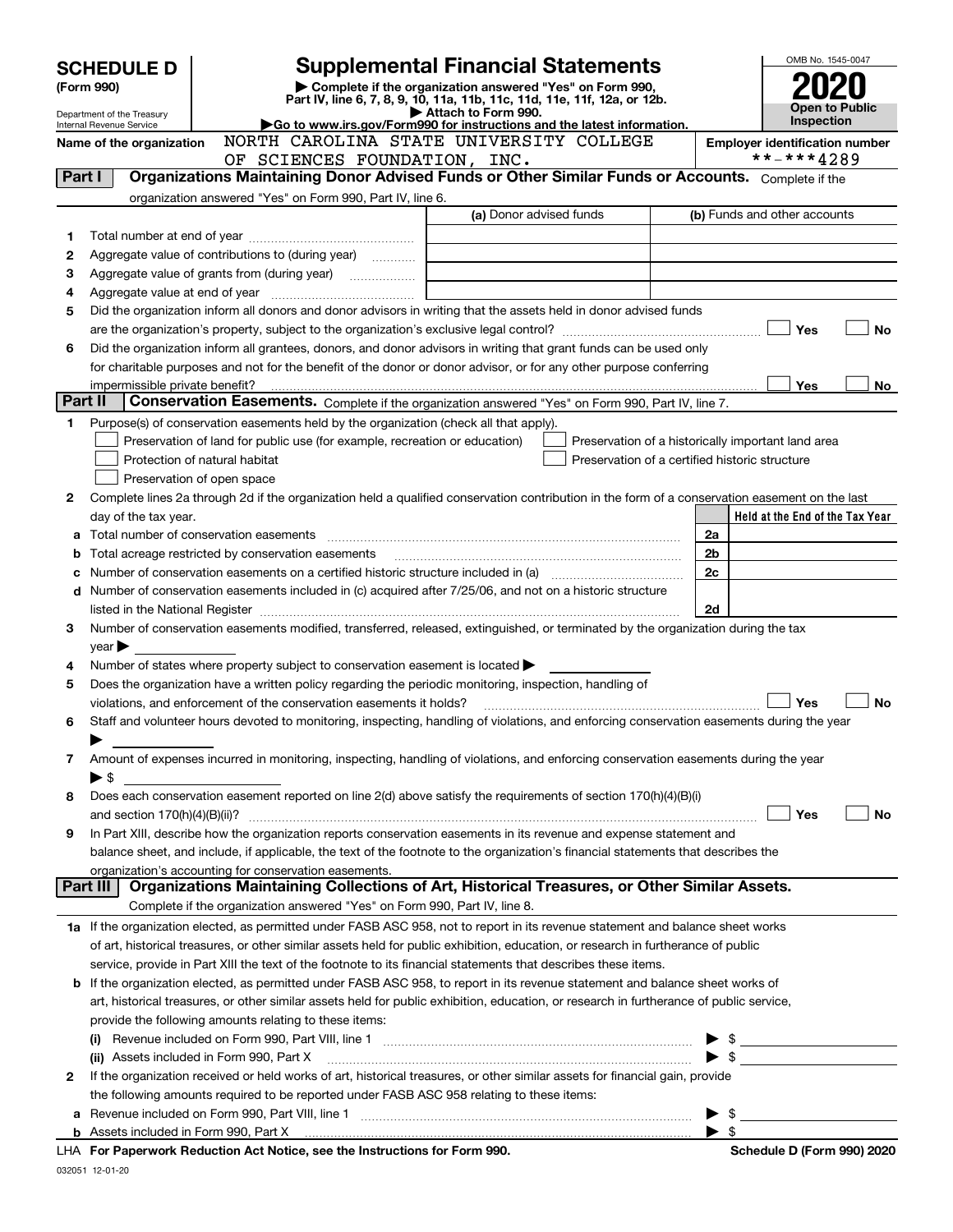|               |                                                                                                                                                                                                                                     | NORTH CAROLINA STATE UNIVERSITY COLLEGE         |   |                   |                                                                                                                                                                                                                                |           |                 |                            |                |            |             |
|---------------|-------------------------------------------------------------------------------------------------------------------------------------------------------------------------------------------------------------------------------------|-------------------------------------------------|---|-------------------|--------------------------------------------------------------------------------------------------------------------------------------------------------------------------------------------------------------------------------|-----------|-----------------|----------------------------|----------------|------------|-------------|
|               | Schedule D (Form 990) 2020                                                                                                                                                                                                          | OF SCIENCES FOUNDATION, INC.                    |   |                   |                                                                                                                                                                                                                                |           |                 | **-***4289                 |                | Page 2     |             |
| Part III      | Organizations Maintaining Collections of Art, Historical Treasures, or Other Similar Assets (continued)                                                                                                                             |                                                 |   |                   |                                                                                                                                                                                                                                |           |                 |                            |                |            |             |
| 3             | Using the organization's acquisition, accession, and other records, check any of the following that make significant use of its                                                                                                     |                                                 |   |                   |                                                                                                                                                                                                                                |           |                 |                            |                |            |             |
|               | collection items (check all that apply):                                                                                                                                                                                            |                                                 |   |                   |                                                                                                                                                                                                                                |           |                 |                            |                |            |             |
| а             | Public exhibition                                                                                                                                                                                                                   |                                                 |   |                   | Loan or exchange program                                                                                                                                                                                                       |           |                 |                            |                |            |             |
| b             | Scholarly research                                                                                                                                                                                                                  | e                                               |   |                   | Other and the control of the control of the control of the control of the control of the control of the control of the control of the control of the control of the control of the control of the control of the control of th |           |                 |                            |                |            |             |
| c             | Preservation for future generations                                                                                                                                                                                                 |                                                 |   |                   |                                                                                                                                                                                                                                |           |                 |                            |                |            |             |
| 4             | Provide a description of the organization's collections and explain how they further the organization's exempt purpose in Part XIII.                                                                                                |                                                 |   |                   |                                                                                                                                                                                                                                |           |                 |                            |                |            |             |
| 5             | During the year, did the organization solicit or receive donations of art, historical treasures, or other similar assets                                                                                                            |                                                 |   |                   |                                                                                                                                                                                                                                |           |                 |                            |                |            |             |
|               | to be sold to raise funds rather than to be maintained as part of the organization's collection?                                                                                                                                    |                                                 |   |                   |                                                                                                                                                                                                                                |           |                 |                            | Yes            |            | No          |
|               | Part IV<br>Escrow and Custodial Arrangements. Complete if the organization answered "Yes" on Form 990, Part IV, line 9, or                                                                                                          |                                                 |   |                   |                                                                                                                                                                                                                                |           |                 |                            |                |            |             |
|               | reported an amount on Form 990, Part X, line 21.                                                                                                                                                                                    |                                                 |   |                   |                                                                                                                                                                                                                                |           |                 |                            |                |            |             |
|               | 1a Is the organization an agent, trustee, custodian or other intermediary for contributions or other assets not included                                                                                                            |                                                 |   |                   |                                                                                                                                                                                                                                |           |                 |                            |                |            |             |
|               |                                                                                                                                                                                                                                     |                                                 |   |                   |                                                                                                                                                                                                                                |           |                 |                            | Yes            |            | No          |
|               | b If "Yes," explain the arrangement in Part XIII and complete the following table:                                                                                                                                                  |                                                 |   |                   |                                                                                                                                                                                                                                |           |                 |                            |                |            |             |
|               |                                                                                                                                                                                                                                     |                                                 |   |                   |                                                                                                                                                                                                                                |           |                 |                            | Amount         |            |             |
|               | c Beginning balance <b>communications</b> and a construction of the construction of the construction of the construction of the construction of the construction of the construction of the construction of the construction of the |                                                 |   |                   |                                                                                                                                                                                                                                |           | 1c              |                            |                |            |             |
|               |                                                                                                                                                                                                                                     |                                                 |   |                   |                                                                                                                                                                                                                                |           | 1d              |                            |                |            |             |
|               | Distributions during the year manufactured and an account of the year manufactured and account of the year manufactured and account of the year manufactured and account of the year manufactured and account of the year manu      |                                                 |   |                   |                                                                                                                                                                                                                                |           | 1e              |                            |                |            |             |
|               | Ending balance manufactured and contract the contract of the contract of the contract of the contract of the contract of the contract of the contract of the contract of the contract of the contract of the contract of the c      |                                                 |   |                   |                                                                                                                                                                                                                                |           | 1f              |                            |                |            |             |
|               | 2a Did the organization include an amount on Form 990, Part X, line 21, for escrow or custodial account liability?                                                                                                                  |                                                 |   |                   |                                                                                                                                                                                                                                |           |                 |                            | Yes            |            | No          |
|               | <b>b</b> If "Yes," explain the arrangement in Part XIII. Check here if the explanation has been provided on Part XIII                                                                                                               |                                                 |   |                   |                                                                                                                                                                                                                                |           |                 |                            |                |            |             |
| <b>Part V</b> | Endowment Funds. Complete if the organization answered "Yes" on Form 990, Part IV, line 10.                                                                                                                                         |                                                 |   |                   |                                                                                                                                                                                                                                |           |                 |                            |                |            |             |
|               | (a) Current year<br>(b) Prior year<br>(c) Two years back<br>(d) Three years back<br>(e) Four years back                                                                                                                             |                                                 |   |                   |                                                                                                                                                                                                                                |           |                 |                            |                |            |             |
| 1a            | 22,504,968.<br>19, 319, 276.<br>16,568,562.<br>21,389,955.<br>14,629,021.<br>Beginning of year balance                                                                                                                              |                                                 |   |                   |                                                                                                                                                                                                                                |           |                 |                            |                |            |             |
|               | 745,656.<br>1,093,820.<br>1,335,715.<br>1,456,596.<br>687,724.                                                                                                                                                                      |                                                 |   |                   |                                                                                                                                                                                                                                |           |                 |                            |                |            |             |
|               | Net investment earnings, gains, and losses                                                                                                                                                                                          | 8,729,687.                                      |   | 458,801.          | 1,441,177.                                                                                                                                                                                                                     |           |                 | 2,071,404.                 |                | 1,682,764. |             |
|               |                                                                                                                                                                                                                                     |                                                 |   |                   |                                                                                                                                                                                                                                |           |                 |                            |                |            |             |
|               | e Other expenditures for facilities                                                                                                                                                                                                 |                                                 |   |                   |                                                                                                                                                                                                                                |           |                 |                            |                |            |             |
|               | and programs                                                                                                                                                                                                                        | 681, 473.                                       |   | 437,608.          |                                                                                                                                                                                                                                | 706, 213. |                 | 777,286.                   |                | 430,947.   |             |
|               | Administrative expenses                                                                                                                                                                                                             |                                                 |   |                   |                                                                                                                                                                                                                                |           |                 |                            |                |            |             |
|               | End of year balance                                                                                                                                                                                                                 | $31, 298, 838.$ $22, 504, 968.$ $21, 389, 955.$ |   |                   |                                                                                                                                                                                                                                |           |                 | 19, 319, 276.              | 16,568,562.    |            |             |
| 2             | Provide the estimated percentage of the current year end balance (line 1g, column (a)) held as:                                                                                                                                     |                                                 |   |                   |                                                                                                                                                                                                                                |           |                 |                            |                |            |             |
| a             | Board designated or quasi-endowment                                                                                                                                                                                                 | 2.0517                                          | % |                   |                                                                                                                                                                                                                                |           |                 |                            |                |            |             |
|               | Permanent endowment $\blacktriangleright$ 45.4842                                                                                                                                                                                   | %                                               |   |                   |                                                                                                                                                                                                                                |           |                 |                            |                |            |             |
|               | c Term endowment $\triangleright$ 52.4639                                                                                                                                                                                           | %                                               |   |                   |                                                                                                                                                                                                                                |           |                 |                            |                |            |             |
|               | The percentages on lines 2a, 2b, and 2c should equal 100%.                                                                                                                                                                          |                                                 |   |                   |                                                                                                                                                                                                                                |           |                 |                            |                |            |             |
|               | 3a Are there endowment funds not in the possession of the organization that are held and administered for the organization                                                                                                          |                                                 |   |                   |                                                                                                                                                                                                                                |           |                 |                            |                |            |             |
|               | by:                                                                                                                                                                                                                                 |                                                 |   |                   |                                                                                                                                                                                                                                |           |                 |                            |                | Yes        | No          |
|               | (i)                                                                                                                                                                                                                                 |                                                 |   |                   |                                                                                                                                                                                                                                |           |                 |                            | 3a(i)          |            | х           |
|               |                                                                                                                                                                                                                                     |                                                 |   |                   |                                                                                                                                                                                                                                |           |                 |                            | 3a(ii)         |            | $\mathbf X$ |
|               |                                                                                                                                                                                                                                     |                                                 |   |                   |                                                                                                                                                                                                                                |           |                 |                            | 3b             |            |             |
|               | Describe in Part XIII the intended uses of the organization's endowment funds.                                                                                                                                                      |                                                 |   |                   |                                                                                                                                                                                                                                |           |                 |                            |                |            |             |
|               | Land, Buildings, and Equipment.<br><b>Part VI</b>                                                                                                                                                                                   |                                                 |   |                   |                                                                                                                                                                                                                                |           |                 |                            |                |            |             |
|               | Complete if the organization answered "Yes" on Form 990, Part IV, line 11a. See Form 990, Part X, line 10.                                                                                                                          |                                                 |   |                   |                                                                                                                                                                                                                                |           |                 |                            |                |            |             |
|               | Description of property                                                                                                                                                                                                             | (a) Cost or other                               |   | (b) Cost or other |                                                                                                                                                                                                                                |           | (c) Accumulated |                            | (d) Book value |            |             |
|               |                                                                                                                                                                                                                                     | basis (investment)                              |   | basis (other)     |                                                                                                                                                                                                                                |           | depreciation    |                            |                |            |             |
|               |                                                                                                                                                                                                                                     |                                                 |   |                   |                                                                                                                                                                                                                                |           |                 |                            |                |            |             |
| b             |                                                                                                                                                                                                                                     |                                                 |   |                   |                                                                                                                                                                                                                                |           |                 |                            |                |            |             |
|               |                                                                                                                                                                                                                                     |                                                 |   |                   |                                                                                                                                                                                                                                |           |                 |                            |                |            |             |
|               |                                                                                                                                                                                                                                     |                                                 |   |                   |                                                                                                                                                                                                                                |           |                 |                            |                |            |             |
|               |                                                                                                                                                                                                                                     |                                                 |   |                   |                                                                                                                                                                                                                                |           |                 |                            |                |            |             |
|               |                                                                                                                                                                                                                                     |                                                 |   |                   |                                                                                                                                                                                                                                |           |                 |                            |                |            | 0.          |
|               |                                                                                                                                                                                                                                     |                                                 |   |                   |                                                                                                                                                                                                                                |           |                 | Schedule D (Form 990) 2020 |                |            |             |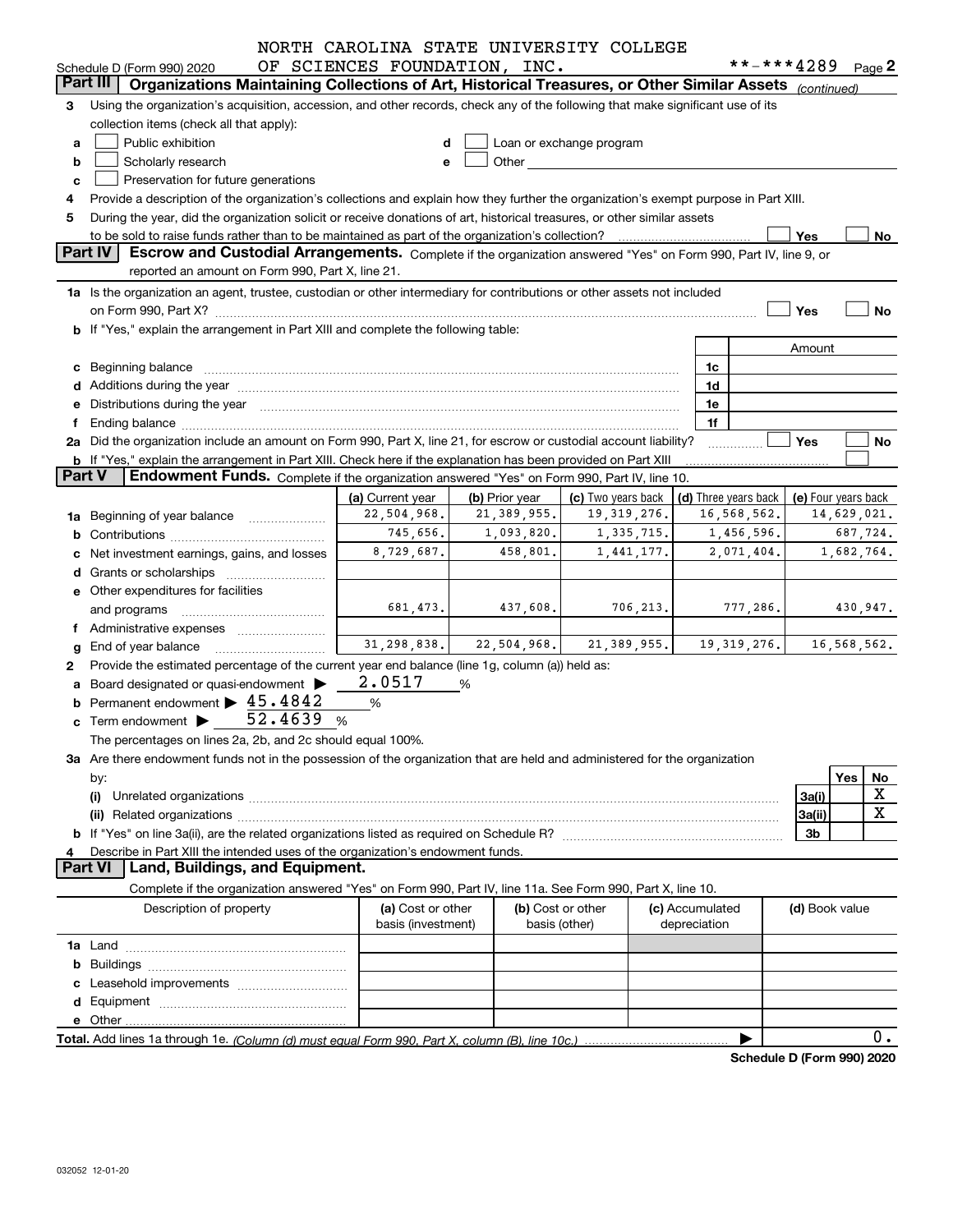# OF SCIENCES FOUNDATION, INC. NORTH CAROLINA STATE UNIVERSITY COLLEGE

| Schedule D (Form 990) 2020                                                                                                                  | OF SCIENCES FOUNDATION, INC. |                                                           | **-***4289<br>$Page$ <sup>3</sup> |
|---------------------------------------------------------------------------------------------------------------------------------------------|------------------------------|-----------------------------------------------------------|-----------------------------------|
| <b>Investments - Other Securities.</b><br><b>Part VIII</b>                                                                                  |                              |                                                           |                                   |
| Complete if the organization answered "Yes" on Form 990, Part IV, line 11b. See Form 990, Part X, line 12.                                  |                              |                                                           |                                   |
| (a) Description of security or category (including name of security)                                                                        | (b) Book value               | (c) Method of valuation: Cost or end-of-year market value |                                   |
| (1) Financial derivatives                                                                                                                   |                              |                                                           |                                   |
| (2) Closely held equity interests                                                                                                           |                              |                                                           |                                   |
| (3) Other                                                                                                                                   |                              |                                                           |                                   |
| STIF<br>(A)                                                                                                                                 | 200.                         | END-OF-YEAR MARKET VALUE                                  |                                   |
| NC STATE INVESTMENT FUND,<br>(B)<br>INC.                                                                                                    |                              |                                                           |                                   |
| (C)                                                                                                                                         | 30,730,589.                  | END-OF-YEAR MARKET VALUE                                  |                                   |
| TIAA KASPICK - LIFE<br>(D)                                                                                                                  |                              |                                                           |                                   |
| INCOME FUNDS<br>(E)                                                                                                                         | 1,020,735.                   | END-OF-YEAR MARKET VALUE                                  |                                   |
| (F)                                                                                                                                         |                              |                                                           |                                   |
| (G)                                                                                                                                         |                              |                                                           |                                   |
| (H)                                                                                                                                         |                              |                                                           |                                   |
| Total. (Col. (b) must equal Form 990, Part X, col. (B) line 12.) $\blacktriangleright$<br>Part VIII Investments - Program Related.          | 31,751,524.                  |                                                           |                                   |
|                                                                                                                                             |                              |                                                           |                                   |
| Complete if the organization answered "Yes" on Form 990, Part IV, line 11c. See Form 990, Part X, line 13.<br>(a) Description of investment | (b) Book value               | (c) Method of valuation: Cost or end-of-year market value |                                   |
|                                                                                                                                             |                              |                                                           |                                   |
| (1)                                                                                                                                         |                              |                                                           |                                   |
| (2)                                                                                                                                         |                              |                                                           |                                   |
| (3)                                                                                                                                         |                              |                                                           |                                   |
| (4)                                                                                                                                         |                              |                                                           |                                   |
| (5)                                                                                                                                         |                              |                                                           |                                   |
| (6)                                                                                                                                         |                              |                                                           |                                   |
| (7)                                                                                                                                         |                              |                                                           |                                   |
| (8)                                                                                                                                         |                              |                                                           |                                   |
| (9)                                                                                                                                         |                              |                                                           |                                   |
| <b>Total.</b> (Col. (b) must equal Form 990, Part X, col. (B) line 13.)<br><b>Other Assets.</b><br><b>Part IX</b>                           |                              |                                                           |                                   |
| Complete if the organization answered "Yes" on Form 990, Part IV, line 11d. See Form 990, Part X, line 15.                                  |                              |                                                           |                                   |
|                                                                                                                                             | (a) Description              |                                                           | (b) Book value                    |
| (1)                                                                                                                                         |                              |                                                           |                                   |
| (2)                                                                                                                                         |                              |                                                           |                                   |
| (3)                                                                                                                                         |                              |                                                           |                                   |
| (4)                                                                                                                                         |                              |                                                           |                                   |
| (5)                                                                                                                                         |                              |                                                           |                                   |
| (6)                                                                                                                                         |                              |                                                           |                                   |
| (7)                                                                                                                                         |                              |                                                           |                                   |
| (8)                                                                                                                                         |                              |                                                           |                                   |
| (9)                                                                                                                                         |                              |                                                           |                                   |
| Total. (Column (b) must equal Form 990. Part X. col. (B) line 15.)                                                                          |                              |                                                           |                                   |
| <b>Other Liabilities.</b><br>Part X                                                                                                         |                              |                                                           |                                   |
| Complete if the organization answered "Yes" on Form 990, Part IV, line 11e or 11f. See Form 990, Part X, line 25.                           |                              |                                                           |                                   |
| (a) Description of liability<br>1.                                                                                                          |                              |                                                           | (b) Book value                    |
| (1)<br>Federal income taxes                                                                                                                 |                              |                                                           |                                   |
| LIFE INCOME FUNDS PAYABLE<br>(2)                                                                                                            |                              |                                                           | 832,037.                          |
| (3)                                                                                                                                         |                              |                                                           |                                   |
| (4)                                                                                                                                         |                              |                                                           |                                   |
| (5)                                                                                                                                         |                              |                                                           |                                   |
| (6)                                                                                                                                         |                              |                                                           |                                   |
| (7)                                                                                                                                         |                              |                                                           |                                   |
| (8)                                                                                                                                         |                              |                                                           |                                   |
| (9)                                                                                                                                         |                              |                                                           |                                   |

**Total.**  *(Column (b) must equal Form 990, Part X, col. (B) line 25.)*

**2.** Liability for uncertain tax positions. In Part XIII, provide the text of the footnote to the organization's financial statements that reports the organization's liability for uncertain tax positions under FASB ASC 740. Check here if the text of the footnote has been provided in Part XIII  $\,$  ...  $\overline{\rm X}$ 

**Schedule D (Form 990) 2020**

| 832,037.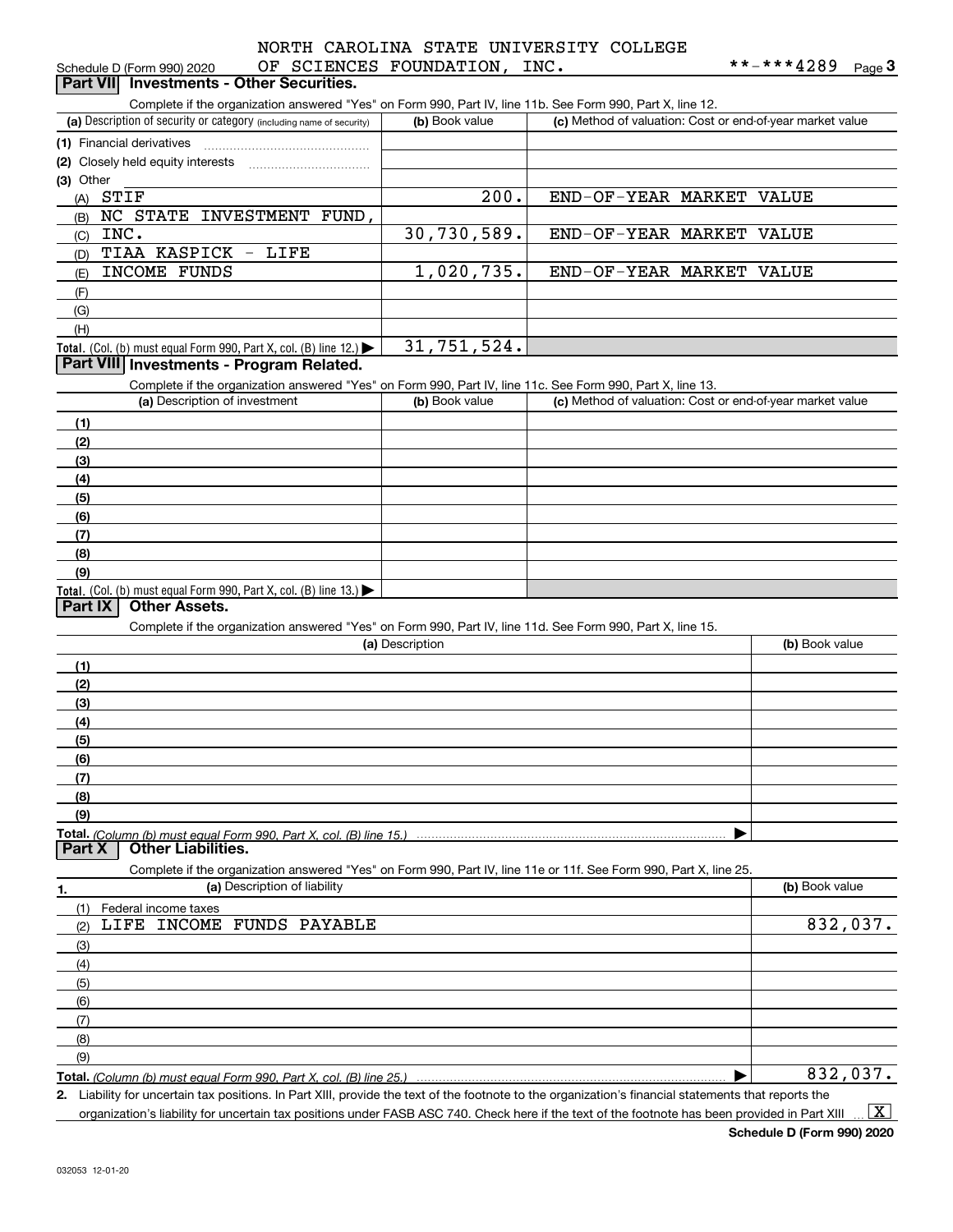|  |  |                         |  | NORTH CAROLINA STATE UNIVERSITY COLLEGE |
|--|--|-------------------------|--|-----------------------------------------|
|  |  | OF COTENICEC FOUNDAMION |  |                                         |

|    | OF SCIENCES FOUNDATION, INC.<br>Schedule D (Form 990) 2020                                                                                   |                |             |                | **-***4289              | Page 4           |
|----|----------------------------------------------------------------------------------------------------------------------------------------------|----------------|-------------|----------------|-------------------------|------------------|
|    | Part XI<br>Reconciliation of Revenue per Audited Financial Statements With Revenue per Return.                                               |                |             |                |                         |                  |
|    | Complete if the organization answered "Yes" on Form 990, Part IV, line 12a.                                                                  |                |             |                |                         |                  |
| 1  | Total revenue, gains, and other support per audited financial statements                                                                     |                |             | $\blacksquare$ | 11,612,835.             |                  |
| 2  | Amounts included on line 1 but not on Form 990, Part VIII, line 12:                                                                          |                |             |                |                         |                  |
| a  | Net unrealized gains (losses) on investments [111] [12] matter contracts and all of the unrealized gains (losses) on investments             | 2a             | 8,717,199.  |                |                         |                  |
| b  |                                                                                                                                              | 2 <sub>b</sub> | 273,000.    |                |                         |                  |
| C  | Recoveries of prior year grants [111] with the content of prior with the coveries of prior year grants                                       | 2c             |             |                |                         |                  |
| d  | Other (Describe in Part XIII.) <b>Construction Contract Construction</b> Construction Construction Construction Const                        | 2d             | $-227,751.$ |                |                         |                  |
| е  | Add lines 2a through 2d                                                                                                                      |                |             | 2e             | 8,762,448.              |                  |
| 3  |                                                                                                                                              |                |             | $\overline{3}$ | 2,850,387.              |                  |
| 4  | Amounts included on Form 990, Part VIII, line 12, but not on line 1:                                                                         |                |             |                |                         |                  |
| a  | Investment expenses not included on Form 990, Part VIII, line 7b [1000000000000000000000000000000000                                         | 4a             | 120, 133.   |                |                         |                  |
| b  | Other (Describe in Part XIII.) <b>Construction Contract Construction</b> Chern Construction Construction Construction                        | 4 <sub>h</sub> |             |                |                         |                  |
|    | Add lines 4a and 4b                                                                                                                          |                |             | 4c             |                         | <u> 120,133.</u> |
| 5. |                                                                                                                                              |                |             |                | 2,970,520.              |                  |
|    | Part XII   Reconciliation of Expenses per Audited Financial Statements With Expenses per Return.                                             |                |             |                |                         |                  |
|    | Complete if the organization answered "Yes" on Form 990, Part IV, line 12a.                                                                  |                |             |                |                         |                  |
| 1. |                                                                                                                                              |                |             | $\blacksquare$ | 2,972,116.              |                  |
| 2  | Amounts included on line 1 but not on Form 990, Part IX, line 25:                                                                            |                |             |                |                         |                  |
| a  |                                                                                                                                              | 2a             | 273,000.    |                |                         |                  |
| b  |                                                                                                                                              | 2 <sub>b</sub> |             |                |                         |                  |
| c  | Other losses                                                                                                                                 | 2c             |             |                |                         |                  |
| d  | Other (Describe in Part XIII.) (COLORGIAL CONSERVISTION) (CONSERVISTION)                                                                     | 2d             |             |                |                         |                  |
| е  |                                                                                                                                              |                |             | 2e             |                         | 273,000.         |
| 3  |                                                                                                                                              |                |             | 3              | $\overline{2,699,116.}$ |                  |
| 4  | Amounts included on Form 990, Part IX, line 25, but not on line 1:                                                                           |                |             |                |                         |                  |
| a  | Investment expenses not included on Form 990, Part VIII, line 7b [111] [11] Investment expenses not included on Form 990, Part VIII, line 7b | 4a             | 120, 133.   |                |                         |                  |
|    | Other (Describe in Part XIII.)                                                                                                               | 4 <sub>b</sub> |             |                |                         |                  |
| c. | Add lines 4a and 4b                                                                                                                          |                |             | 4c             |                         | 120, 133.        |
| 5. |                                                                                                                                              |                |             | 5              | 2,819,249.              |                  |
|    | Part XIII Supplemental Information.                                                                                                          |                |             |                |                         |                  |

Provide the descriptions required for Part II, lines 3, 5, and 9; Part III, lines 1a and 4; Part IV, lines 1b and 2b; Part V, line 4; Part X, line 2; Part XI, lines 2d and 4b; and Part XII, lines 2d and 4b. Also complete this part to provide any additional information.

### PART V, LINE 4:

THE FOUNDATION'S ENDOWMENT CONSISTS OF APPROXIMATELY 170 INDIVIDUAL FUNDS

ESTABLISHED FOR A VARIETY OF PURPOSES RELATED TO THE MISSION OF THE

UNIVERSITY.

PART X, LINE 2:

MANAGEMENT HAS ANALYZED THE TAX POSITIONS TAKEN BY THE FOUNDATION, AND HAS

CONCLUDED THAT AS OF JUNE 30, 2021, THERE ARE NO UNCERTAIN POSITIONS TAKEN

OR EXPECTED TO BE TAKEN THAT WOULD REQUIRE RECOGNITION OF A LIABILITY (OR

ASSET) OR DISCLOSURE IN THE ACCOMPANYING FINANCIAL STATEMENTS. THE

FOUNDATION IS SUBJECT TO ROUTINE AUDITS BY TAXING JURISDICTIONS; HOWEVER,

THERE ARE CURRENTLY NO AUDITS FOR ANY TAX PERIODS IN PROGRESS. MANAGEMENT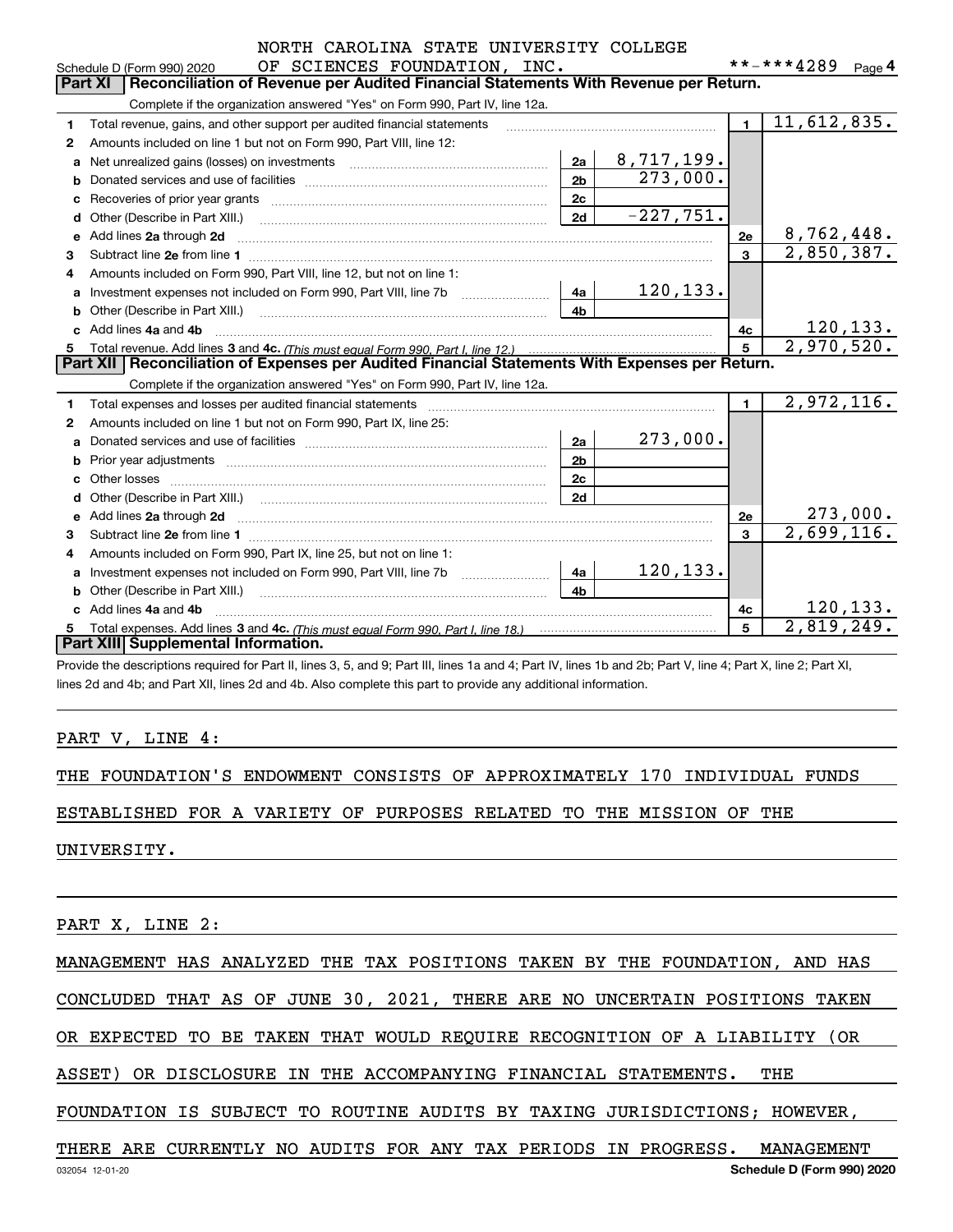| NORTH CAROLINA STATE UNIVERSITY COLLEGE<br>**-***4289 Page 5<br>OF SCIENCES FOUNDATION, INC.<br>Schedule D (Form 990) 2020<br><b>Part XIII Supplemental Information</b> (continued) |
|-------------------------------------------------------------------------------------------------------------------------------------------------------------------------------------|
| BELIEVES IT IS NO LONGER SUBJECT TO INCOME TAX EXAMINATIONS FOR YEARS                                                                                                               |
| PRIOR TO TAX YEAR 2017.                                                                                                                                                             |
|                                                                                                                                                                                     |
| PART XI, LINE 2D - OTHER ADJUSTMENTS:                                                                                                                                               |
| $-227,751$ .<br>CHANGE IN VALUE OF SPLIT INTEREST                                                                                                                                   |
|                                                                                                                                                                                     |
|                                                                                                                                                                                     |
|                                                                                                                                                                                     |
|                                                                                                                                                                                     |
|                                                                                                                                                                                     |
|                                                                                                                                                                                     |
|                                                                                                                                                                                     |
|                                                                                                                                                                                     |
|                                                                                                                                                                                     |
|                                                                                                                                                                                     |
|                                                                                                                                                                                     |
|                                                                                                                                                                                     |
|                                                                                                                                                                                     |
|                                                                                                                                                                                     |
|                                                                                                                                                                                     |
|                                                                                                                                                                                     |
|                                                                                                                                                                                     |
|                                                                                                                                                                                     |
|                                                                                                                                                                                     |
|                                                                                                                                                                                     |
|                                                                                                                                                                                     |
|                                                                                                                                                                                     |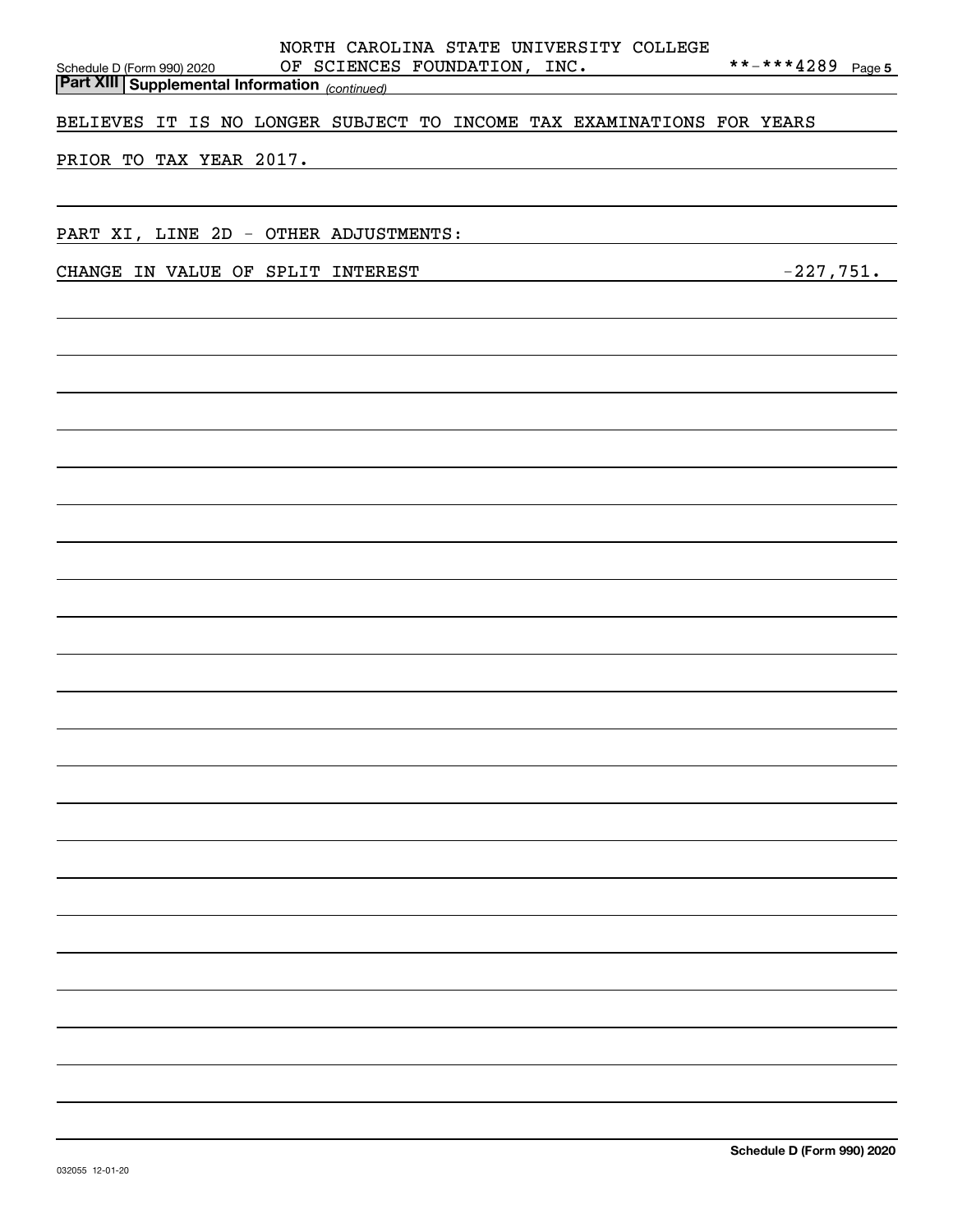| <b>SCHEDULE I</b><br>(Form 990)<br>Department of the Treasury<br>Internal Revenue Service | <b>Grants and Other Assistance to Organizations,</b><br>Governments, and Individuals in the United States<br>Complete if the organization answered "Yes" on Form 990, Part IV, line 21 or 22.<br>Attach to Form 990.<br>Go to www.irs.gov/Form990 for the latest information.             |            |                                         |                             |                                         |                                                                |                                          |                                                                                    |  |  |  |
|-------------------------------------------------------------------------------------------|-------------------------------------------------------------------------------------------------------------------------------------------------------------------------------------------------------------------------------------------------------------------------------------------|------------|-----------------------------------------|-----------------------------|-----------------------------------------|----------------------------------------------------------------|------------------------------------------|------------------------------------------------------------------------------------|--|--|--|
| Name of the organization                                                                  |                                                                                                                                                                                                                                                                                           |            | NORTH CAROLINA STATE UNIVERSITY COLLEGE |                             |                                         |                                                                |                                          | <b>Employer identification number</b>                                              |  |  |  |
| Part I                                                                                    | <b>General Information on Grants and Assistance</b>                                                                                                                                                                                                                                       |            | OF SCIENCES FOUNDATION, INC.            |                             |                                         |                                                                |                                          | **-***4289                                                                         |  |  |  |
| $\mathbf 1$<br>$\mathbf{2}$                                                               | Does the organization maintain records to substantiate the amount of the grants or assistance, the grantees' eligibility for the grants or assistance, and the selection<br>Describe in Part IV the organization's procedures for monitoring the use of grant funds in the United States. |            |                                         |                             |                                         |                                                                |                                          | $\boxed{\text{X}}$ Yes<br><b>No</b>                                                |  |  |  |
| Part II                                                                                   | Grants and Other Assistance to Domestic Organizations and Domestic Governments. Complete if the organization answered "Yes" on Form 990, Part IV, line 21, for any<br>recipient that received more than \$5,000. Part II can be duplicated if additional space is needed                  |            |                                         |                             |                                         |                                                                |                                          |                                                                                    |  |  |  |
|                                                                                           | <b>1 (a)</b> Name and address of organization<br>or government                                                                                                                                                                                                                            | $(b)$ EIN  | (c) IRC section<br>(if applicable)      | (d) Amount of<br>cash grant | (e) Amount of<br>non-cash<br>assistance | (f) Method of<br>valuation (book,<br>FMV, appraisal,<br>other) | (g) Description of<br>noncash assistance | (h) Purpose of grant<br>or assistance                                              |  |  |  |
| NC STATE UNIVERSITY<br>NCSU BOX 7205<br>RALEIGH, NC 27695                                 |                                                                                                                                                                                                                                                                                           | **_******* | 170(C)(1)                               | 962,421                     |                                         | 0. BOOK                                                        | N/A                                      | SCHOLARSHIPS, FACULTY<br>SUPPORT, DEPARTMENTAL<br>SUPPORT, AND FACILITY<br>SUPPORT |  |  |  |
|                                                                                           |                                                                                                                                                                                                                                                                                           |            |                                         |                             |                                         |                                                                |                                          |                                                                                    |  |  |  |
|                                                                                           |                                                                                                                                                                                                                                                                                           |            |                                         |                             |                                         |                                                                |                                          |                                                                                    |  |  |  |
|                                                                                           |                                                                                                                                                                                                                                                                                           |            |                                         |                             |                                         |                                                                |                                          |                                                                                    |  |  |  |
|                                                                                           |                                                                                                                                                                                                                                                                                           |            |                                         |                             |                                         |                                                                |                                          |                                                                                    |  |  |  |
|                                                                                           |                                                                                                                                                                                                                                                                                           |            |                                         |                             |                                         |                                                                |                                          |                                                                                    |  |  |  |
| $\mathbf{2}$                                                                              | Enter total number of section $501(c)(3)$ and government organizations listed in the line 1 table                                                                                                                                                                                         |            |                                         |                             |                                         |                                                                |                                          | $1$ .                                                                              |  |  |  |
| 3                                                                                         | Enter total number of other organizations listed in the line 1 table<br>LHA For Paperwork Reduction Act Notice, see the Instructions for Form 990.                                                                                                                                        |            |                                         |                             |                                         |                                                                |                                          | Schedule I (Form 990) 2020                                                         |  |  |  |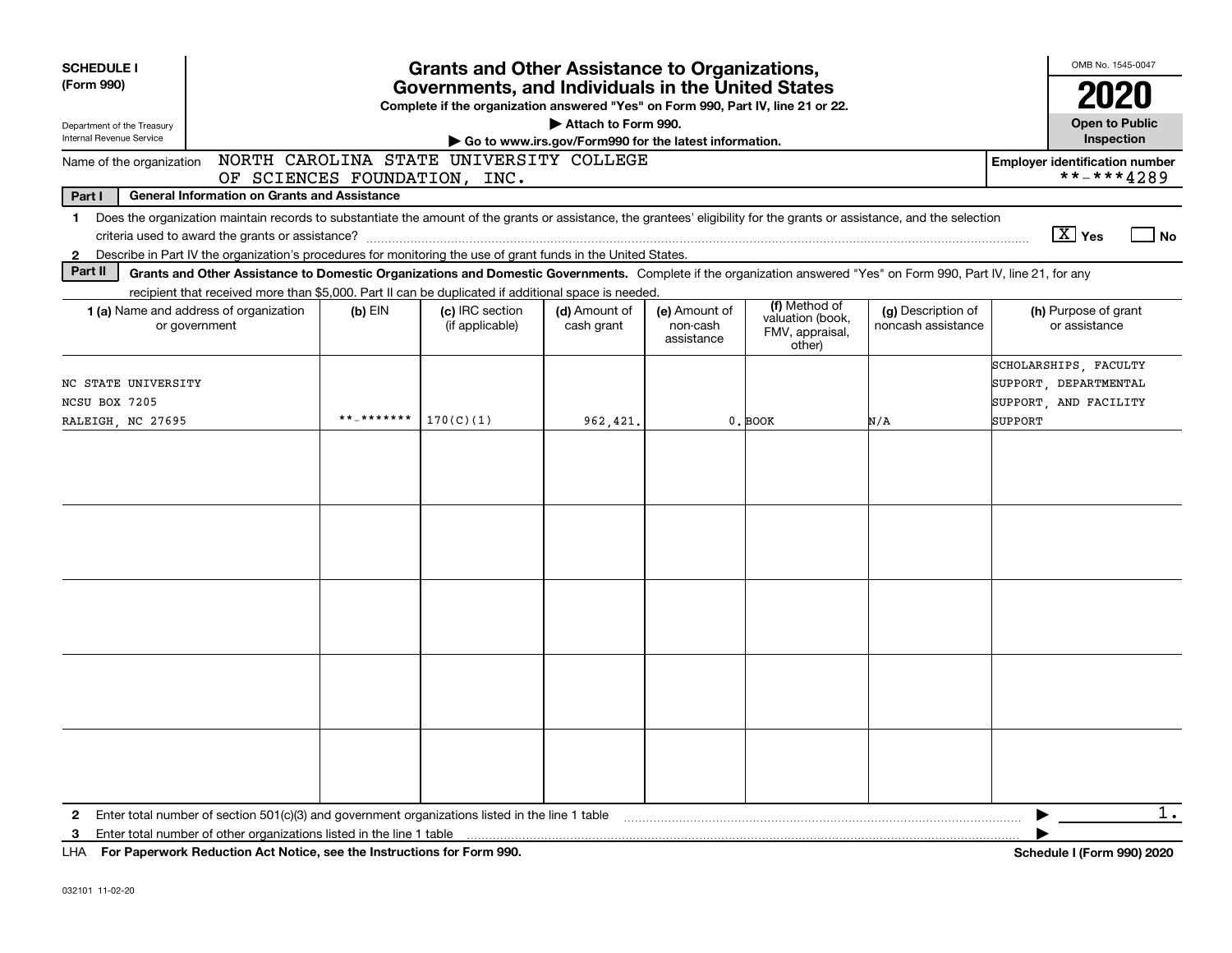### Schedule I (Form 990) 2020 OF SCIENCES FOUNDATION, INC. \* \* – \* \* \* 4 2 8 9 Page

**2**

**Part III | Grants and Other Assistance to Domestic Individuals. Complete if the organization answered "Yes" on Form 990, Part IV, line 22.** Part III can be duplicated if additional space is needed.

| (a) Type of grant or assistance | (b) Number of<br>recipients | (c) Amount of<br>cash grant | (d) Amount of non-<br>cash assistance | (e) Method of valuation<br>(book, FMV, appraisal, other) | (f) Description of noncash assistance |
|---------------------------------|-----------------------------|-----------------------------|---------------------------------------|----------------------------------------------------------|---------------------------------------|
|                                 |                             |                             |                                       |                                                          |                                       |
|                                 |                             |                             |                                       |                                                          |                                       |
|                                 |                             |                             |                                       |                                                          |                                       |
|                                 |                             |                             |                                       |                                                          |                                       |
|                                 |                             |                             |                                       |                                                          |                                       |
|                                 |                             |                             |                                       |                                                          |                                       |
|                                 |                             |                             |                                       |                                                          |                                       |
|                                 |                             |                             |                                       |                                                          |                                       |
|                                 |                             |                             |                                       |                                                          |                                       |
|                                 |                             |                             |                                       |                                                          |                                       |
|                                 |                             |                             |                                       |                                                          |                                       |

Part IV | Supplemental Information. Provide the information required in Part I, line 2; Part III, column (b); and any other additional information.

PART I, LINE 2:

GRANTS REPRESENT REIMBURSEMENT OF EXPENSES PROCESSED THROUGH THE

UNIVERSITY'S ACCOUNTING SYSTEMS, AND ARE SUBJECT TO UNIVERSITY AND STATE OF

NORTH CAROLINA GUIDELINES, IN ADDITION TO ANY RESTRICTIONS PLACED DIRECTLY

BY DONORS.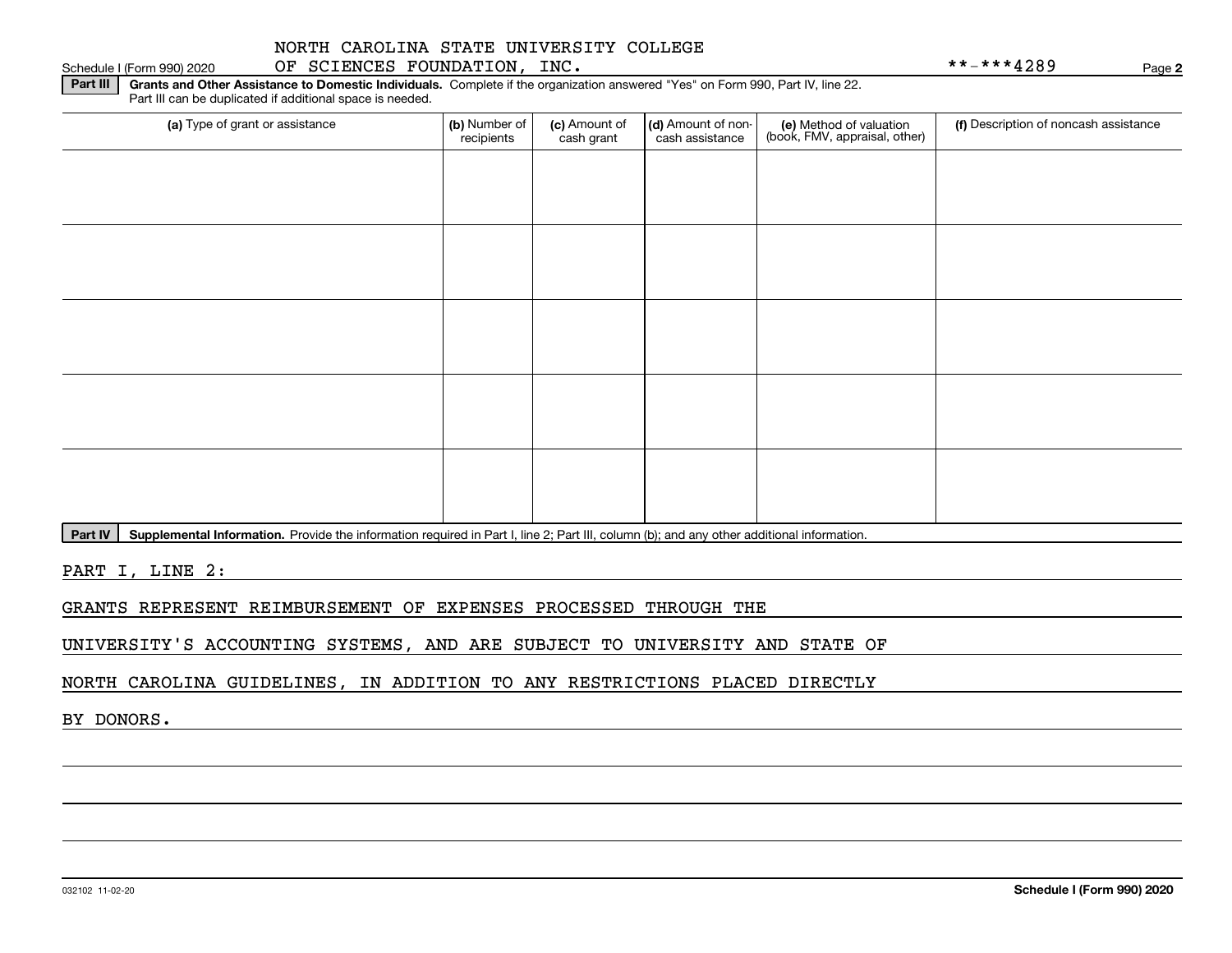|        | <b>Compensation Information</b><br><b>SCHEDULE J</b>                                                                                                                                                                                                                   | OMB No. 1545-0047          |            |                         |  |  |
|--------|------------------------------------------------------------------------------------------------------------------------------------------------------------------------------------------------------------------------------------------------------------------------|----------------------------|------------|-------------------------|--|--|
|        | (Form 990)<br>For certain Officers, Directors, Trustees, Key Employees, and Highest                                                                                                                                                                                    |                            |            |                         |  |  |
|        | <b>Compensated Employees</b>                                                                                                                                                                                                                                           | 2020                       |            |                         |  |  |
|        | Complete if the organization answered "Yes" on Form 990, Part IV, line 23.<br>Attach to Form 990.                                                                                                                                                                      | <b>Open to Public</b>      |            |                         |  |  |
|        | Department of the Treasury<br>Go to www.irs.gov/Form990 for instructions and the latest information.<br>Internal Revenue Service                                                                                                                                       | Inspection                 |            |                         |  |  |
|        | <b>Employer identification number</b><br>NORTH CAROLINA STATE UNIVERSITY COLLEGE<br>Name of the organization                                                                                                                                                           |                            |            |                         |  |  |
|        | OF SCIENCES FOUNDATION, INC.                                                                                                                                                                                                                                           | **-***4289                 |            |                         |  |  |
| Part I | <b>Questions Regarding Compensation</b>                                                                                                                                                                                                                                |                            |            |                         |  |  |
|        |                                                                                                                                                                                                                                                                        |                            | <b>Yes</b> | No                      |  |  |
|        | 1a Check the appropriate box(es) if the organization provided any of the following to or for a person listed on Form 990,                                                                                                                                              |                            |            |                         |  |  |
|        | Part VII, Section A, line 1a. Complete Part III to provide any relevant information regarding these items.                                                                                                                                                             |                            |            |                         |  |  |
|        | First-class or charter travel<br>Housing allowance or residence for personal use                                                                                                                                                                                       |                            |            |                         |  |  |
|        | Travel for companions<br>Payments for business use of personal residence                                                                                                                                                                                               |                            |            |                         |  |  |
|        | Tax indemnification and gross-up payments<br>Health or social club dues or initiation fees                                                                                                                                                                             |                            |            |                         |  |  |
|        | Discretionary spending account<br>Personal services (such as maid, chauffeur, chef)                                                                                                                                                                                    |                            |            |                         |  |  |
|        |                                                                                                                                                                                                                                                                        |                            |            |                         |  |  |
| b      | If any of the boxes on line 1a are checked, did the organization follow a written policy regarding payment or<br>reimbursement or provision of all of the expenses described above? If "No," complete Part III to explain                                              |                            |            |                         |  |  |
| 2      | Did the organization require substantiation prior to reimbursing or allowing expenses incurred by all directors,                                                                                                                                                       | 1b                         |            |                         |  |  |
|        | trustees, and officers, including the CEO/Executive Director, regarding the items checked on line 1a?                                                                                                                                                                  | $\mathbf{2}$               |            |                         |  |  |
|        |                                                                                                                                                                                                                                                                        |                            |            |                         |  |  |
| З      | Indicate which, if any, of the following the organization used to establish the compensation of the organization's                                                                                                                                                     |                            |            |                         |  |  |
|        | CEO/Executive Director. Check all that apply. Do not check any boxes for methods used by a related organization to                                                                                                                                                     |                            |            |                         |  |  |
|        | establish compensation of the CEO/Executive Director, but explain in Part III.                                                                                                                                                                                         |                            |            |                         |  |  |
|        | Compensation committee<br>Written employment contract                                                                                                                                                                                                                  |                            |            |                         |  |  |
|        | Compensation survey or study<br>Independent compensation consultant                                                                                                                                                                                                    |                            |            |                         |  |  |
|        | $\boxed{\textbf{X}}$ Approval by the board or compensation committee<br>Form 990 of other organizations                                                                                                                                                                |                            |            |                         |  |  |
|        |                                                                                                                                                                                                                                                                        |                            |            |                         |  |  |
|        | During the year, did any person listed on Form 990, Part VII, Section A, line 1a, with respect to the filing                                                                                                                                                           |                            |            |                         |  |  |
|        | organization or a related organization:                                                                                                                                                                                                                                |                            |            |                         |  |  |
| а      | Receive a severance payment or change-of-control payment?                                                                                                                                                                                                              | 4a                         |            | х                       |  |  |
| b      | Participate in or receive payment from a supplemental nonqualified retirement plan?                                                                                                                                                                                    | 4b                         |            | $\overline{\mathbf{x}}$ |  |  |
| с      | Participate in or receive payment from an equity-based compensation arrangement?                                                                                                                                                                                       | 4c                         |            | $\mathbf x$             |  |  |
|        | If "Yes" to any of lines 4a-c, list the persons and provide the applicable amounts for each item in Part III.                                                                                                                                                          |                            |            |                         |  |  |
|        |                                                                                                                                                                                                                                                                        |                            |            |                         |  |  |
|        | Only section 501(c)(3), 501(c)(4), and 501(c)(29) organizations must complete lines 5-9.<br>For persons listed on Form 990, Part VII, Section A, line 1a, did the organization pay or accrue any compensation                                                          |                            |            |                         |  |  |
|        |                                                                                                                                                                                                                                                                        |                            |            |                         |  |  |
| a      | contingent on the revenues of:<br>The organization? <b>With the contract of the contract of the contract of the contract of the contract of the contract of the contract of the contract of the contract of the contract of the contract of the contract of the co</b> | 5a                         |            | х                       |  |  |
|        |                                                                                                                                                                                                                                                                        | 5b                         |            | $\mathbf x$             |  |  |
|        | If "Yes" on line 5a or 5b, describe in Part III.                                                                                                                                                                                                                       |                            |            |                         |  |  |
| 6      | For persons listed on Form 990, Part VII, Section A, line 1a, did the organization pay or accrue any compensation                                                                                                                                                      |                            |            |                         |  |  |
|        | contingent on the net earnings of:                                                                                                                                                                                                                                     |                            |            |                         |  |  |
| a      |                                                                                                                                                                                                                                                                        | 6a                         |            | х                       |  |  |
|        |                                                                                                                                                                                                                                                                        | 6b                         |            | $\mathbf x$             |  |  |
|        | If "Yes" on line 6a or 6b, describe in Part III.                                                                                                                                                                                                                       |                            |            |                         |  |  |
|        | 7 For persons listed on Form 990, Part VII, Section A, line 1a, did the organization provide any nonfixed payments                                                                                                                                                     |                            |            |                         |  |  |
|        |                                                                                                                                                                                                                                                                        | 7                          |            | x                       |  |  |
| 8      | Were any amounts reported on Form 990, Part VII, paid or accrued pursuant to a contract that was subject to the                                                                                                                                                        |                            |            |                         |  |  |
|        | initial contract exception described in Regulations section 53.4958-4(a)(3)? If "Yes," describe in Part III                                                                                                                                                            | 8                          |            | х                       |  |  |
| 9      | If "Yes" on line 8, did the organization also follow the rebuttable presumption procedure described in                                                                                                                                                                 |                            |            |                         |  |  |
|        |                                                                                                                                                                                                                                                                        | 9                          |            |                         |  |  |
|        | <b>LHA.</b> For Paperwork Reduction Act Notice, see the Instructions for Form 000                                                                                                                                                                                      | Schodule 1 (Form 000) 2020 |            |                         |  |  |

LHA For Paperwork Reduction Act Notice, see the Instructions for Form 990. Schedule J (Form 990) 2020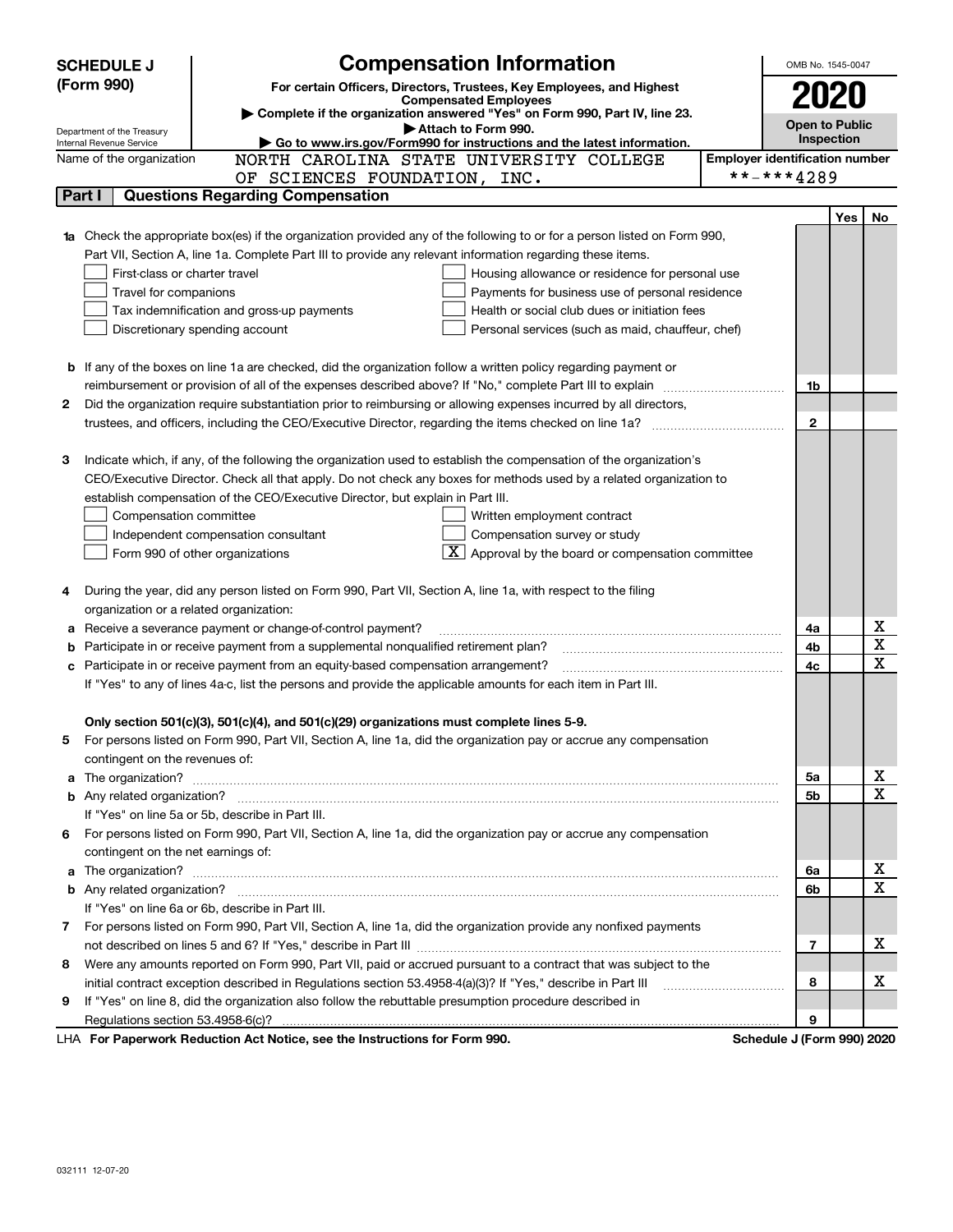### NORTH CAROLINA STATE UNIVERSITY COLLEGE OF SCIENCES FOUNDATION, INC.

\*\*-\*\*\*4289

**2**

# **Part II Officers, Directors, Trustees, Key Employees, and Highest Compensated Employees.**  Schedule J (Form 990) 2020 Page Use duplicate copies if additional space is needed.

For each individual whose compensation must be reported on Schedule J, report compensation from the organization on row (i) and from related organizations, described in the instructions, on row (ii). Do not list any individuals that aren't listed on Form 990, Part VII.

**Note:**  The sum of columns (B)(i)-(iii) for each listed individual must equal the total amount of Form 990, Part VII, Section A, line 1a, applicable column (D) and (E) amounts for that individual.

|                              |      |                          | (B) Breakdown of W-2 and/or 1099-MISC compensation |                                           | (C) Retirement and<br>other deferred | (D) Nontaxable<br>benefits | (E) Total of columns<br>$(B)(i)-(D)$ | (F) Compensation<br>in column (B)         |
|------------------------------|------|--------------------------|----------------------------------------------------|-------------------------------------------|--------------------------------------|----------------------------|--------------------------------------|-------------------------------------------|
| (A) Name and Title           |      | (i) Base<br>compensation | (ii) Bonus &<br>incentive<br>compensation          | (iii) Other<br>reportable<br>compensation | compensation                         |                            |                                      | reported as deferred<br>on prior Form 990 |
| MARY T. PELOQUIN-DODD<br>(1) | (i)  | 0.                       | $\overline{0}$ .                                   | $\overline{0}$ .                          | 0.                                   | 0.                         | 0.                                   | 0.                                        |
| <b>TREASURER</b>             | (ii) | 310,000.                 | $\overline{0}$ .                                   | $\overline{0}$ .                          | 38,479.                              | 6,378.                     | 354,857.                             | $\overline{0}$ .                          |
| JAMES J. BROSCHART<br>(2)    | (i)  | 0.                       | $\overline{0}$ .                                   | $\overline{0}$ .                          | $\overline{0}$ .                     | 0.                         | $\mathbf 0$                          | $\overline{0}$ .                          |
| PRESIDENT                    | (ii) | 250,000.                 | $\overline{0}$ .                                   | $\overline{0}$ .                          | 33,775.                              | 6,378.                     | 290, 153.                            | $\overline{0}$ .                          |
| DONALD B. MATTHEWS<br>(3)    | (i)  | 0.                       | $\overline{0}$ .                                   | 0.                                        | $\overline{0}$ .                     | 0.                         | $\mathbf 0$                          | $\overline{0}$ .                          |
| FORMER PRESIDENT             | (ii) | 170, 737.                | $\overline{0}$ .                                   | $\overline{0}$ .                          | 23,067.                              | 6,378.                     | 200, 182.                            | $\overline{0}$ .                          |
| ERIN C. DELEHANTY<br>(4)     | (i)  | 0.                       | $\overline{0}$ .                                   | 0.                                        | 0.                                   | 0.                         | 0.                                   | $\overline{0}$ .                          |
| ASSISTANT TREASURER          | (ii) | 142, 142.                | $\overline{0}$ .                                   | 0.                                        | 29,409.                              | 6,378.                     | 177,929.                             | 0.                                        |
|                              | (i)  |                          |                                                    |                                           |                                      |                            |                                      |                                           |
|                              | (ii) |                          |                                                    |                                           |                                      |                            |                                      |                                           |
|                              | (i)  |                          |                                                    |                                           |                                      |                            |                                      |                                           |
|                              | (ii) |                          |                                                    |                                           |                                      |                            |                                      |                                           |
|                              | (i)  |                          |                                                    |                                           |                                      |                            |                                      |                                           |
|                              | (ii) |                          |                                                    |                                           |                                      |                            |                                      |                                           |
|                              | (i)  |                          |                                                    |                                           |                                      |                            |                                      |                                           |
|                              | (ii) |                          |                                                    |                                           |                                      |                            |                                      |                                           |
|                              | (i)  |                          |                                                    |                                           |                                      |                            |                                      |                                           |
|                              | (ii) |                          |                                                    |                                           |                                      |                            |                                      |                                           |
|                              | (i)  |                          |                                                    |                                           |                                      |                            |                                      |                                           |
|                              | (ii) |                          |                                                    |                                           |                                      |                            |                                      |                                           |
|                              | (i)  |                          |                                                    |                                           |                                      |                            |                                      |                                           |
|                              | (ii) |                          |                                                    |                                           |                                      |                            |                                      |                                           |
|                              | (i)  |                          |                                                    |                                           |                                      |                            |                                      |                                           |
|                              | (ii) |                          |                                                    |                                           |                                      |                            |                                      |                                           |
|                              | (i)  |                          |                                                    |                                           |                                      |                            |                                      |                                           |
|                              | (ii) |                          |                                                    |                                           |                                      |                            |                                      |                                           |
|                              | (i)  |                          |                                                    |                                           |                                      |                            |                                      |                                           |
|                              | (ii) |                          |                                                    |                                           |                                      |                            |                                      |                                           |
|                              | (i)  |                          |                                                    |                                           |                                      |                            |                                      |                                           |
|                              | (ii) |                          |                                                    |                                           |                                      |                            |                                      |                                           |
|                              | (i)  |                          |                                                    |                                           |                                      |                            |                                      |                                           |
|                              | (ii) |                          |                                                    |                                           |                                      |                            |                                      |                                           |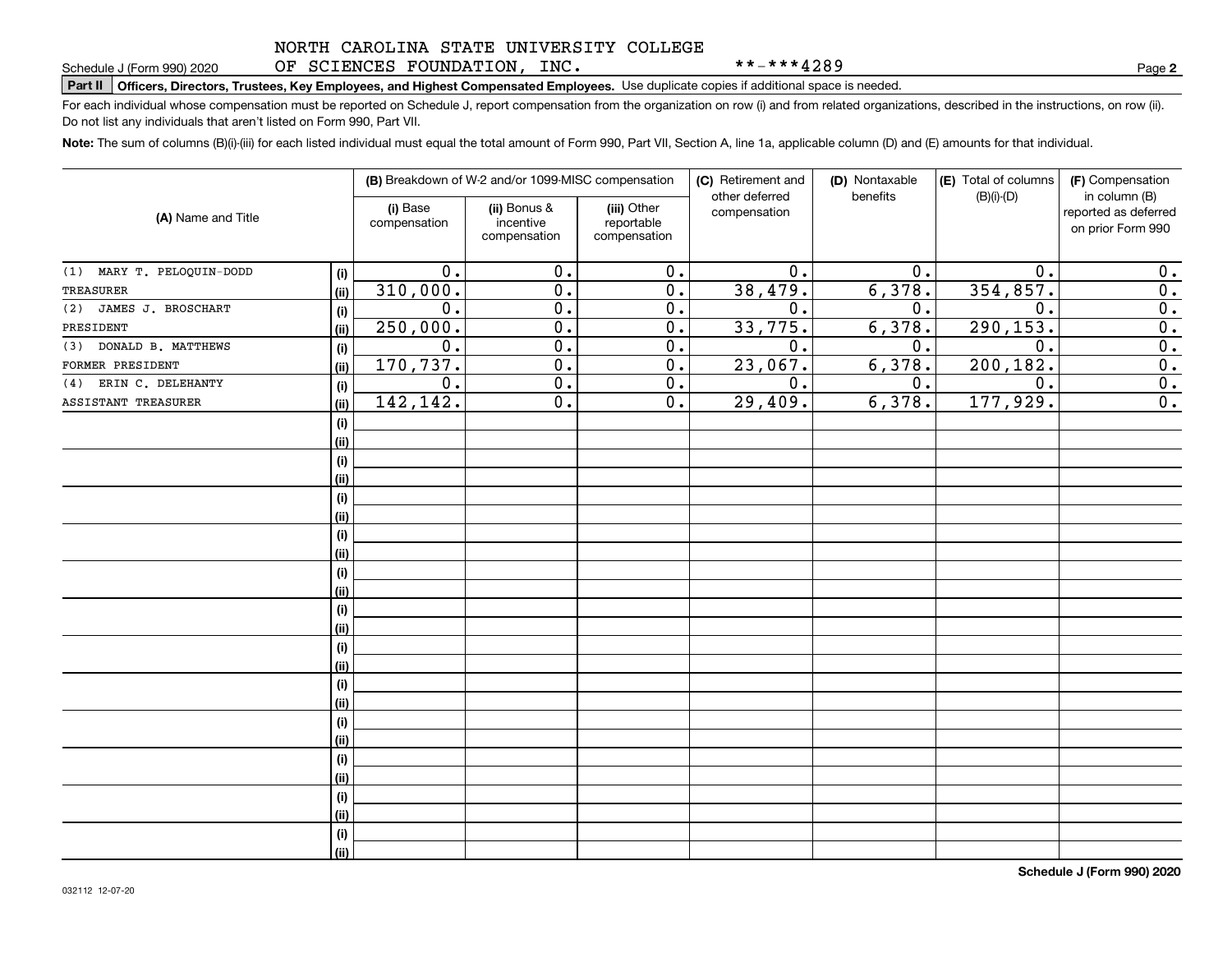**Part III Supplemental Information**

Schedule J (Form 990) 2020 OF SCIENCES FOUNDATION, INC.<br>Part III Supplemental Information<br>Provide the information, explanation, or descriptions required for Part I, lines 1a, 1b, 3, 4a, 4b, 4c, 5a, 5b, 6a, 6b, 7, and 8, a

# SCHEDULE J, PART II - COMPENSATION FROM RELATED ORGANIZATIONS

#### THE BOARD MEMBERS THAT ARE COMPENSATED RECEIVE COMPENSATION FROM NC

STATE UNIVERSITY, A  $170(C)(1)$  ORGANIZATION RELATED TO NORTH CAROLINA

### STATE UNIVERSITY COLLEGE OF SCIENCES FOUNDATION.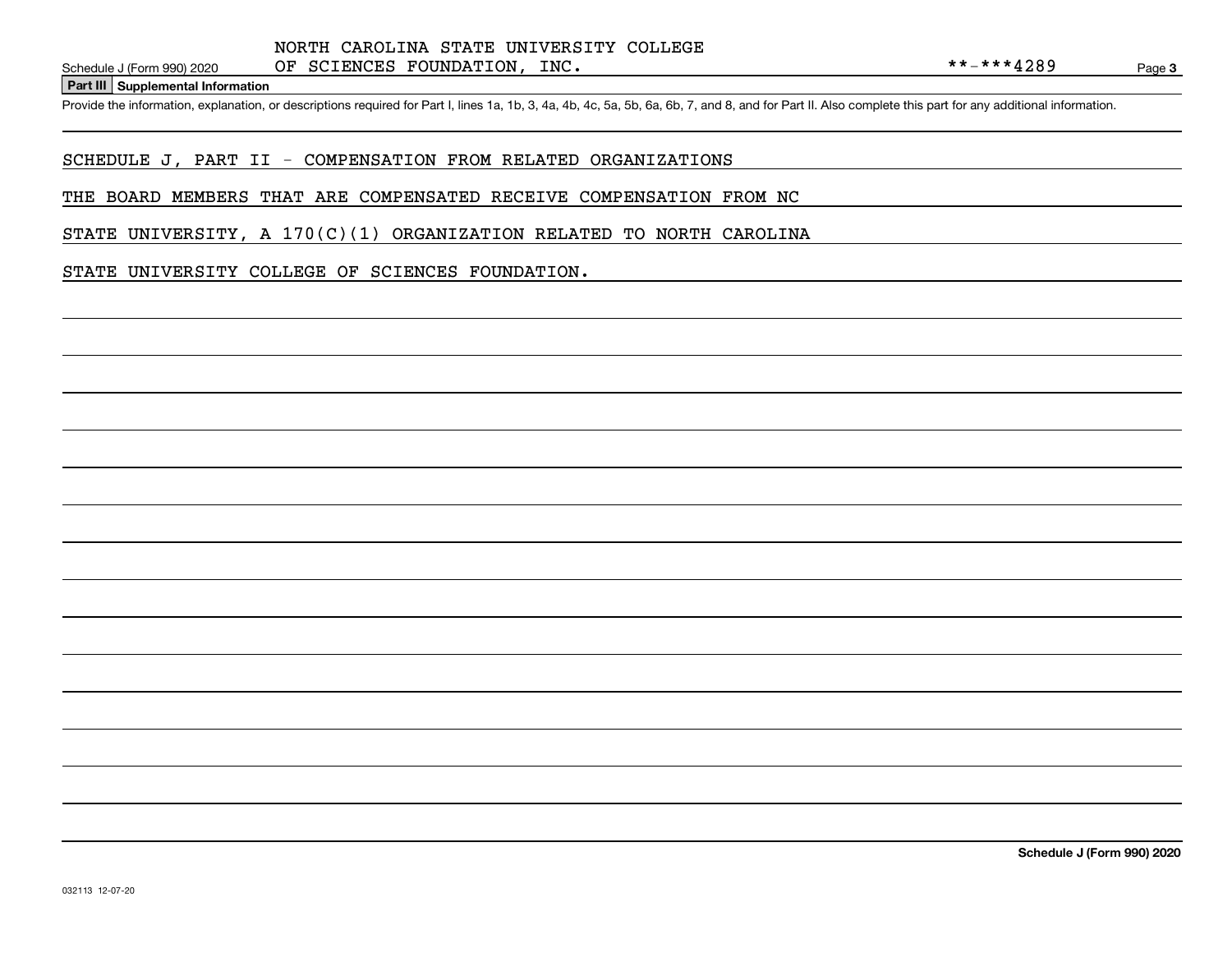|          | <b>SCHEDULE M</b>                                                                                                                             |                                                                                         | <b>Noncash Contributions</b> |                  | OMB No. 1545-0047                                                                                                              |                                       |                                     |     |    |
|----------|-----------------------------------------------------------------------------------------------------------------------------------------------|-----------------------------------------------------------------------------------------|------------------------------|------------------|--------------------------------------------------------------------------------------------------------------------------------|---------------------------------------|-------------------------------------|-----|----|
|          | (Form 990)                                                                                                                                    |                                                                                         |                              |                  |                                                                                                                                |                                       | 2020                                |     |    |
|          |                                                                                                                                               | > Complete if the organizations answered "Yes" on Form 990, Part IV, lines 29 or 30.    |                              |                  |                                                                                                                                |                                       |                                     |     |    |
|          | Department of the Treasury<br>Internal Revenue Service                                                                                        | Attach to Form 990.                                                                     |                              |                  |                                                                                                                                |                                       | <b>Open to Public</b><br>Inspection |     |    |
|          | Go to www.irs.gov/Form990 for instructions and the latest information.<br>Name of the organization<br>NORTH CAROLINA STATE UNIVERSITY COLLEGE |                                                                                         |                              |                  |                                                                                                                                |                                       |                                     |     |    |
|          |                                                                                                                                               |                                                                                         |                              |                  |                                                                                                                                | <b>Employer identification number</b> |                                     |     |    |
| Part I   |                                                                                                                                               | OF SCIENCES FOUNDATION, INC.<br><b>Types of Property</b>                                |                              |                  |                                                                                                                                |                                       | **-***4289                          |     |    |
|          |                                                                                                                                               |                                                                                         | (a)                          | (b)              | (c)                                                                                                                            |                                       | (d)                                 |     |    |
|          |                                                                                                                                               |                                                                                         | Check if                     | Number of        | Noncash contribution                                                                                                           |                                       | Method of determining               |     |    |
|          |                                                                                                                                               |                                                                                         | applicable                   | contributions or | amounts reported on<br>items contributed Form 990, Part VIII, line 1g                                                          |                                       | noncash contribution amounts        |     |    |
|          |                                                                                                                                               |                                                                                         |                              |                  |                                                                                                                                |                                       |                                     |     |    |
| 1.<br>2  |                                                                                                                                               |                                                                                         |                              |                  |                                                                                                                                |                                       |                                     |     |    |
| З        |                                                                                                                                               |                                                                                         |                              |                  |                                                                                                                                |                                       |                                     |     |    |
| 4        |                                                                                                                                               |                                                                                         |                              |                  |                                                                                                                                |                                       |                                     |     |    |
| 5        |                                                                                                                                               | Clothing and household goods                                                            |                              |                  |                                                                                                                                |                                       |                                     |     |    |
| 6        |                                                                                                                                               |                                                                                         |                              |                  |                                                                                                                                |                                       |                                     |     |    |
| 7        |                                                                                                                                               |                                                                                         |                              |                  |                                                                                                                                |                                       |                                     |     |    |
| 8        | Intellectual property                                                                                                                         |                                                                                         |                              |                  |                                                                                                                                |                                       |                                     |     |    |
| 9        |                                                                                                                                               |                                                                                         | $\mathbf X$                  | 8                | 149,607.FMV                                                                                                                    |                                       |                                     |     |    |
| 10       |                                                                                                                                               | Securities - Closely held stock                                                         |                              |                  |                                                                                                                                |                                       |                                     |     |    |
| 11       | Securities - Partnership, LLC, or                                                                                                             |                                                                                         |                              |                  |                                                                                                                                |                                       |                                     |     |    |
|          | trust interests                                                                                                                               |                                                                                         |                              |                  |                                                                                                                                |                                       |                                     |     |    |
| 12       | Securities - Miscellaneous                                                                                                                    |                                                                                         |                              |                  |                                                                                                                                |                                       |                                     |     |    |
| 13       | Qualified conservation contribution -                                                                                                         |                                                                                         |                              |                  |                                                                                                                                |                                       |                                     |     |    |
|          | Historic structures                                                                                                                           |                                                                                         |                              |                  |                                                                                                                                |                                       |                                     |     |    |
| 14       |                                                                                                                                               | Qualified conservation contribution - Other                                             |                              |                  |                                                                                                                                |                                       |                                     |     |    |
| 15       |                                                                                                                                               | Real estate - Residential                                                               |                              |                  |                                                                                                                                |                                       |                                     |     |    |
| 16       |                                                                                                                                               | Real estate - Commercial                                                                |                              |                  |                                                                                                                                |                                       |                                     |     |    |
| 17       |                                                                                                                                               |                                                                                         |                              |                  |                                                                                                                                |                                       |                                     |     |    |
| 18       |                                                                                                                                               |                                                                                         |                              |                  |                                                                                                                                |                                       |                                     |     |    |
| 19       |                                                                                                                                               |                                                                                         |                              |                  |                                                                                                                                |                                       |                                     |     |    |
| 20       |                                                                                                                                               | Drugs and medical supplies                                                              |                              |                  |                                                                                                                                |                                       |                                     |     |    |
| 21       |                                                                                                                                               |                                                                                         |                              |                  |                                                                                                                                |                                       |                                     |     |    |
| 22       |                                                                                                                                               |                                                                                         |                              |                  |                                                                                                                                |                                       |                                     |     |    |
| 23       |                                                                                                                                               |                                                                                         |                              |                  |                                                                                                                                |                                       |                                     |     |    |
| 24       |                                                                                                                                               |                                                                                         |                              |                  |                                                                                                                                |                                       |                                     |     |    |
| 25       | Other                                                                                                                                         |                                                                                         |                              |                  |                                                                                                                                |                                       |                                     |     |    |
| 26       | Other                                                                                                                                         | $\overline{\phantom{a}}$ )                                                              |                              |                  |                                                                                                                                |                                       |                                     |     |    |
| 27       | Other                                                                                                                                         |                                                                                         |                              |                  |                                                                                                                                |                                       |                                     |     |    |
| 28<br>29 | Other                                                                                                                                         | Number of Forms 8283 received by the organization during the tax year for contributions |                              |                  |                                                                                                                                |                                       |                                     |     |    |
|          |                                                                                                                                               | for which the organization completed Form 8283, Part V, Donee Acknowledgement           |                              |                  | 29                                                                                                                             |                                       |                                     |     |    |
|          |                                                                                                                                               |                                                                                         |                              |                  |                                                                                                                                |                                       |                                     | Yes | No |
|          |                                                                                                                                               |                                                                                         |                              |                  | 30a During the year, did the organization receive by contribution any property reported in Part I, lines 1 through 28, that it |                                       |                                     |     |    |
|          |                                                                                                                                               |                                                                                         |                              |                  | must hold for at least three years from the date of the initial contribution, and which isn't required to be used for          |                                       |                                     |     |    |
|          |                                                                                                                                               | exempt purposes for the entire holding period?                                          |                              |                  |                                                                                                                                |                                       | 30a                                 |     | х  |
|          |                                                                                                                                               | <b>b</b> If "Yes," describe the arrangement in Part II.                                 |                              |                  |                                                                                                                                |                                       |                                     |     |    |
| 31       | Does the organization have a gift acceptance policy that requires the review of any nonstandard contributions?<br>.                           |                                                                                         |                              |                  |                                                                                                                                |                                       |                                     | х   |    |
|          | 32a Does the organization hire or use third parties or related organizations to solicit, process, or sell noncash                             |                                                                                         |                              |                  |                                                                                                                                |                                       |                                     |     |    |
|          | contributions?                                                                                                                                |                                                                                         |                              |                  |                                                                                                                                |                                       | 32a                                 |     | X  |
|          | <b>b</b> If "Yes," describe in Part II.                                                                                                       |                                                                                         |                              |                  |                                                                                                                                |                                       |                                     |     |    |
| 33       |                                                                                                                                               |                                                                                         |                              |                  | If the organization didn't report an amount in column (c) for a type of property for which column (a) is checked,              |                                       |                                     |     |    |
|          | describe in Part II.                                                                                                                          |                                                                                         |                              |                  |                                                                                                                                |                                       |                                     |     |    |
|          |                                                                                                                                               |                                                                                         |                              |                  |                                                                                                                                |                                       |                                     |     |    |

**For Paperwork Reduction Act Notice, see the Instructions for Form 990. Schedule M (Form 990) 2020** LHA

 $\mathbf{I}$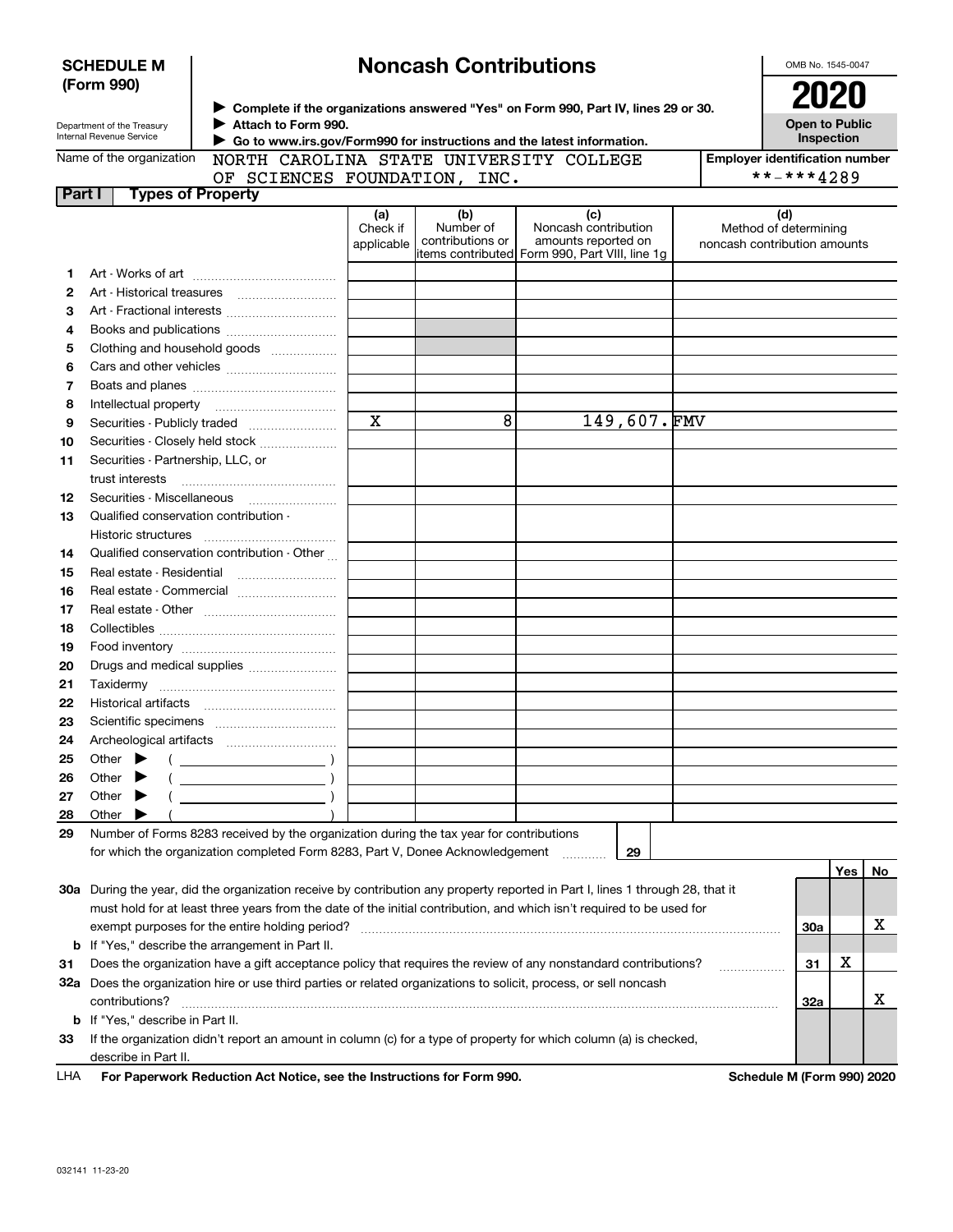|                |                                           |  |                              |  | NORTH CAROLINA STATE UNIVERSITY COLLEGE |                                                                                                                                                                                                                                     |        |
|----------------|-------------------------------------------|--|------------------------------|--|-----------------------------------------|-------------------------------------------------------------------------------------------------------------------------------------------------------------------------------------------------------------------------------------|--------|
|                | Schedule M (Form 990) 2020                |  | OF SCIENCES FOUNDATION, INC. |  |                                         | **-***4289                                                                                                                                                                                                                          | Page 2 |
| <b>Part II</b> | this part for any additional information. |  |                              |  |                                         | <b>Supplemental Information.</b> Provide the information required by Part I, lines 30b, 32b, and 33, and whether the organization is reporting in Part I, column (b), the number of contributions, the number of items received, or |        |
|                |                                           |  |                              |  |                                         |                                                                                                                                                                                                                                     |        |
|                |                                           |  |                              |  |                                         |                                                                                                                                                                                                                                     |        |
|                |                                           |  |                              |  |                                         |                                                                                                                                                                                                                                     |        |
|                |                                           |  |                              |  |                                         |                                                                                                                                                                                                                                     |        |
|                |                                           |  |                              |  |                                         |                                                                                                                                                                                                                                     |        |
|                |                                           |  |                              |  |                                         |                                                                                                                                                                                                                                     |        |
|                |                                           |  |                              |  |                                         |                                                                                                                                                                                                                                     |        |
|                |                                           |  |                              |  |                                         |                                                                                                                                                                                                                                     |        |
|                |                                           |  |                              |  |                                         |                                                                                                                                                                                                                                     |        |
|                |                                           |  |                              |  |                                         |                                                                                                                                                                                                                                     |        |
|                |                                           |  |                              |  |                                         |                                                                                                                                                                                                                                     |        |
|                |                                           |  |                              |  |                                         |                                                                                                                                                                                                                                     |        |
|                |                                           |  |                              |  |                                         |                                                                                                                                                                                                                                     |        |
|                |                                           |  |                              |  |                                         |                                                                                                                                                                                                                                     |        |
|                |                                           |  |                              |  |                                         |                                                                                                                                                                                                                                     |        |
|                |                                           |  |                              |  |                                         |                                                                                                                                                                                                                                     |        |
|                |                                           |  |                              |  |                                         |                                                                                                                                                                                                                                     |        |
|                |                                           |  |                              |  |                                         |                                                                                                                                                                                                                                     |        |
|                |                                           |  |                              |  |                                         |                                                                                                                                                                                                                                     |        |
|                |                                           |  |                              |  |                                         |                                                                                                                                                                                                                                     |        |
|                |                                           |  |                              |  |                                         |                                                                                                                                                                                                                                     |        |
|                |                                           |  |                              |  |                                         |                                                                                                                                                                                                                                     |        |
|                |                                           |  |                              |  |                                         |                                                                                                                                                                                                                                     |        |
|                |                                           |  |                              |  |                                         |                                                                                                                                                                                                                                     |        |
|                |                                           |  |                              |  |                                         |                                                                                                                                                                                                                                     |        |
|                |                                           |  |                              |  |                                         |                                                                                                                                                                                                                                     |        |
|                |                                           |  |                              |  |                                         |                                                                                                                                                                                                                                     |        |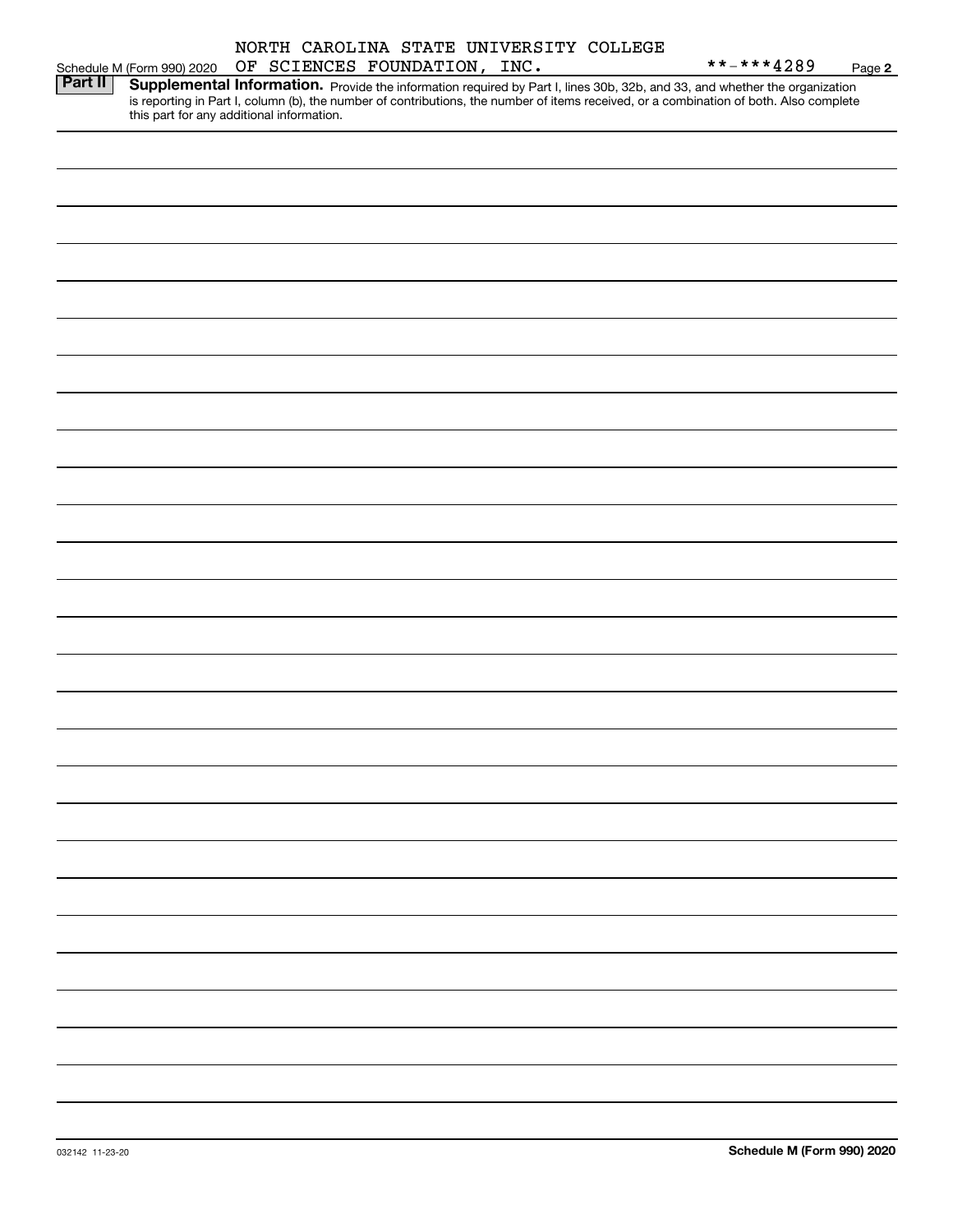**(Form 990 or 990-EZ)**

Department of the Treasury Internal Revenue Service Name of the organization

**SCHEDULE O Supplemental Information to Form 990 or 990-EZ**

**Complete to provide information for responses to specific questions on Form 990 or 990-EZ or to provide any additional information. | Attach to Form 990 or 990-EZ. | Go to www.irs.gov/Form990 for the latest information.** NORTH CAROLINA STATE UNIVERSITY COLLEGE



**Employer identification number**<br>\*\*-\*\*\*4289

FORM 990, PART I, LINE 1, DESCRIPTION OF ORGANIZATION MISSION:

OF SCIENCES FOUNDATION, INC.

PROVIDES FINANCIAL SUPPORT FOR ALL TYPES OF EDUCATION AND RESEARCH

WITHIN THE COLLEGE OF SCIENCES AT NORTH CAROLINA STATE UNIVERSITY.

FORM 990, PART VI, SECTION A, LINE 1:

THE BOARD OF DIRECTORS OF THE CORPORATION SHALL ELECT AN EXECUTIVE

COMMITTEE CONSISTING OF THE CHAIRPERSON, VICE CHAIRPERSON, PRESIDENT,

TREASURER, IMMEDIATE PAST CHAIRPERSON, AND UP TO FOUR OTHER MEMBERS OF THE

BOARD OF DIRECTORS WHOSE TERMS ON THE EXECUTIVE COMMITTEE SHALL COINCIDE

WITH THE TERMS OF THEIR RESPECTIVE OFFICES OR DESIGNATIONS; PROVIDED

FURTHER, HOWEVER, THE PRESIDENT AND THE TREASURER SHALL BE NON-VOTING

MEMBERS OF THE EXECUTIVE COMMITTEE UNLESS THEY ARE ALSO MEMBERS OF THE

BOARD. THE EXECUTIVE COMMITTEE SO APPOINTED, IN THE INTERIMS BETWEEN THE

MEETINGS OF THE BOARD OF DIRECTORS, SHALL EXERCISE ALL THE POWERS OF THE

CORPORATION, INCLUDING ALL OF THE POWERS THAT HAVE BEEN CONFERRED UPON IT

OR UPON THE BOARD OF DIRECTORS, EXCEPT THAT THE EXECUTIVE COMMITTEE SHALL

HAVE NO POWER OR AUTHORITY TO ALTER, AMEND, OR RESCIND THE BY-LAWS OF THE

CORPORATION.

FORM 990, PART VI, SECTION B, LINE 11B:

DRAFT 990 IS DISTRIBUTED TO BOARD MEMBERS FOR THEIR REVIEW PRIOR TO FILING.

FORM 990, PART VI, SECTION B, LINE 12C:

IF ANY MATTER SHOULD COME BEFORE THE BOARD, OR ANY OF ITS COMMITTEES, IN SUCH A WAY AS TO GIVE RISE TO A CONFLICT OF INTEREST UNDER N.C. GEN. STAT.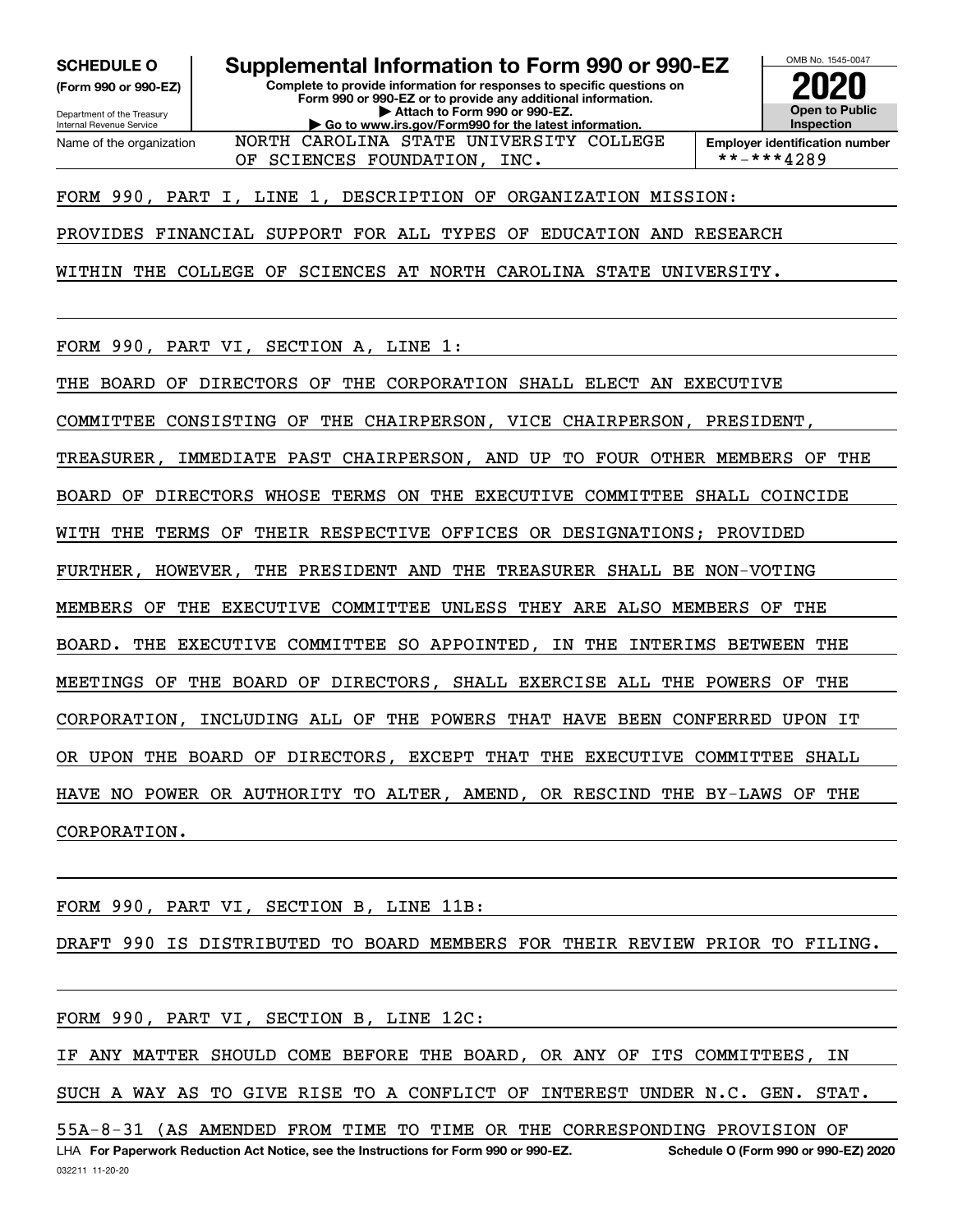| Schedule O (Form 990 or 990-EZ) 2020                                                                | Page 2                                              |
|-----------------------------------------------------------------------------------------------------|-----------------------------------------------------|
| NORTH CAROLINA STATE UNIVERSITY COLLEGE<br>Name of the organization<br>OF SCIENCES FOUNDATION, INC. | <b>Employer identification number</b><br>**-***4289 |
| ANY FUTURE LAW), ANY INTERESTED DIRECTOR SHALL MAKE FULL DISCLOSURE OF THE                          |                                                     |
| MATERIAL FACTS OF THE MATTER AND THE DIRECTOR'S INTEREST INVOLVING THE                              |                                                     |
| CONFLICT AND, IF REQUESTED, THE INTERESTED DIRECTOR WITHDRAW FROM THE                               |                                                     |
| MEETING FOR SO LONG AS THE MATTER SHALL CONTINUE UNDER DISCUSSION, EXCEPT                           |                                                     |
| TO ANSWER ANY QUESTIONS THAT MIGHT BE ASKED REGARDING THE SITUATION.                                | ΙF                                                  |
| THE MATTER INVOLVES AN ITEM OF BUSINESS FOR WHICH A SPECIAL MEETING WAS                             |                                                     |
| CALLED, THE INTERESTED DIRECTOR SHALL NOT BE COUNTED TO ESTABLISH A QUORUM,                         |                                                     |
| NOR SHALL THE INTERESTED DIRECTOR PARTICIPATE IN THE DELIBERATION OR VOTE                           |                                                     |
| FURTHERMORE, ANY CORPORATE TRANSACTION IN WHICH A DIRECTOR HAS A<br>ON IT.                          |                                                     |
| DIRECT OR INDIRECT INTEREST MUST BE AUTHORIZED, RATIFIED OR APPROVED IN                             |                                                     |
| GOOD FAITH BY A MAJORITY, NOT LESS THAN TWO OF THE DIRECTORS WHO HAVE NO                            |                                                     |
| DIRECT OR INDIRECT INTEREST IN THE TRANSACTION EVEN THOUGH LESS THAN A                              |                                                     |
| QUORUM; PROVIDED, HOWEVER, NO SUCH TRANSACTION SHALL BE AUTHORIZED,                                 |                                                     |
| APPROVED, OR RATIFIED BY A SINGLE DIRECTOR. FOR PURPOSES OF THIS POLICY, A                          |                                                     |
| DIRECTOR HAS AN INDIRECT INTEREST IN A TRANSACTION IF: (A) ANOTHER ENTITY                           |                                                     |
| WHICH HE/SHE IS A GENERAL PARTNER IS A PARTY TO THE TRANSACTION; OR (B)                             |                                                     |
| ANOTHER ENTITY OF WHICH HE/SHE IS A DIRECTOR, OFFICER, OR TRUSTEE IS A PARTY                        |                                                     |
| TO THE TRANSACTION AND THE TRANSACTION IS OR SHOULD BE CONSIDERED BY THE                            |                                                     |
| BOARD OF THE FOUNDATION. ALL CONFLICTS OF INTEREST SHALL BE DETERMINED,                             |                                                     |
| ADDRESSED AND RESOLVED IN ACCORDANCE WITH N.C. GEN. STAT. 55A-8-31, AS                              |                                                     |
| AMENDED FROM TIME TO TIME AND THE CORRESPONDING PROVISION OF ANY FUTURE                             |                                                     |
| LAW.                                                                                                |                                                     |

032212 11-20-20 **Schedule O (Form 990 or 990-EZ) 2020** FORM 990, PART VI, SECTION B, LINE 15: THE BOARD OF DIRECTORS AND OFFICERS OF NORTH CAROLINA STATE UNIVERSITY COLLEGE OF SCIENCES FOUNDATION THAT DO RECEIVE COMPENSATION ARE COMPENSATED BY NC STATE UNIVERSITY, A 170(C)(1) ORGANIZATION RELATED TO NORTH CAROLINA STATE UNIVERSITY COLLEGE OF SCIENCES FOUNDATION. NC STATE UNIVERSITY SETS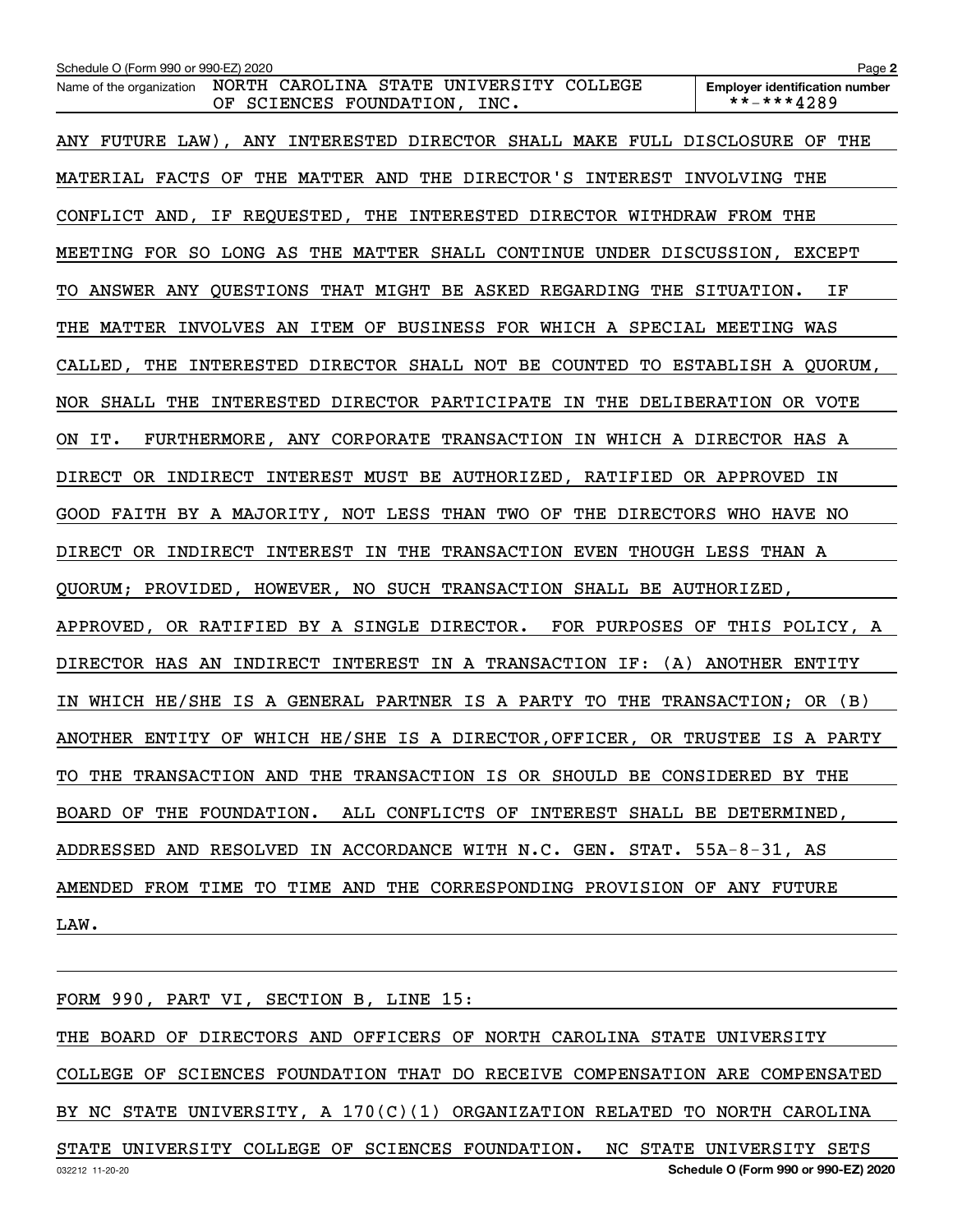**2**

THE COMPENSATION OF THESE EMPLOYEES BY ACQUIRING COMPARABILITY DATA WHICH

IS REVIEWED AND APPROVED BY INDEPENDENT PERSONS WITH CONTEMPORANEOUS

SUBSTANTIATION OF THE DECISION.

FORM 990, PART VI, SECTION C, LINE 18:

THE 990 IS LISTED ON THE WEBSITE. FORM 1023 (WHICH WAS FILED PRIOR TO JULY

15, 1987) IS NOT PUBLICLY AVAILABLE.

FORM 990, PART VI, SECTION C, LINE 19:

THE AUDITED FINANCIAL STATEMENTS ARE AVAILABLE ON THE WEBSITE:

HTTP://FOUNDATIONSACCOUNTING.OFA.NCSU.EDU/FOUNDATIONS/NC-STATE-UNIVERSITY-

COLLEGE-OF-SCIENCES-FOUNDATION-INC. OTHER GOVERNING DOCUMENTS ARE MADE

AVAILABLE UPON REQUEST.

FORM 990, PART XI, LINE 9, CHANGES IN NET ASSETS:

CHANGE IN VALUE OF SPLIT INTEREST AGREEMENT  $-227,751$ .

PAGE 1, ITEM J- WEBSITE

HTTP://FOUNDATIONSACCOUNTING.OFA.NCSU.EDU/FOUNDATIONS/NC-

STATE-UNIVERSITY-COLLEGE-OF-SCIENCES-FOUNDATION-INC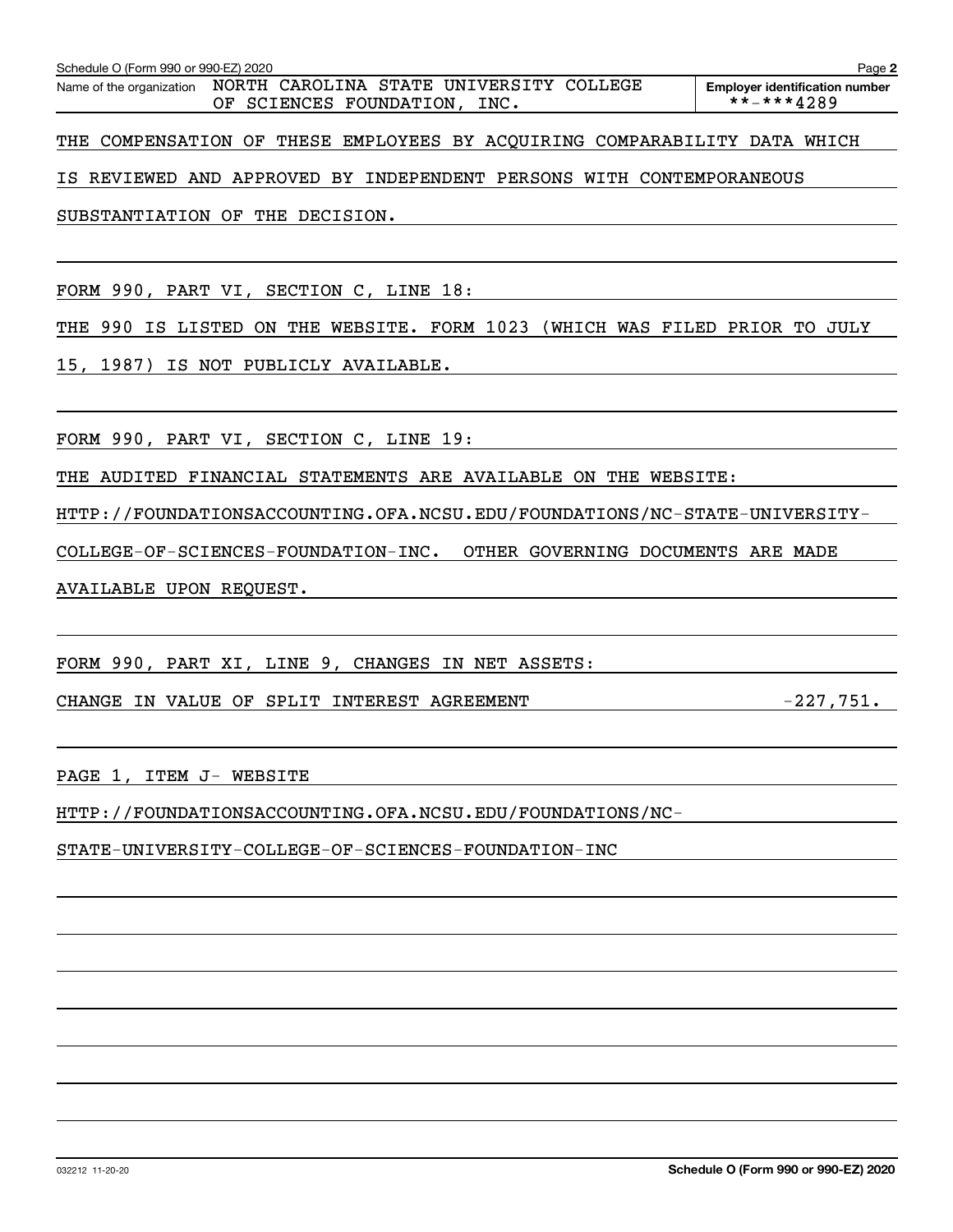| <b>SCHEDULE R</b><br>(Form 990)                                        |                                                                                                                                                                                                                    | <b>Related Organizations and Unrelated Partnerships</b><br>Complete if the organization answered "Yes" on Form 990, Part IV, line 33, 34, 35b, 36, or 37. |                                                     | OMB No. 1545-0047                    |                                             |                                     |                                                     |     |                                                      |
|------------------------------------------------------------------------|--------------------------------------------------------------------------------------------------------------------------------------------------------------------------------------------------------------------|-----------------------------------------------------------------------------------------------------------------------------------------------------------|-----------------------------------------------------|--------------------------------------|---------------------------------------------|-------------------------------------|-----------------------------------------------------|-----|------------------------------------------------------|
| Department of the Treasury                                             |                                                                                                                                                                                                                    | Attach to Form 990.                                                                                                                                       |                                                     |                                      | <b>Open to Public</b>                       |                                     |                                                     |     |                                                      |
| Internal Revenue Service<br>Name of the organization                   |                                                                                                                                                                                                                    | Go to www.irs.gov/Form990 for instructions and the latest information.<br>NORTH CAROLINA STATE UNIVERSITY COLLEGE                                         |                                                     |                                      |                                             |                                     | Inspection<br><b>Employer identification number</b> |     |                                                      |
|                                                                        | OF SCIENCES FOUNDATION, INC.                                                                                                                                                                                       |                                                                                                                                                           |                                                     |                                      |                                             |                                     | **-***4289                                          |     |                                                      |
| Part I                                                                 | Identification of Disregarded Entities. Complete if the organization answered "Yes" on Form 990, Part IV, line 33.                                                                                                 |                                                                                                                                                           |                                                     |                                      |                                             |                                     |                                                     |     |                                                      |
| (a)<br>Name, address, and EIN (if applicable)<br>of disregarded entity |                                                                                                                                                                                                                    | (b)<br>Primary activity                                                                                                                                   | (c)<br>Legal domicile (state or<br>foreign country) | (d)<br>Total income                  | (e)<br>End-of-year assets                   |                                     | (f)<br>Direct controlling<br>entity                 |     |                                                      |
|                                                                        |                                                                                                                                                                                                                    |                                                                                                                                                           |                                                     |                                      |                                             |                                     |                                                     |     |                                                      |
| Part II                                                                | Identification of Related Tax-Exempt Organizations. Complete if the organization answered "Yes" on Form 990, Part IV, line 34, because it had one or more related tax-exempt<br>organizations during the tax year. |                                                                                                                                                           |                                                     |                                      |                                             |                                     |                                                     |     |                                                      |
| (a)<br>Name, address, and EIN<br>of related organization               |                                                                                                                                                                                                                    | (b)<br>Primary activity                                                                                                                                   | (c)<br>Legal domicile (state or<br>foreign country) | (d)<br><b>Exempt Code</b><br>section | (e)<br>Public charity<br>status (if section | (f)<br>Direct controlling<br>entity |                                                     |     | $(g)$<br>Section 512(b)(13)<br>controlled<br>entity? |
|                                                                        |                                                                                                                                                                                                                    |                                                                                                                                                           |                                                     |                                      | 501(c)(3)                                   |                                     |                                                     | Yes | No                                                   |
| $INC -$<br>27695                                                       | NORTH CAROLINA STATE UNIVERSITY FOUNDATION<br>56-6049503 NCSU BOX 7207 RALEIGH NC                                                                                                                                  | SUPPORTS THE VARIOUS<br>COLLEGES WITHIN THE<br>UNIVERSITY                                                                                                 | NORTH CAROLINA                                      | 501(C)(3)                            | 170(B)(1)(A)<br>(IV)                        | N/A                                 |                                                     |     | $\mathbf X$                                          |
|                                                                        | NC STATE INVESTMENT FUND, INC. - 31-1607634                                                                                                                                                                        | INVESTS FUNDS OF NC STATE                                                                                                                                 |                                                     |                                      |                                             |                                     |                                                     |     |                                                      |
| NCSU BOX 7207                                                          |                                                                                                                                                                                                                    | UNIVERSITY ENDOWMENT AND                                                                                                                                  |                                                     |                                      |                                             |                                     |                                                     |     |                                                      |
| RALEIGH NC 27695                                                       |                                                                                                                                                                                                                    | RELATED ENTITIES                                                                                                                                          | NORTH CAROLINA                                      | 501(C)(3)                            | 509(A)(3)                                   | N/A                                 |                                                     |     | $\mathbf X$                                          |
| NC STATE UNIVERSITY - 56-6000756                                       |                                                                                                                                                                                                                    |                                                                                                                                                           |                                                     |                                      |                                             |                                     |                                                     |     |                                                      |
| NCSU BOX 7205                                                          |                                                                                                                                                                                                                    |                                                                                                                                                           |                                                     |                                      |                                             |                                     |                                                     |     |                                                      |
| RALEIGH NC 27695                                                       |                                                                                                                                                                                                                    | <b>EDUCATION</b>                                                                                                                                          | NORTH CAROLINA                                      | 170(C)(1)                            |                                             | N/A                                 |                                                     |     | X                                                    |
|                                                                        | THE NORTH CAROLINA AGRICULTURAL FOUNDATION                                                                                                                                                                         | SUPPORTS THE COLLEGE OF                                                                                                                                   |                                                     |                                      |                                             |                                     |                                                     |     |                                                      |
| $INC -$                                                                | 56-6049304, NCSU BOX 7207, RALEIGH, NC                                                                                                                                                                             | <b>AGRICULTURE &amp; LIFE</b>                                                                                                                             |                                                     |                                      | 170(B)(1)(A)                                |                                     |                                                     |     |                                                      |
| 27695                                                                  |                                                                                                                                                                                                                    | SCIENCES AT NCSU                                                                                                                                          | NORTH CAROLINA                                      | 501(C)(3)                            | (IV)                                        | N/A                                 |                                                     |     | X                                                    |

**For Paperwork Reduction Act Notice, see the Instructions for Form 990. Schedule R (Form 990) 2020**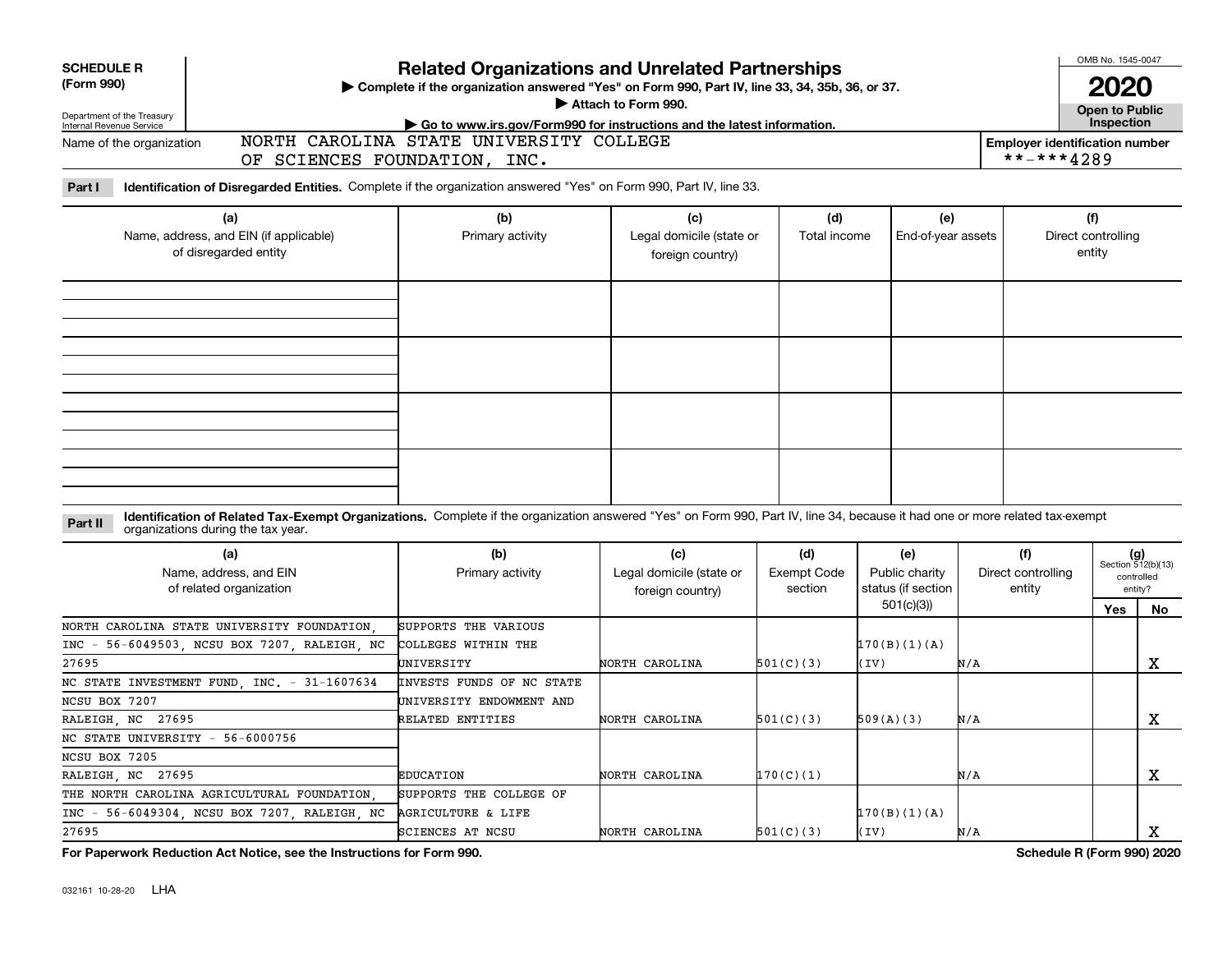Schedule R (Form 990)

OF SCIENCES FOUNDATION, INC.  $***-***4289$ 

**Part II Continuation of Identification of Related Tax-Exempt Organizations**

| (a)<br>Name, address, and EIN<br>of related organization | (b)<br>Primary activity    | (c)<br>Legal domicile (state or<br>foreign country) | (d)<br>Exempt Code<br>section | (e)<br>Public charity<br>status (if section | (f)<br>Direct controlling<br>entity | $(g)$<br>Section 512(b)(13)<br>controlled<br>organization? |             |
|----------------------------------------------------------|----------------------------|-----------------------------------------------------|-------------------------------|---------------------------------------------|-------------------------------------|------------------------------------------------------------|-------------|
|                                                          |                            |                                                     |                               | 501(c)(3)                                   |                                     | Yes                                                        | No          |
| NC STATE UNIVERSITY ALUMNI ASSOCIATION, INC              | PROMOTES ALUMNI AFFAIRS &  |                                                     |                               |                                             |                                     |                                                            |             |
| - 56-6035544, NCSU BOX 7207, RALEIGH, NC                 | AWARENESS OF NCSU IN       |                                                     |                               | 170(B)(1)(A)                                |                                     |                                                            |             |
| 27695                                                    | COMMUNITY                  | NORTH CAROLINA                                      | 501(C)(3)                     | (IV)                                        | N/A                                 |                                                            | x           |
| NC STATE ENGINEERING FOUNDATION, INC -                   |                            |                                                     |                               |                                             |                                     |                                                            |             |
| 56-6046987, NCSU BOX 7207, RALEIGH, NC                   | SUPPORTS THE COLLEGE OF    |                                                     |                               | 170(B)(1)(A)                                |                                     |                                                            |             |
| 27695                                                    | ENGINEERING AT NCSU        | NORTH CAROLINA                                      | 501(C)(3)                     | (IV)                                        | N/A                                 |                                                            | X           |
| NORTH CAROLINA VETERINARY MEDICAL                        | PROVIDES FINANCIAL SUPPORT |                                                     |                               |                                             |                                     |                                                            |             |
| FOUNDATION, INC - 58-1344473, NCSU BOX 7207,             | IN THE FIELD OF VETERINARY |                                                     |                               | 170(B)(1)(A)                                |                                     |                                                            |             |
| RALEIGH, NC 27695                                        | MEDICINE                   | NORTH CAROLINA                                      | 501(C)(3)                     | (IV)                                        | N/A                                 |                                                            | $\mathbf X$ |
| NORTH CAROLINA TOBACCO FOUNDATION, INC -                 |                            |                                                     |                               |                                             |                                     |                                                            |             |
| 59-1715828, NCSU BOX 7207, RALEIGH, NC                   | SUPPORTS THE TOBACCO       |                                                     |                               | 170(B)(1)(A)                                |                                     |                                                            |             |
| 27695                                                    | CURRICULUM AT NCSU         | NORTH CAROLINA                                      | 501(C)(3)                     | (IV)                                        | N/A                                 |                                                            | X           |
| NC STATE NATURAL RESOURCES FOUNDATION INC -              |                            |                                                     |                               |                                             |                                     |                                                            |             |
| 56-0653350, NCSU BOX 7207, RALEIGH, NC                   | SUPPORTS THE COLLEGE OF    |                                                     |                               | 170(B)(1)(A)                                |                                     |                                                            |             |
| 27695                                                    | NATURAL RESOURCES AT NCSU  | NORTH CAROLINA                                      | 501(C)(3)                     | (IV)                                        | N/A                                 |                                                            | X           |
| NC STATE UNIVERSITY PARTNERSHIP CORPORATION              |                            |                                                     |                               |                                             |                                     |                                                            |             |
| - 56-1444287, NCSU BOX 7207, RALEIGH, NC                 | SUPPORT ORGANIZATION OF NC |                                                     |                               |                                             |                                     |                                                            |             |
| 27695                                                    | STATE UNIVERSITY           | NORTH CAROLINA                                      | 501(C)(3)                     | 509(A)(3)                                   | N/A                                 |                                                            | X           |
| NC STATE UNIVERSITY STUDENT AID ASSOCIATION              |                            |                                                     |                               |                                             |                                     |                                                            |             |
| - 56-0650623, PO BOX 37100, RALEIGH, NC                  | SUPPORTS ATHLETIC PROGRAM  |                                                     |                               | 170(B)(1)(A)                                |                                     |                                                            |             |
| 27627                                                    | AT NCSU                    | NORTH CAROLINA                                      | 501(C)(3)                     | (IV)                                        | N/A                                 |                                                            | $\mathbf X$ |
| NORTH CAROLINA TEXTILE FOUNDATION, INC -                 | AIDS EDUCATION AND         |                                                     |                               |                                             |                                     |                                                            |             |
| 56-6045324, NCSU BOX 8301, RALEIGH, NC                   | RESEARCH IN THE COLLEGE OF |                                                     |                               | 170(B)(1)(A)                                |                                     |                                                            |             |
| 27695                                                    | TEXTILES OF NCSU           | NORTH CAROLINA                                      | 501(C)(3)                     | (IV)                                        | N/A                                 |                                                            | X           |
|                                                          |                            |                                                     |                               |                                             |                                     |                                                            |             |
|                                                          |                            |                                                     |                               |                                             |                                     |                                                            |             |
|                                                          |                            |                                                     |                               |                                             |                                     |                                                            |             |
|                                                          |                            |                                                     |                               |                                             |                                     |                                                            |             |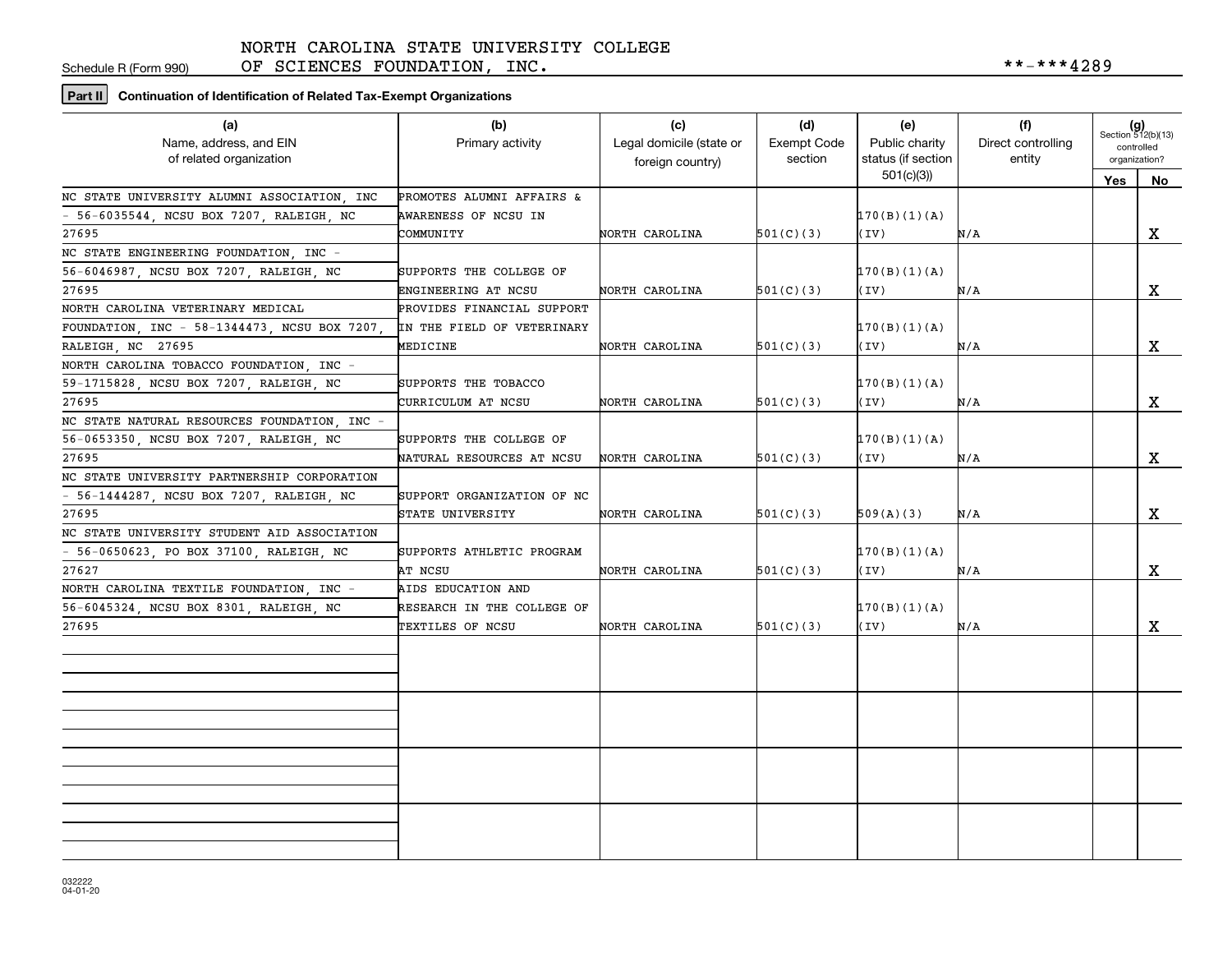### Schedule R (Form 990) 2020 Page OF SCIENCES FOUNDATION, INC. \*\*-\*\*\*4289

**2**

**Identification of Related Organizations Taxable as a Partnership.** Complete if the organization answered "Yes" on Form 990, Part IV, line 34, because it had one or more related **Part III** organizations treated as a partnership during the tax year.

| (a)                                               | (b)              | (c)                  | (d)                          | (e)                                                                 | (f)                      | (g)                     |                                  | (h) | (i)                                                       | (i) | (k)                            |
|---------------------------------------------------|------------------|----------------------|------------------------------|---------------------------------------------------------------------|--------------------------|-------------------------|----------------------------------|-----|-----------------------------------------------------------|-----|--------------------------------|
| Name, address, and EIN<br>of related organization | Primary activity | Legal<br>domicile    | Direct controlling<br>entity | Predominant income                                                  | Share of total<br>income | Share of<br>end-of-year | Disproportionate<br>allocations? |     | Code V-UBI                                                |     | General or Percentage          |
|                                                   |                  | (state or<br>foreign |                              |                                                                     |                          | assets                  |                                  |     |                                                           |     | managing<br>partner? Ownership |
|                                                   |                  | country)             |                              | related, unrelated,<br>excluded from tax under<br>sections 512-514) |                          |                         | Yes $ $                          | No  | amount in box<br>20 of Schedule<br>K-1 (Form 1065) Yes No |     |                                |
|                                                   |                  |                      |                              |                                                                     |                          |                         |                                  |     |                                                           |     |                                |
|                                                   |                  |                      |                              |                                                                     |                          |                         |                                  |     |                                                           |     |                                |
|                                                   |                  |                      |                              |                                                                     |                          |                         |                                  |     |                                                           |     |                                |
|                                                   |                  |                      |                              |                                                                     |                          |                         |                                  |     |                                                           |     |                                |
|                                                   |                  |                      |                              |                                                                     |                          |                         |                                  |     |                                                           |     |                                |
|                                                   |                  |                      |                              |                                                                     |                          |                         |                                  |     |                                                           |     |                                |
|                                                   |                  |                      |                              |                                                                     |                          |                         |                                  |     |                                                           |     |                                |
|                                                   |                  |                      |                              |                                                                     |                          |                         |                                  |     |                                                           |     |                                |
|                                                   |                  |                      |                              |                                                                     |                          |                         |                                  |     |                                                           |     |                                |
|                                                   |                  |                      |                              |                                                                     |                          |                         |                                  |     |                                                           |     |                                |
|                                                   |                  |                      |                              |                                                                     |                          |                         |                                  |     |                                                           |     |                                |
|                                                   |                  |                      |                              |                                                                     |                          |                         |                                  |     |                                                           |     |                                |
|                                                   |                  |                      |                              |                                                                     |                          |                         |                                  |     |                                                           |     |                                |
|                                                   |                  |                      |                              |                                                                     |                          |                         |                                  |     |                                                           |     |                                |
|                                                   |                  |                      |                              |                                                                     |                          |                         |                                  |     |                                                           |     |                                |
|                                                   |                  |                      |                              |                                                                     |                          |                         |                                  |     |                                                           |     |                                |
|                                                   |                  |                      |                              |                                                                     |                          |                         |                                  |     |                                                           |     |                                |

**Identification of Related Organizations Taxable as a Corporation or Trust.** Complete if the organization answered "Yes" on Form 990, Part IV, line 34, because it had one or more related **Part IV** organizations treated as a corporation or trust during the tax year.

| (a)<br>Name, address, and EIN<br>of related organization | (b)<br>Primary activity | (c)<br>Legal domicile<br>(state or<br>foreign | (d)<br>Direct controlling<br>entity | (e)<br>Type of entity<br>(C corp, S corp,<br>or trust) | (f)<br>Share of total<br>income | (g)<br>Share of<br>end-of-year<br>assets | (h)<br> Percentage <br>ownership | $\begin{array}{c} \textbf{(i)}\\ \text{Section}\\ 512 \text{(b)} \text{(13)}\\ \text{controlled}\\ \text{entity?} \end{array}$ |        |
|----------------------------------------------------------|-------------------------|-----------------------------------------------|-------------------------------------|--------------------------------------------------------|---------------------------------|------------------------------------------|----------------------------------|--------------------------------------------------------------------------------------------------------------------------------|--------|
|                                                          |                         | country)                                      |                                     |                                                        |                                 |                                          |                                  |                                                                                                                                | Yes No |
|                                                          |                         |                                               | NCSU COLLEGE<br>OF SCIENCES         |                                                        |                                 |                                          |                                  |                                                                                                                                |        |
| CHARITABLE REMAINDER TRUSTS (2)                          | ASSET INVESTMENT        | NC                                            | FOUNDATION                          | TRUST                                                  |                                 |                                          |                                  |                                                                                                                                | X      |
|                                                          |                         |                                               |                                     |                                                        |                                 |                                          |                                  |                                                                                                                                |        |
|                                                          |                         |                                               |                                     |                                                        |                                 |                                          |                                  |                                                                                                                                |        |
|                                                          |                         |                                               |                                     |                                                        |                                 |                                          |                                  |                                                                                                                                |        |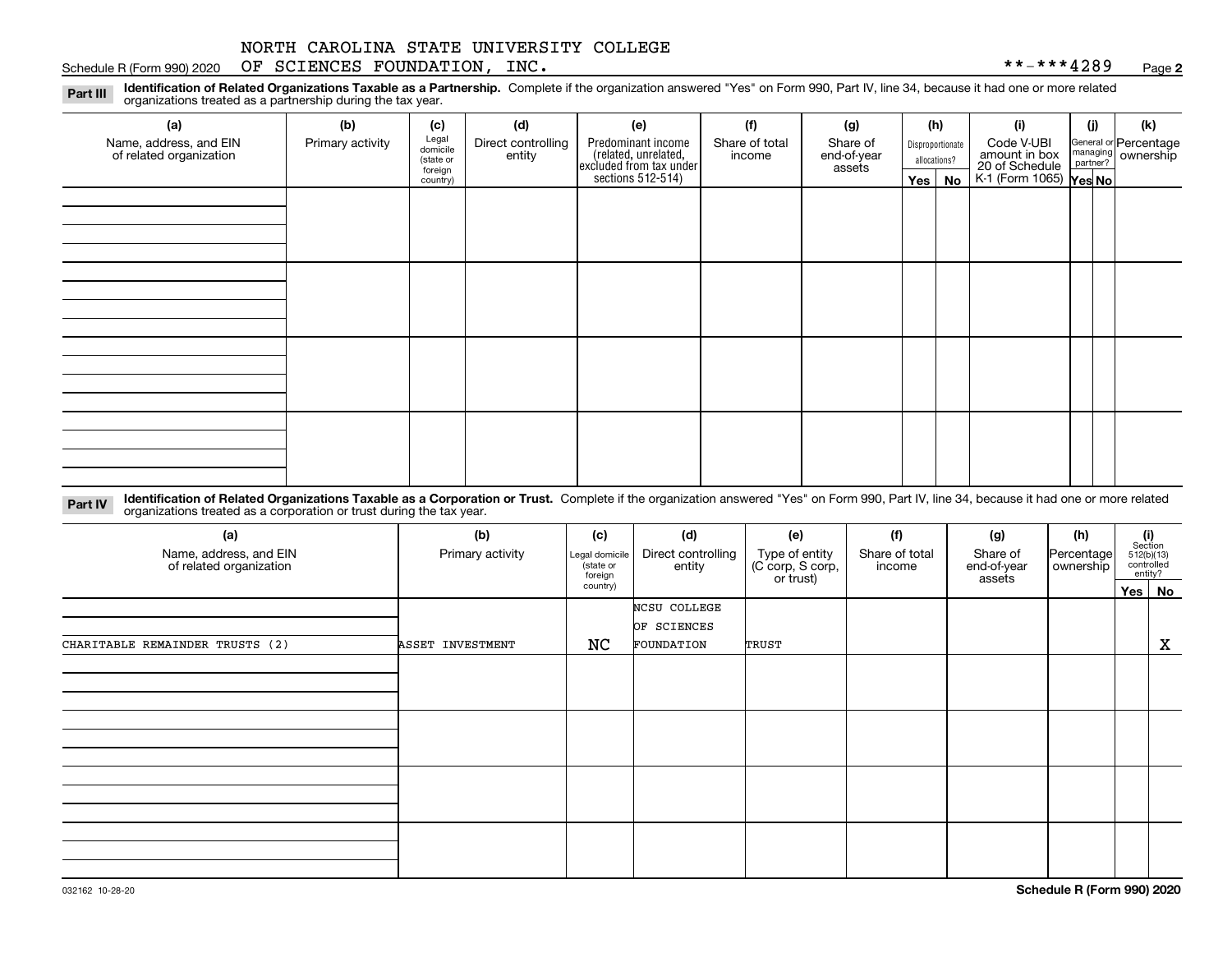Schedule R (Form 990) 2020 Page OF SCIENCES FOUNDATION, INC. \*\*-\*\*\*4289

|  | Part V Transactions With Related Organizations. Complete if the organization answered "Yes" on Form 990, Part IV, line 34, 35b, or 36. |  |  |
|--|----------------------------------------------------------------------------------------------------------------------------------------|--|--|
|--|----------------------------------------------------------------------------------------------------------------------------------------|--|--|

| Note: Complete line 1 if any entity is listed in Parts II, III, or IV of this schedule. |                                                                                                                                                                                                                                |                |             |    |  |  |
|-----------------------------------------------------------------------------------------|--------------------------------------------------------------------------------------------------------------------------------------------------------------------------------------------------------------------------------|----------------|-------------|----|--|--|
|                                                                                         | During the tax year, did the organization engage in any of the following transactions with one or more related organizations listed in Parts II-IV?                                                                            |                | Yes I       | No |  |  |
|                                                                                         |                                                                                                                                                                                                                                | 1a             |             | x  |  |  |
|                                                                                         | b Gift, grant, or capital contribution to related organization(s) manufactured contains and contribution to related organization(s)                                                                                            | 1b             | х           |    |  |  |
|                                                                                         | c Gift, grant, or capital contribution from related organization(s) material content and contribution from related organization(s) material content and content and contribution from related organization(s) material content | 1c             |             | X  |  |  |
|                                                                                         |                                                                                                                                                                                                                                | 1d             |             | X  |  |  |
|                                                                                         | e Loans or loan guarantees by related organization(s) encontraction contains and contain a construction of the state of the state organization (s) encoderation and construction of the state of the state of the state of the | 1e             |             | X  |  |  |
|                                                                                         |                                                                                                                                                                                                                                |                |             |    |  |  |
|                                                                                         | f Dividends from related organization(s) material contracts and contracts are contracted as a contract of the contract of the contract of the contract of the contract of the contract of the contract of the contract of the  | 1f             |             | X  |  |  |
|                                                                                         | g Sale of assets to related organization(s) www.communicallycommunicallycommunicallycommunicallycommunicallycommunicallycommunicallycommunicallycommunicallycommunicallycommunicallycommunicallycommunicallycommunicallycommun | 1 <sub>g</sub> |             | X  |  |  |
|                                                                                         | h Purchase of assets from related organization(s) manufactured and content to content the content of assets from related organization(s)                                                                                       | 1h             |             | X  |  |  |
|                                                                                         | Exchange of assets with related organization(s) manufactured content to the content of the content of the content of the content of the content of the content of the content of the content of the content of the content of  | 1i             |             | X  |  |  |
|                                                                                         | Lease of facilities, equipment, or other assets to related organization(s) manufaction content to the content of the content of the content of the content of the content of the content of the content of the content of the  | 1i             |             | X  |  |  |
|                                                                                         |                                                                                                                                                                                                                                |                |             |    |  |  |
|                                                                                         |                                                                                                                                                                                                                                | 1k             |             | X  |  |  |
|                                                                                         | Performance of services or membership or fundraising solicitations for related organization(s) [11] processors content to the service or membership or fundraising solicitations for related organization(s) [11] processors c | 11             |             | X  |  |  |
|                                                                                         |                                                                                                                                                                                                                                | 1 <sub>m</sub> | $\mathbf X$ |    |  |  |
|                                                                                         |                                                                                                                                                                                                                                | 1n             | x           |    |  |  |
|                                                                                         |                                                                                                                                                                                                                                | 1o             | x           |    |  |  |
|                                                                                         |                                                                                                                                                                                                                                |                |             |    |  |  |
|                                                                                         | p Reimbursement paid to related organization(s) for expenses [111] resummand content to content the set of the set of the set of the set of the set of the set of the set of the set of the set of the set of the set of the s | 1 <sub>p</sub> | x           |    |  |  |
|                                                                                         |                                                                                                                                                                                                                                | 1q             | x           |    |  |  |
|                                                                                         |                                                                                                                                                                                                                                |                |             |    |  |  |
|                                                                                         |                                                                                                                                                                                                                                | 1r             |             | X  |  |  |
|                                                                                         |                                                                                                                                                                                                                                | 1s             |             | X  |  |  |

2 If the answer to any of the above is "Yes," see the instructions for information on who must complete this line, including covered relationships and transaction thresholds.

|     | (a)<br>Name of related organization | (b)<br>Transaction<br>type (a-s) | (c)<br>Amount involved | (d)<br>Method of determining amount involved |
|-----|-------------------------------------|----------------------------------|------------------------|----------------------------------------------|
| (1) |                                     |                                  |                        |                                              |
| (2) |                                     |                                  |                        |                                              |
| (3) |                                     |                                  |                        |                                              |
| (4) |                                     |                                  |                        |                                              |
| (5) |                                     |                                  |                        |                                              |
| (6) |                                     |                                  |                        |                                              |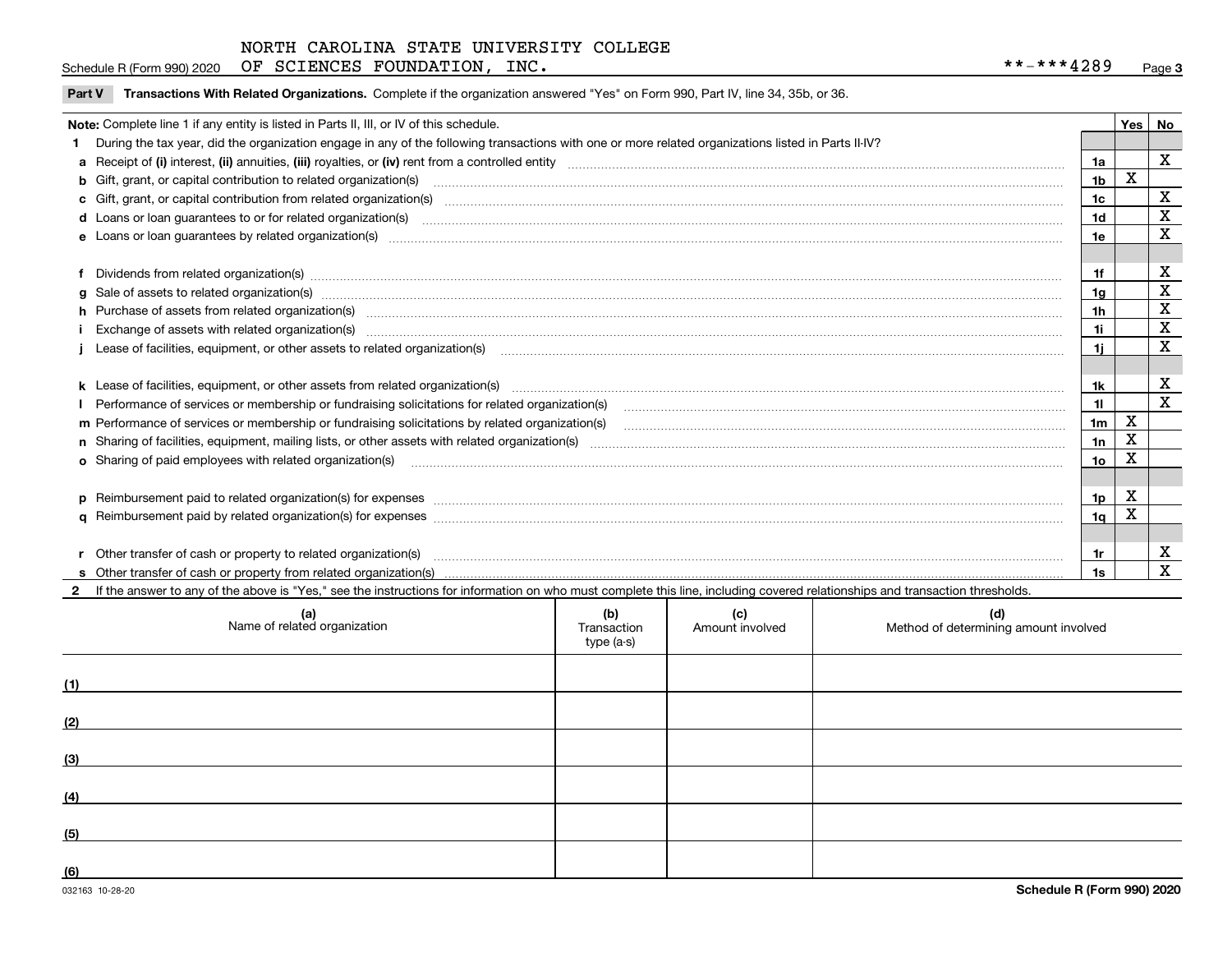**Part VI Unrelated Organizations Taxable as a Partnership. Complete if the organization answered "Yes" on Form 990, Part IV, line 37.** 

Provide the following information for each entity taxed as a partnership through which the organization conducted more than five percent of its activities (measured by total assets or gross revenue) that was not a related organization. See instructions regarding exclusion for certain investment partnerships.

| - - - - -<br>(a)                    | − ອ−<br>. <del>.</del><br>(b) | (c)                                 | (d)                                                                                        |                                                                                                                  | (f)               | (g)                     |              | (h)                   | (i)                                                                                          | (i)    | (k) |
|-------------------------------------|-------------------------------|-------------------------------------|--------------------------------------------------------------------------------------------|------------------------------------------------------------------------------------------------------------------|-------------------|-------------------------|--------------|-----------------------|----------------------------------------------------------------------------------------------|--------|-----|
| Name, address, and EIN<br>of entity | Primary activity              | Legal domicile<br>(state or foreign | Predominant income<br>(related, unrelated,<br>excluded from tax under<br>sections 512-514) | $\begin{array}{c} \textbf{(e)}\\ \text{Are all} \\ \text{partners sec.}\\ 501(c)(3)\\ \text{orgs.?} \end{array}$ | Share of<br>total | Share of<br>end-of-year | allocations? | Dispropor-<br>tionate | Code V-UBI<br>amount in box 20 managing<br>of Schedule K-1 partner?<br>(Form 1065)<br>ves No |        |     |
|                                     |                               | country)                            |                                                                                            | Yes No                                                                                                           | income            | assets                  | Yes No       |                       |                                                                                              | Yes No |     |
|                                     |                               |                                     |                                                                                            |                                                                                                                  |                   |                         |              |                       |                                                                                              |        |     |
|                                     |                               |                                     |                                                                                            |                                                                                                                  |                   |                         |              |                       |                                                                                              |        |     |
|                                     |                               |                                     |                                                                                            |                                                                                                                  |                   |                         |              |                       |                                                                                              |        |     |
|                                     |                               |                                     |                                                                                            |                                                                                                                  |                   |                         |              |                       |                                                                                              |        |     |
|                                     |                               |                                     |                                                                                            |                                                                                                                  |                   |                         |              |                       |                                                                                              |        |     |
|                                     |                               |                                     |                                                                                            |                                                                                                                  |                   |                         |              |                       |                                                                                              |        |     |
|                                     |                               |                                     |                                                                                            |                                                                                                                  |                   |                         |              |                       |                                                                                              |        |     |
|                                     |                               |                                     |                                                                                            |                                                                                                                  |                   |                         |              |                       |                                                                                              |        |     |
|                                     |                               |                                     |                                                                                            |                                                                                                                  |                   |                         |              |                       |                                                                                              |        |     |
|                                     |                               |                                     |                                                                                            |                                                                                                                  |                   |                         |              |                       |                                                                                              |        |     |
|                                     |                               |                                     |                                                                                            |                                                                                                                  |                   |                         |              |                       |                                                                                              |        |     |
|                                     |                               |                                     |                                                                                            |                                                                                                                  |                   |                         |              |                       |                                                                                              |        |     |
|                                     |                               |                                     |                                                                                            |                                                                                                                  |                   |                         |              |                       |                                                                                              |        |     |
|                                     |                               |                                     |                                                                                            |                                                                                                                  |                   |                         |              |                       |                                                                                              |        |     |
|                                     |                               |                                     |                                                                                            |                                                                                                                  |                   |                         |              |                       |                                                                                              |        |     |
|                                     |                               |                                     |                                                                                            |                                                                                                                  |                   |                         |              |                       |                                                                                              |        |     |
|                                     |                               |                                     |                                                                                            |                                                                                                                  |                   |                         |              |                       |                                                                                              |        |     |
|                                     |                               |                                     |                                                                                            |                                                                                                                  |                   |                         |              |                       |                                                                                              |        |     |
|                                     |                               |                                     |                                                                                            |                                                                                                                  |                   |                         |              |                       |                                                                                              |        |     |
|                                     |                               |                                     |                                                                                            |                                                                                                                  |                   |                         |              |                       |                                                                                              |        |     |
|                                     |                               |                                     |                                                                                            |                                                                                                                  |                   |                         |              |                       |                                                                                              |        |     |
|                                     |                               |                                     |                                                                                            |                                                                                                                  |                   |                         |              |                       |                                                                                              |        |     |
|                                     |                               |                                     |                                                                                            |                                                                                                                  |                   |                         |              |                       |                                                                                              |        |     |
|                                     |                               |                                     |                                                                                            |                                                                                                                  |                   |                         |              |                       |                                                                                              |        |     |
|                                     |                               |                                     |                                                                                            |                                                                                                                  |                   |                         |              |                       |                                                                                              |        |     |
|                                     |                               |                                     |                                                                                            |                                                                                                                  |                   |                         |              |                       |                                                                                              |        |     |
|                                     |                               |                                     |                                                                                            |                                                                                                                  |                   |                         |              |                       |                                                                                              |        |     |
|                                     |                               |                                     |                                                                                            |                                                                                                                  |                   |                         |              |                       |                                                                                              |        |     |
|                                     |                               |                                     |                                                                                            |                                                                                                                  |                   |                         |              |                       |                                                                                              |        |     |
|                                     |                               |                                     |                                                                                            |                                                                                                                  |                   |                         |              |                       |                                                                                              |        |     |
|                                     |                               |                                     |                                                                                            |                                                                                                                  |                   |                         |              |                       |                                                                                              |        |     |
|                                     |                               |                                     |                                                                                            |                                                                                                                  |                   |                         |              |                       |                                                                                              |        |     |

**Schedule R (Form 990) 2020**